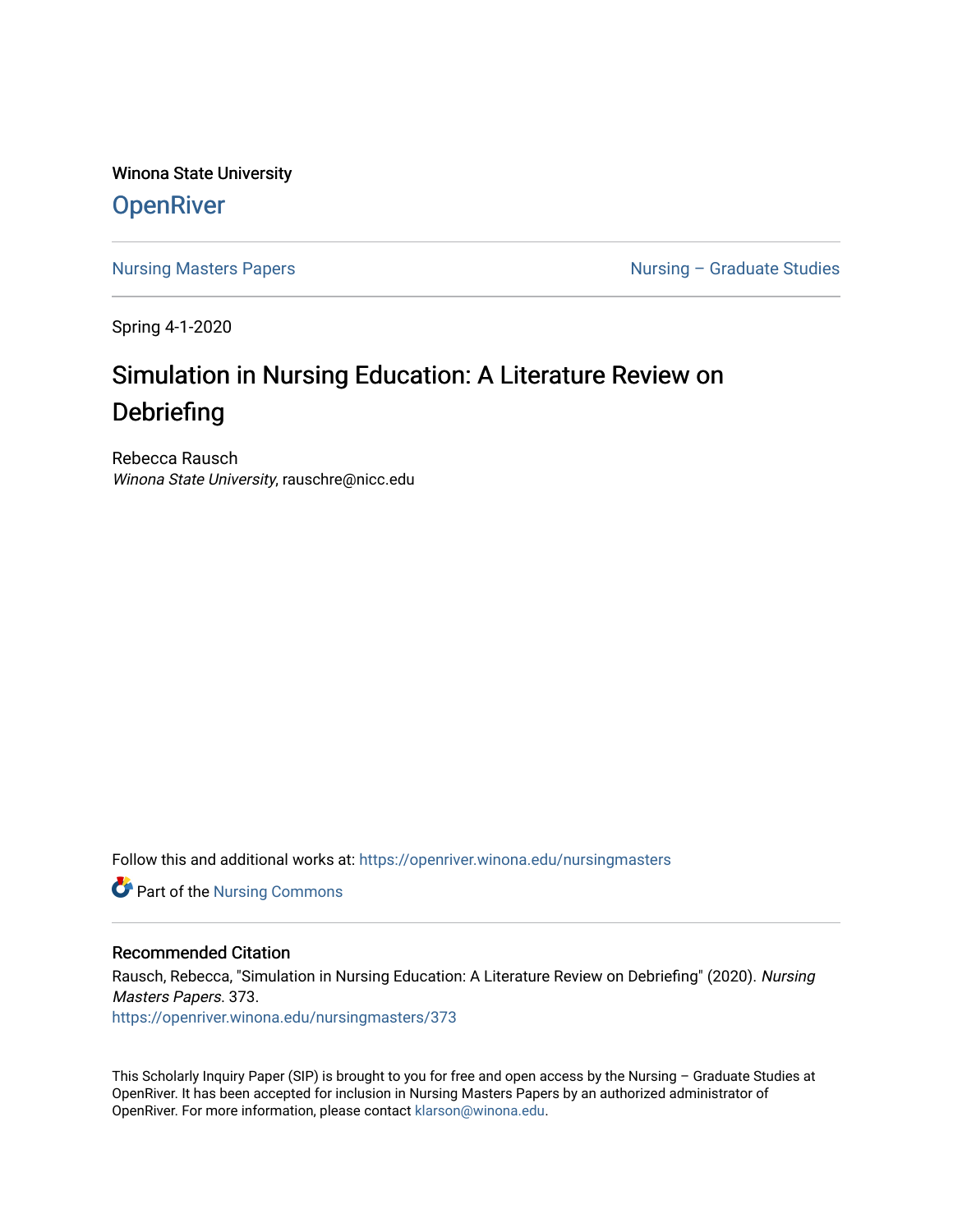Simulation in Nursing Education: A Literature Review on Debriefing

Rebecca L. Rausch

Winona State University

#### Author Note

Rebecca L. Rausch, Fort Atkinson, Iowa.

Correspondence concerning this article should be addressed to Rebecca Rausch, 1061 Co

Rd W14, Fort Atkinson, IA 52144. Email: rrausch15@winona.edu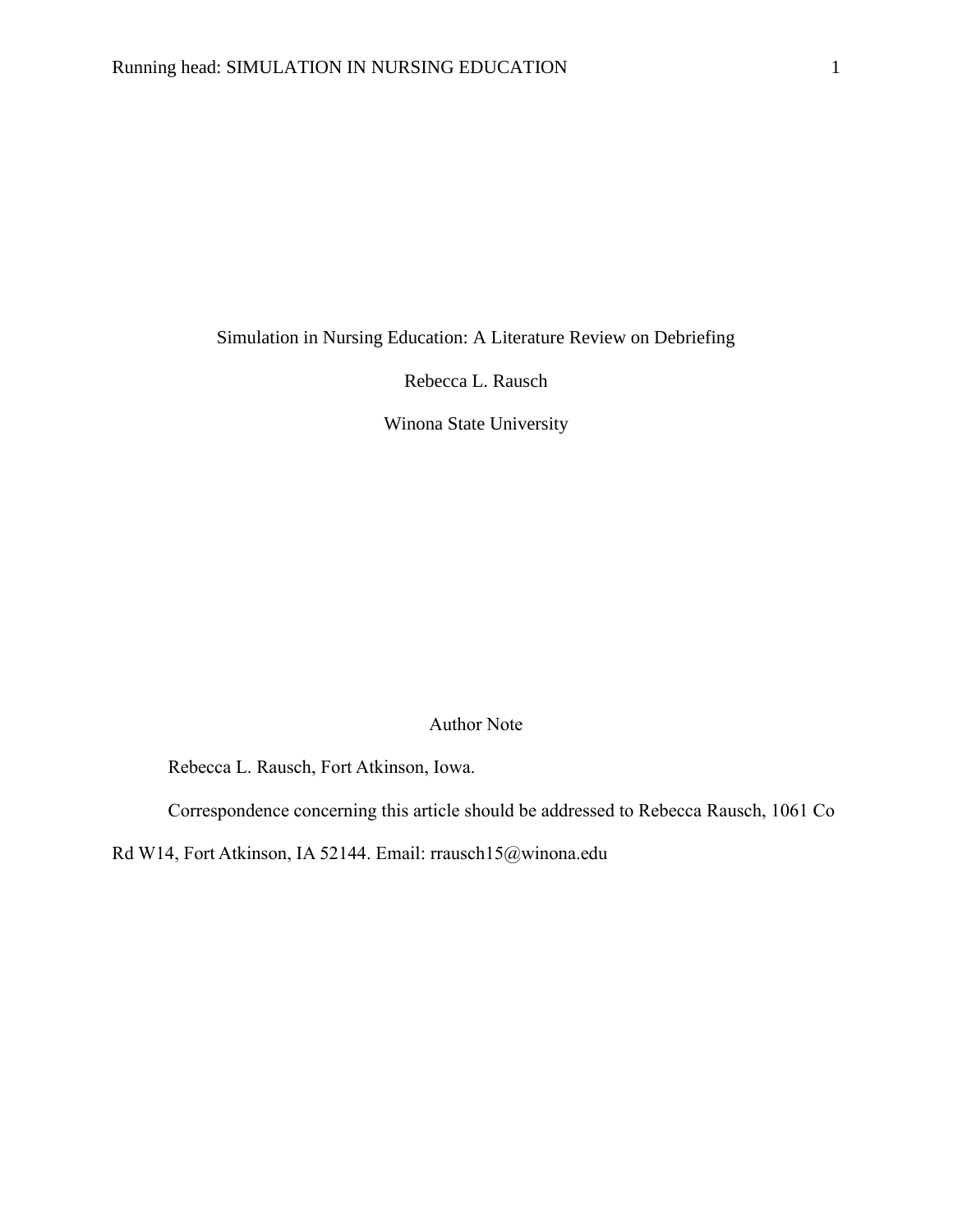

# Winona State University

#### COMPLETED SCHOLARLY INQUIRY PAPER APPROVAL FORM

- Julie Ponto, PhD, APRN, CNS, AGCNS-BC, AOCNS<sup>O</sup> TO: Professor and Acting Director, Graduate Programs in Nursing
- FROM: Rebecca Rausch
- RE: FACULTY ENDORSEMENT and FINAL REVIEW COMMITTEE
- DATE: March 30, 2020

SCHOLARLY INQUIRY PAPER TITLE: Simulation in Nursing Education: A Literature Review on Debriefing

#### SCHOLARLY INQUIRY PAPER COMMITTEE:

| Chairperson Signature: | Diane Forsyth<br>Diane Forsyth, PhD, RN |
|------------------------|-----------------------------------------|
| Member Signature:      | micaWhen                                |
|                        | Mieca Valen, DNP, APRN, CNP, FNP-BC     |

Date of Final Approval by Committee:

March 30, 2020

E copy to: The Office of Graduate Studies, Attached to Thesis/Scholarly Inquiry Paper Project, Student File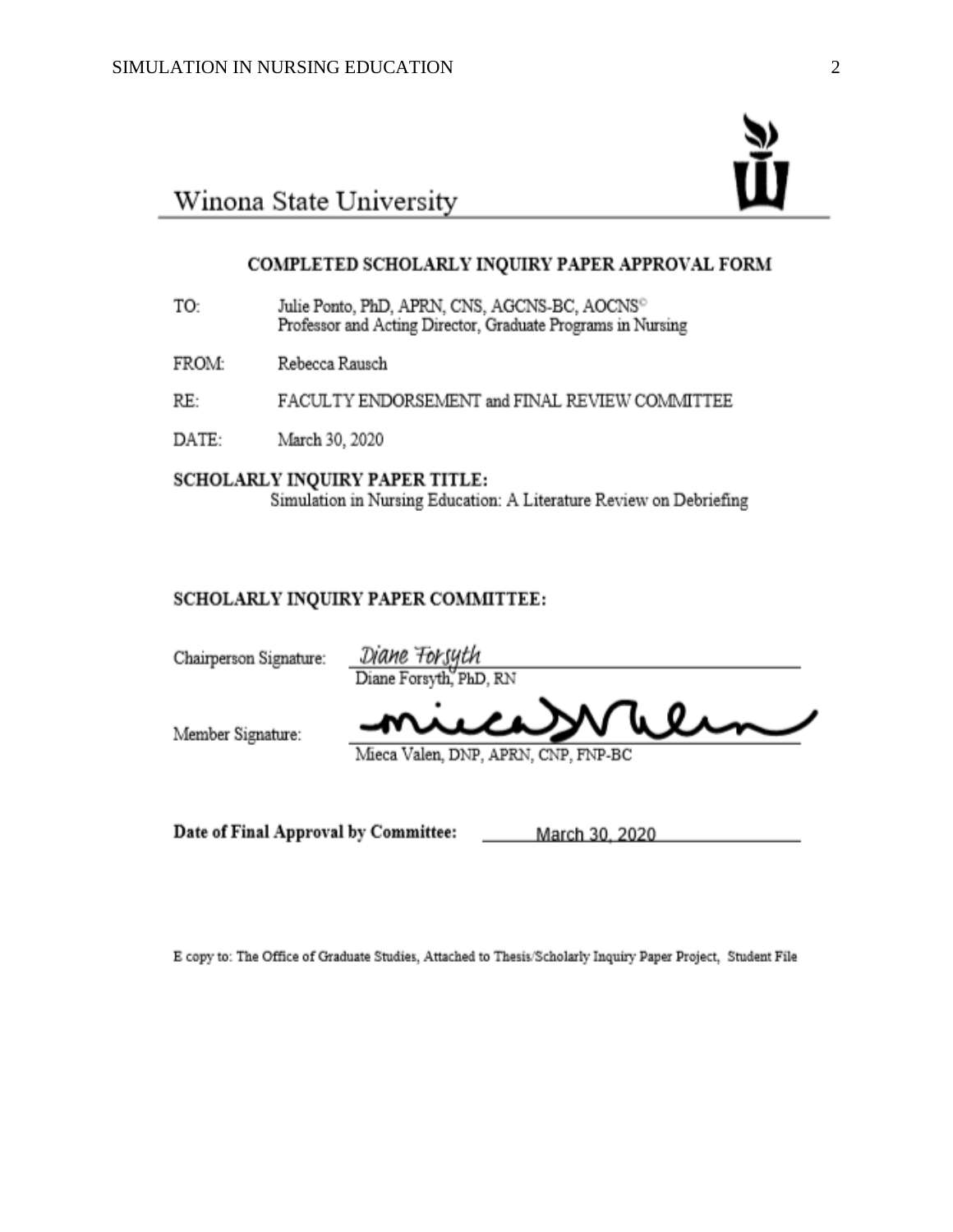#### **Abstract**

The purpose of this literature review is to evaluate and compare debriefing models used during simulation experiences and to make recommendations for nurse educators and researchers about debriefing. Learning does not occur during a simulated experience alone, but occurs as a result of the experience and the purposeful reflection and analysis following the experience. This purposeful guided reflection and analysis is known as debriefing. The method used in this scholarly inquiry paper is a literature review.

Five debriefing frameworks were reviewed and summarized in detail. The goal was to identify best practices for simulation debriefing to foster undergraduate nursing students' improved critical thinking and clinical judgment. The frameworks were then compared to the International Nursing Association for Clinical Simulation and Learning (INACSL) Standards of Best Practice. The INACSL Standards of Best Practice were used as a framework to systematically review each of the frameworks. Kolb's Experiential Learning Theory aligns with all five debriefing models and could serve as the theoretical framework for debriefing.

The literature reinforces that debriefing is of value in helping learners improve future practice. Unfortunately, there are few studies testing the validity of debriefing frameworks, and the level of evidence of the articles found is low. There is a need for high level research studies, evaluating each method of debriefing, to determine if each model is effective in improving critical thinking or clinical judgment of learners. There is minimal evidence to suggest the superiority of one debriefing model over the others, so high level research studies are needed to compare them. Additional research will contribute to the growing body of knowledge relating to debriefing in nursing education and perhaps improve clinical judgment of nurses entering practice.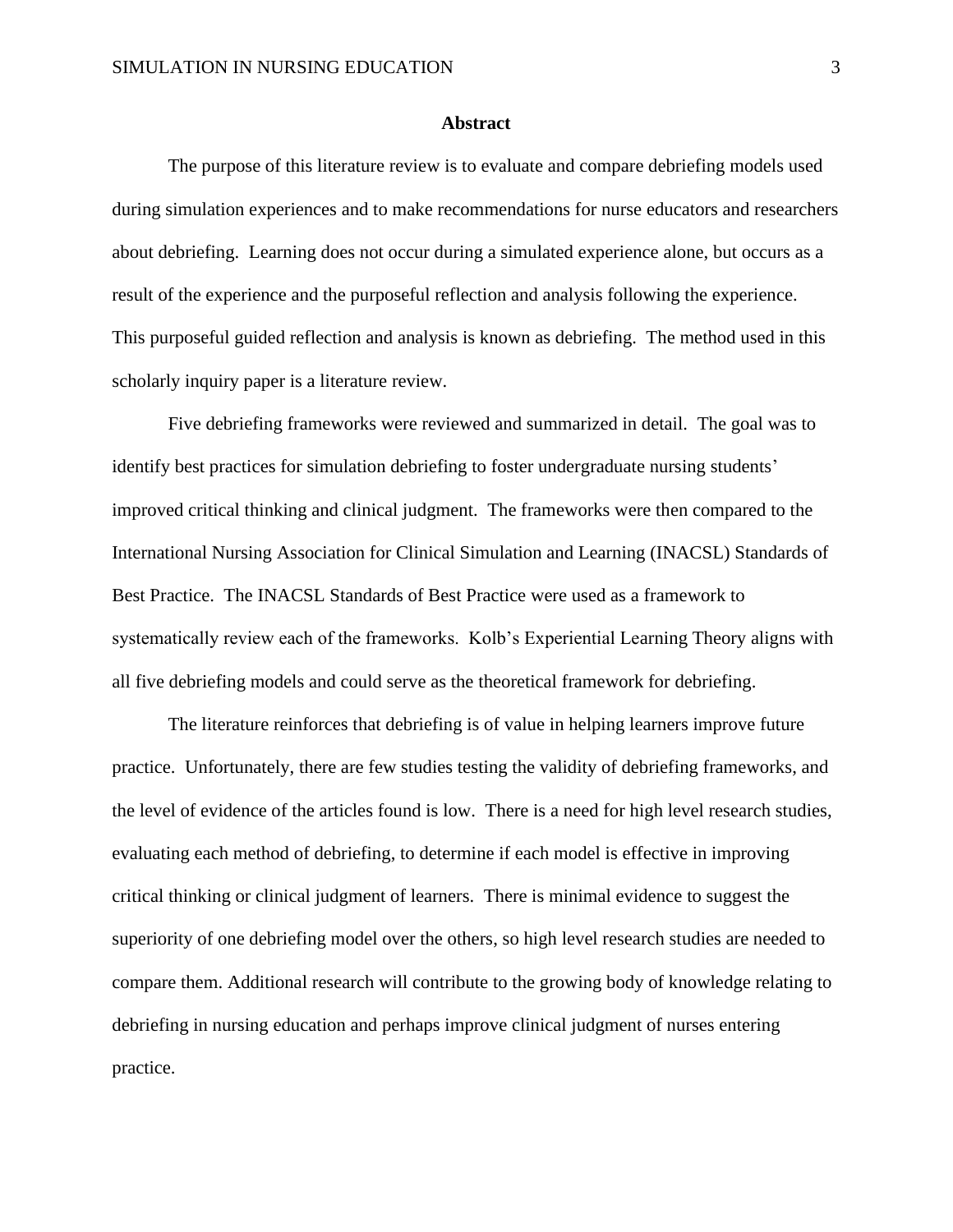The healthcare industry is constantly evolving. Associate and baccalaureate degree nursing programs have evolved and will continue to evolve. Simulation based learning is used to help nursing students develop specific clinical skills and gain exposure to specifically designed scenarios without being in the practice setting (Moule, 2011). According to Sanko (2017), simulation is a technique to provide realistic environments to practice for the purpose of learning and training in a safe educational setting where no harm can come to clients. According to the International Nursing Association for Clinical Simulation and Learning (INACSL) Standards Committee (2016), learning is dependent on the combination of the experience and reflection, known as debriefing. Although simulation is used widely in nursing programs, there is little evidence suggesting which debriefing framework leads to the best learner outcomes.

#### **Simulation Background**

Simulation, as a teaching strategy in nursing, dates back over a century and a half to Florence Nightingale and the use of a "jointed skeleton" and models (Sanko, 2017). The first full-body mannequin was introduced in 1910, became increasingly popular in the 1950s, and has evolved and changed ever since (Moule, 2011; Sanko, 2017). Simulation labs at nursing schools emerged in the 1930s; mannequins were used in these labs for the purpose of teaching skills to students (Sanko, 2017). The healthcare industry is not alone in simulation use. The aviation industry spearheaded the development of modern simulation techniques following World War I; since then, the aviation, transportation, space exploration, computer science, and nuclear power industries routinely use full-scale training simulators to create a virtual reality that closely aligns with real-world experiences (McNeal, 2010; Palaganas, Epps, & Raemer, 2014).

Due to decreasing traditional clinical learning opportunities and increasingly complex needs of the clients, nursing programs began to widely use simulation as an effective teaching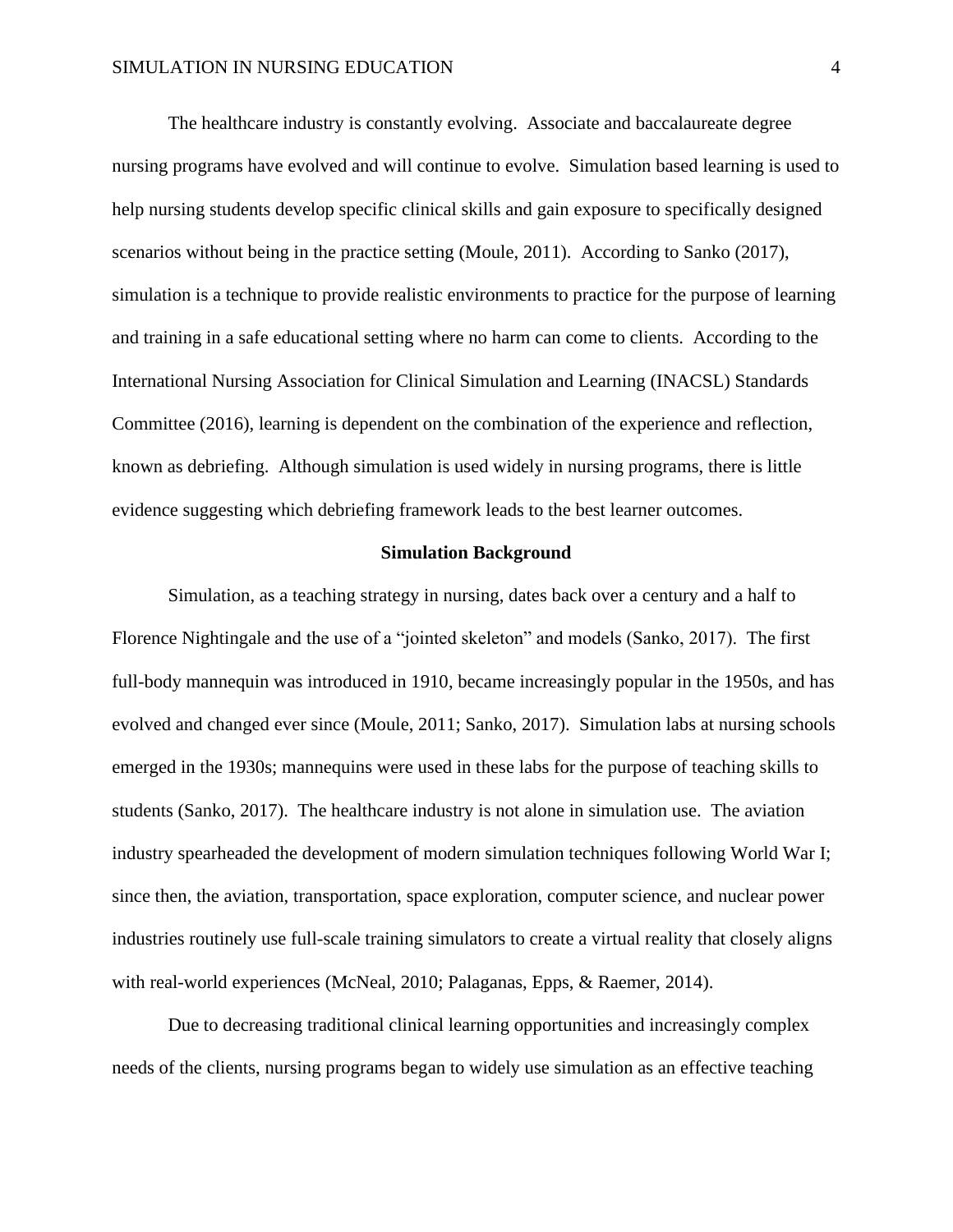modality in the 1990s (Sanko, 2017). Palaganas et al. (2014) report that prior to the use of training simulators, the healthcare professions educated students in their desired domain, expecting them to possess the skills, knowledge, and attitudes to safely practice in the clinical setting with the healthcare team. This training practice has contributed to a culture of ineffective collaboration, client care errors, near-misses, poor communication, compromised teamwork, and new graduates entering the profession without the skills, knowledge, and attitudes to effectively and safely practice (Palaganas et al., 2014). Use of healthcare simulation has evolved from these client safety gaps to improve skills, teamwork, and client safety (Palaganas et al., 2014). The appeal of simulation use is not only client safety and teamwork, but in what the learners can gain prior to caring for clients in the clinical setting: real-time feedback from facilitators, other students, and the simulator; critical thinking; decision making; problem-solving; confidence; and competence (Moule, 2011).

The Council for the Accreditation of Healthcare Simulation Programs (CAHSP) (2013) defines healthcare simulation as "a technique that uses a situation or environment created to allow persons to experience a representation of a real healthcare event for the purpose of practice, learning, evaluation, testing or to gain understanding of systems or human actions" (p. 46). A simulator is any representation that behaves or operates like a given system and responds to the user's actions (CAHSP, 2013). Modern day nursing simulation encompasses a variety of simulators including low-fidelity basic simulators, high-fidelity interactive mannequins, role play, case studies, virtual online environments, and standardized clients (Moule, 2011; Sanko, 2017). The technology used during healthcare simulation has evolved to the point that the highfidelity mannequins are anatomically correct, have voice-over, and can be programmed to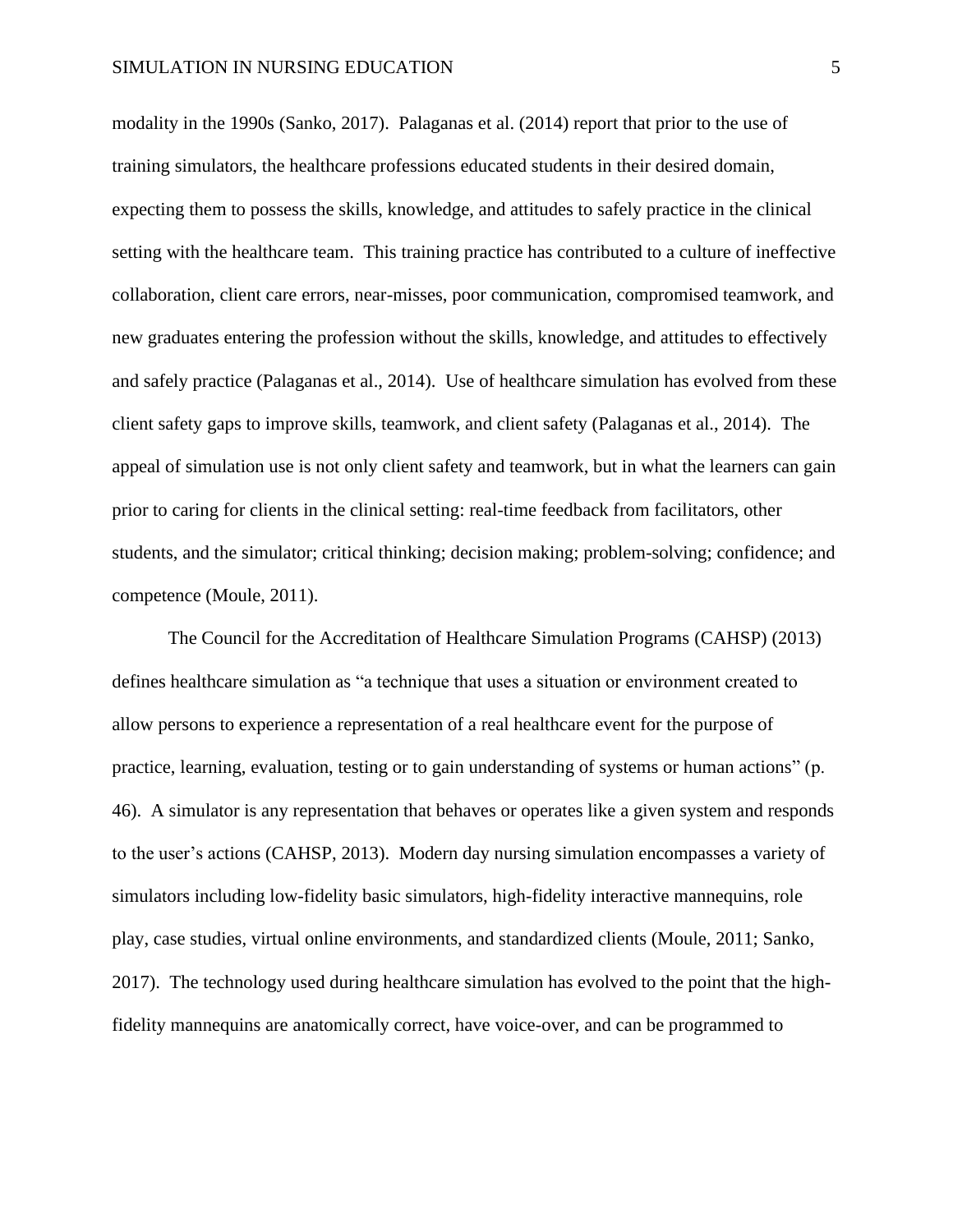simulate physiological changes, such as pupil dilation, weakening pulses, blood pressure fluctuations, cardiac dysrhythmias, and giving birth (McNeal, 2010).

Healthcare simulation has a prominent position in the future of nursing education. A study conducted by the National Council of State Boards of Nursing (NCSBN), suggests that high quality simulation can safely replace up to 50 percent of clinical hours across the prelicensure curriculum without negative implications on student learning outcomes (Greenawalt, 2014). To effectively use simulation in place of hours in the clinical setting an appropriate environment, administrative support, and faculty preparation are required (Alexander et al., 2015).

#### **Debriefing in Simulation**

According to the INACSL Standards Committee (2016), learning is dependent on both the experience and reflection. According to the National League for Nursing (NLN, 2015), debriefing is described as a critical conversation assisting participants to reframe the context of a situation in order to clarify their perspectives and assumptions. Debriefing is a period of reflective discussion to bridge the gap between experiencing an event and making sense of it (Fey & Jenkins, 2015).

Debriefing offers reflection on the meaning and implications of actions taken to help participants reframe information (INACSL Standards Committee, 2016). Further, debriefing is the forum for learners to reflect on their experiences and learn from mistakes and correct actions to enhance their clinical reasoning and judgment skills (Dufrene & Young, 2014; Mariani, Cantrell, Meakim, Prieto & Dreifuerst, 2013). Verkuyl et al. (2017) identify participant reflection, development of understanding, analyzing, and synthesizing about what the learners felt, thought, and did during the simulation as a key objective of debriefing. Debriefing is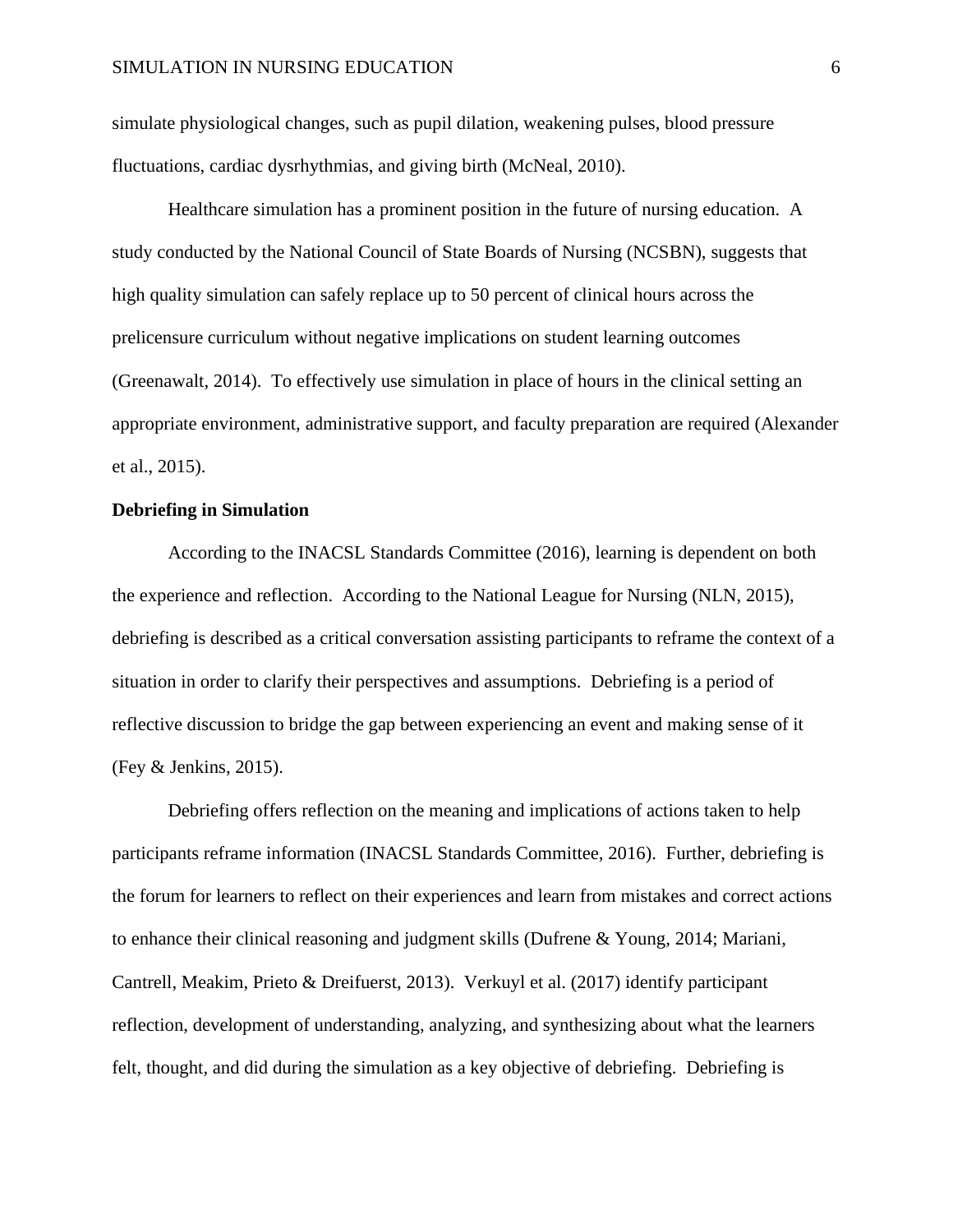connected with the development of critical thinking and judgement to improve future performance (Dreifuerst, 2015; Dufrene & Young, 2014; INACSL Standards Committee, 2016; Verkuyl et al., 2017). Utilizing debriefing in simulation enhances learning and self-awareness so participants can transfer knowledge and skills to other scenarios (INACSL Standards Committee, 2016).

According to the INACSL Board of Directors (2011), debriefing should contain feedback and reflection with the goal of improving future practice. The INACSL Standards Committee (2016), identified five criteria that establish best practice for debriefing in simulation: the debrief (a) is facilitated by an individual(s) who is competent in debriefing, (b) takes place in a setting conducive to learning and facilitates confidentiality, trust, openness, self-reflection, and feedback, (c) is facilitated by an individual(s) who can concentrate attention during the simulation to effectively lead the debrief,  $(d)$  is guided by a theoretical framework, and  $(e)$ correlates with the objectives and outcomes for the experience. By ensuring these five criteria are met during the debriefing, the likelihood of the learners having a positive and transferable learning experience is increased. The INACSL Board of Directors (2011) state that development of clinical judgment via decision making, critical thinking, and clinical reasoning are important for undergraduate nursing students so they can provide safe client care upon entering practice.

#### **Purpose**

With the advancements and widespread use of simulation, additional information is needed related to best practice for simulation objectives, design, facilitation, and debriefing. According to Waznonis (2014), research on debriefing practices is limited and has weak methodological designs. According to the INACSL Standards Committee (2016) and the INACSL Board of Directors (2011), learning occurs when experience and reflection are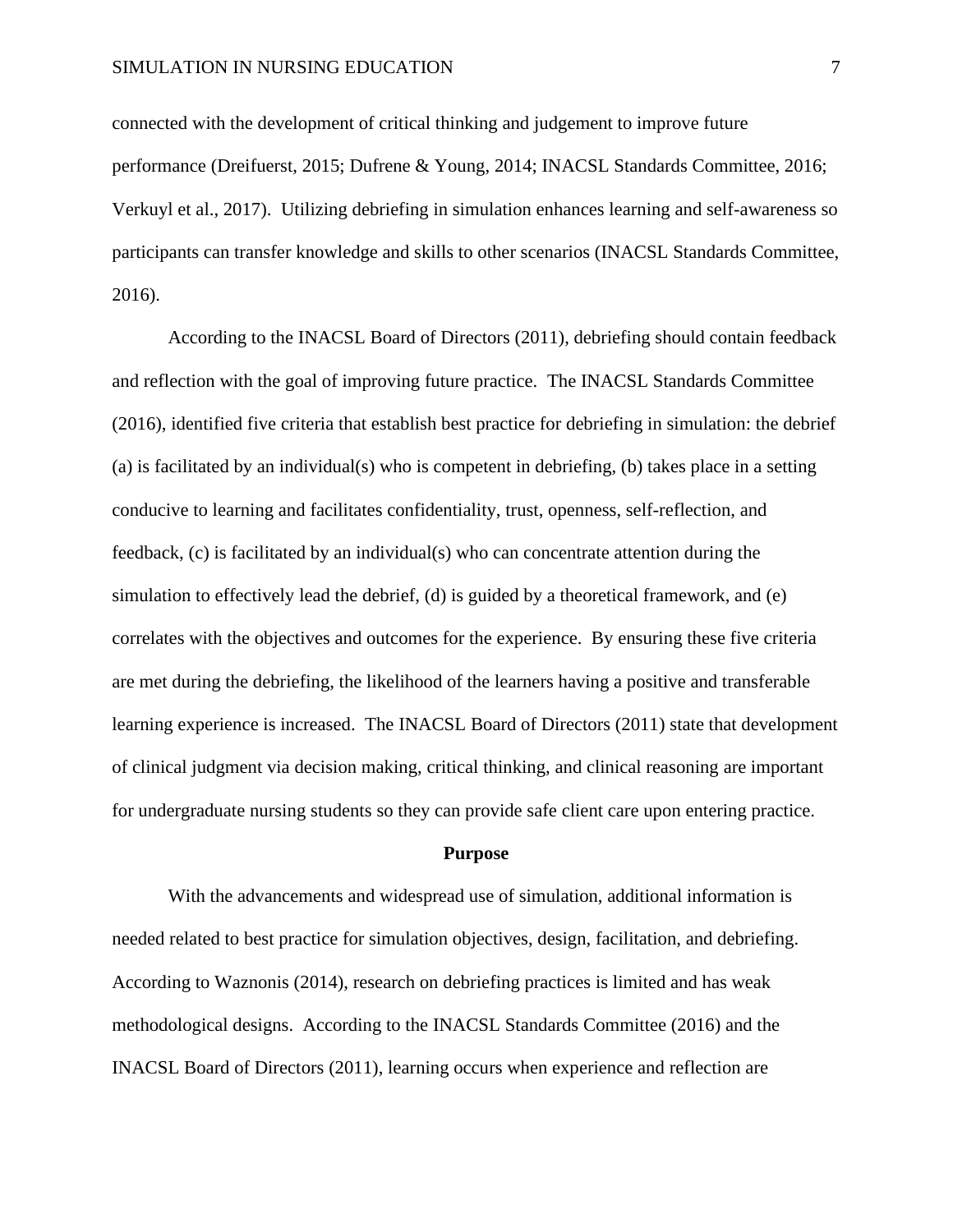integrated so that future performance may improve. Various techniques and methods to guide debriefing have been developed based on the level of the learner, the setting, allotted time, equipment, and the physical environment (Phrampus  $\&$  O'Donnell, 2013). Many debriefing practices in nursing education are not based on evidence (Waznonis, 2014). Yet, debriefing is important for the development of critical thinking and judgment (Dreifuerst, 2015; Dufrene & Young, 2014; INACSL Standards Committee, 2016; Verkuyl et al., 2017).

In undergraduate nursing education, this author has observed several simulation debriefings, facilitated by multiple nursing faculty members, with great variation in approaches to facilitating simulation debriefing and in learner outcomes. How debriefing is conducted is inconsistent among educators; best practice needs to be identified (Eppich & Cheng, 2015). The purpose of this literature review is to evaluate and compare debriefing models used during simulation experiences and to provide recommendations to nurse educators and researchers with regard to debriefing. The focus is on the importance of debriefing, as all simulation-based experiences should include a planned reflection session, and the essential skills required to facilitate high-quality debriefing, so participants get maximum benefit from the session (INACSL Standards Committee, 2016).

#### **Question**

To guide this literature review, the following question was developed. What are best practices for facilitating simulation debriefing to foster undergraduate nursing students' enhanced critical thinking and clinical judgment?

#### **Method of Inquiry**

A literature review was conducted to identify what is already known about debriefing frameworks and to identify knowledge gaps that remain (Grove, Burns, & Gray, 2013). A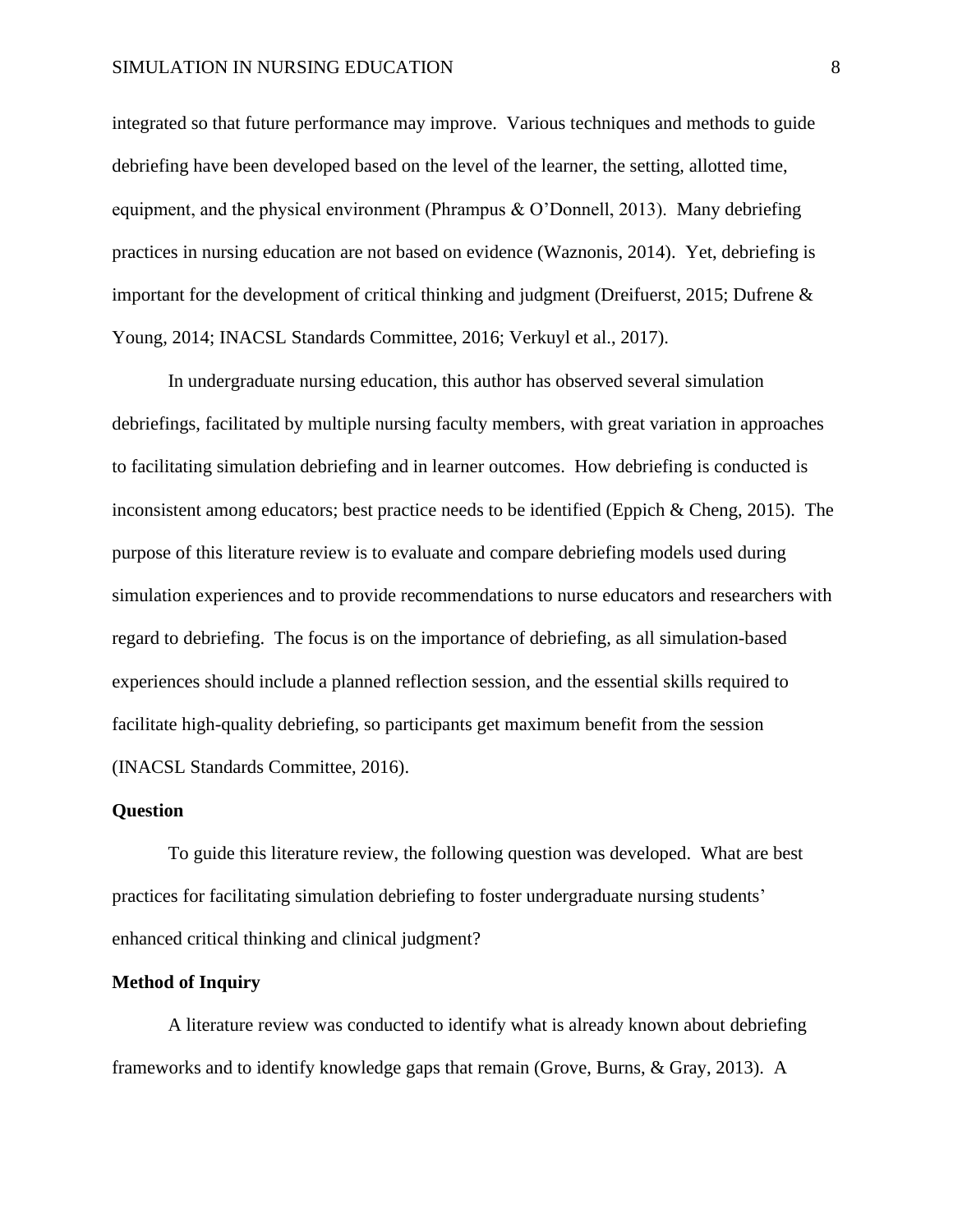database search was conducted of the following databases: PubMed, Cumulative Index to Nursing and Allied Health Literature (CINAHL), Medline, ProQuest, Google Scholar, Science Direct, and EBSCOhost. Search terms used included simulation, nursing education, nursing simulation, simulation facilitation, simulation debriefing, debriefing, debriefing skills, debriefing facilitation, debriefing best practice, standardized debriefing, nursing debriefing, debriefing in healthcare, history of debriefing, history of nursing simulation, Debriefing with Good Judgment, PEARLS, Debriefing for Meaningful Learning, Structured and Supported Debriefing, and 3D Model of Debriefing. The search was limited to English-language, scholarly or peer-reviewed articles published since 2000. Table 1 contains a full list of databases searched and data abstraction.

High-level evidence, such as systematic reviews, randomized controlled trials, or welldesigned controlled trials, was desired. Very little high-level evidence was found, so the search was expanded to include qualitative studies, cohort studies, literature reviews, and expert opinion or committee evidence. Many of the articles used in this literature review were expert opinion or literature reviews; those were representative of the majority of the articles found and reviewed. Selected articles were reviewed to clarify what has been published about best practice for debriefing; this information was then organized and summarized. Additional information was gathered from the following organizations: INACSL, NCSBN, NLN, and CAHSP).

#### **Literature Review**

The INACSL Standards Committee (2016) identified one of the five criteria for best practice in debriefing as the use a of theoretical framework to facilitate debriefing in a structured, purposeful and meaningful way. While researching the topic of debriefing frameworks, it was found that multiple frameworks have been developed and used as a guide for debriefing in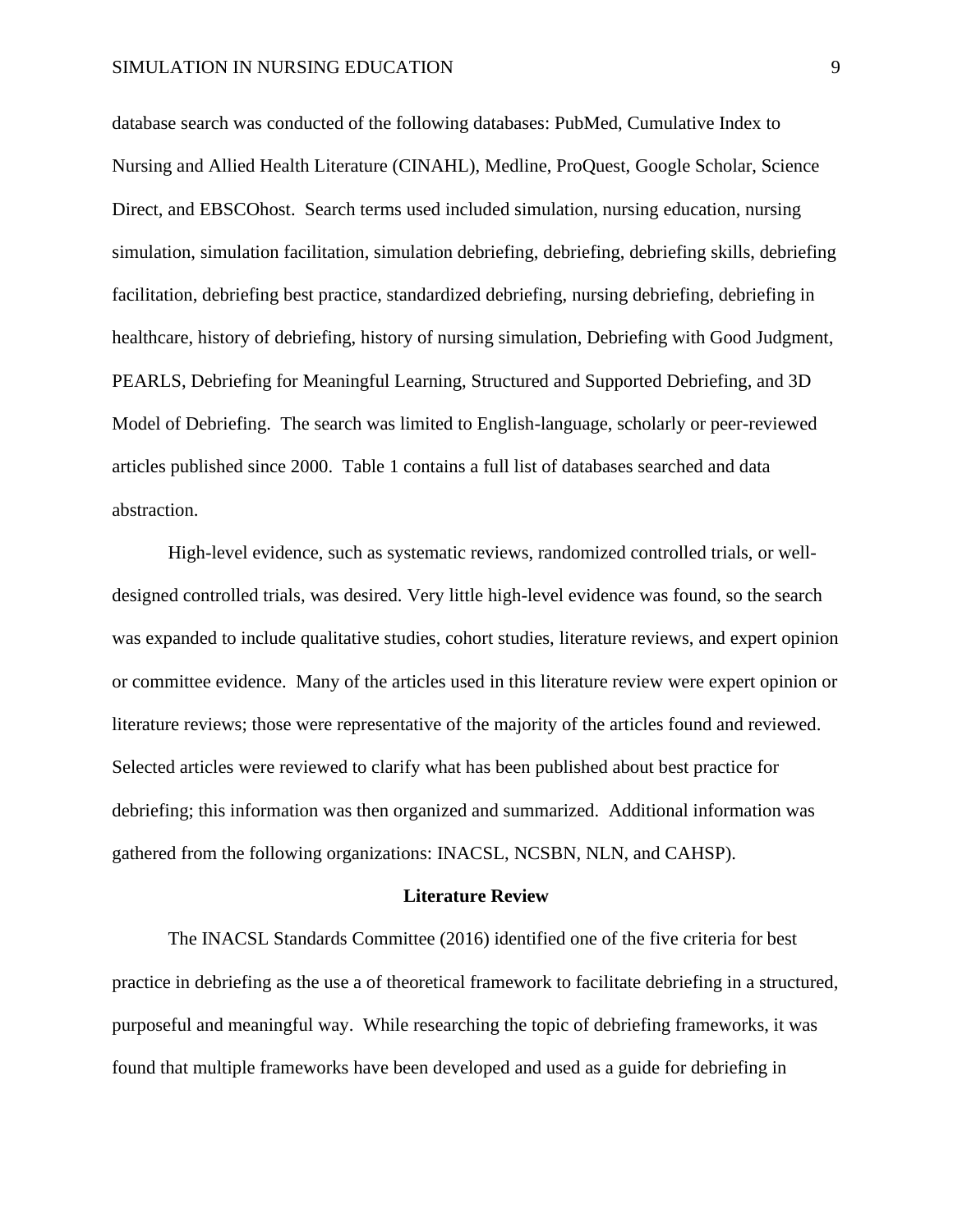simulation. According to the INACSL Standards Committee (2016) and NLN (2015), current frameworks available include the following:

- Debriefing with Good Judgment,
- Promoting Excellence and Reflective Learning in Simulation (PEARLS),
- Debriefing for Meaningful Learning (DML),
- Structured and Supported Debriefing, and
- The 3D Model of Debriefing.

Each framework was explored via an extensive review of the literature with the goal of identifying debriefing frameworks that lead to enhanced critical thinking and clinical judgement for the participants. While high level evidence was desired, limited evidence is available relating to debriefing frameworks. Because of the limited high level evidence, literature reviews, studies, and expert opinions comprise this literature review. A summary of articles used is displayed in Table 2.

Each of the five debriefing frameworks is summarized. Following the summary of each framework, the method is compared to the INACSL Standards of Best Practice for simulation debriefing. Each required element of each of the INACSL Standards of Best Practice is evaluated. Each of these five Standards of Best Practice are comprised of between two and twelve required elements. All required elements are listed on Table 3 along with the data for each debriefing model. Additionally, narrative is included in each section for areas that are either unknown or not met.

#### **Debriefing with Good Judgment**

Maestre and Rudolph (2014) identify that debriefing facilitators often struggle to express their critical judgments of the learners' performance without hurting the learners' feelings or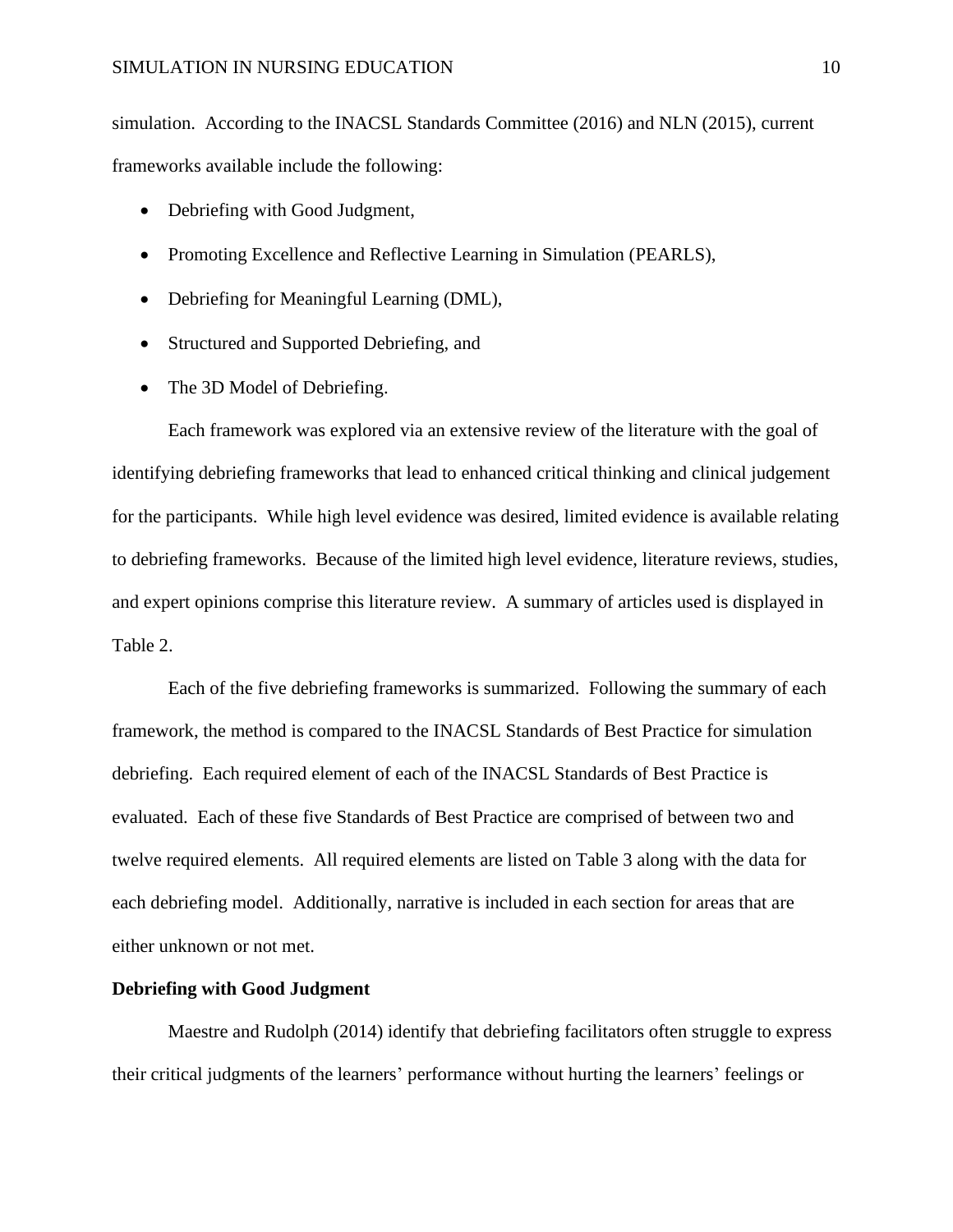making them defensive. Therefore, facilitators may fail to verbalize their thoughts and feelings in an attempt to avoid confrontation or provoking negative emotions from the learners. The Debriefing with Good Judgment method was developed as an attempt to combat this avoidance of crucial discussion (Maestre & Rudolph, 2014). To promote client safety, a method was needed to openly discuss mistakes made in simulation and to prevent them from occurring in future client care. The Debriefing with Good Judgment approach is based on the sharing of opinions and views of the facilitator and learners to reveal the underlying thinking processes as reasons for taking certain actions (Maestre & Rudolph, 2014). The Debriefing with Good Judgment method is based on a 35-year research program focused on improving effectiveness in the business world by using reflective practice and is designed to promote reflection and clinical judgment development (Rudolph, Simon, Dufresne, & Raemer, 2006; Waznonis, 2014).

A facilitator using Debriefing with Good Judgment uses advocacy and inquiry to reveal the learners' frames, or underlying mental models, that led them to take certain actions (Rudolph, Simon, Rivard, Dufresne, & Raemer, 2007). According to Waznonis (2014), frames determine observable actions. Debriefing with Good Judgment is focused on identifying old frames and creating new, more accurate frames to enhance clinical judgment. Advocacy is described as an assertion, observation, or statement and is combined with an inquiry, which is a question (Rudolph et al., 2007). Advocacy includes "an objective observation about and subjective judgment of the learner's actions" (Rudolph et al., 2006, p. 49). Inquiry is the genuine curiosity in the form of a question, to illuminate the learners thought processes in relation to an action described in the advocacy (Rudolph et al., 2006). The advocacy and inquiry approach helps to reveal the learners' underlying thought processes or mental model, while at the same time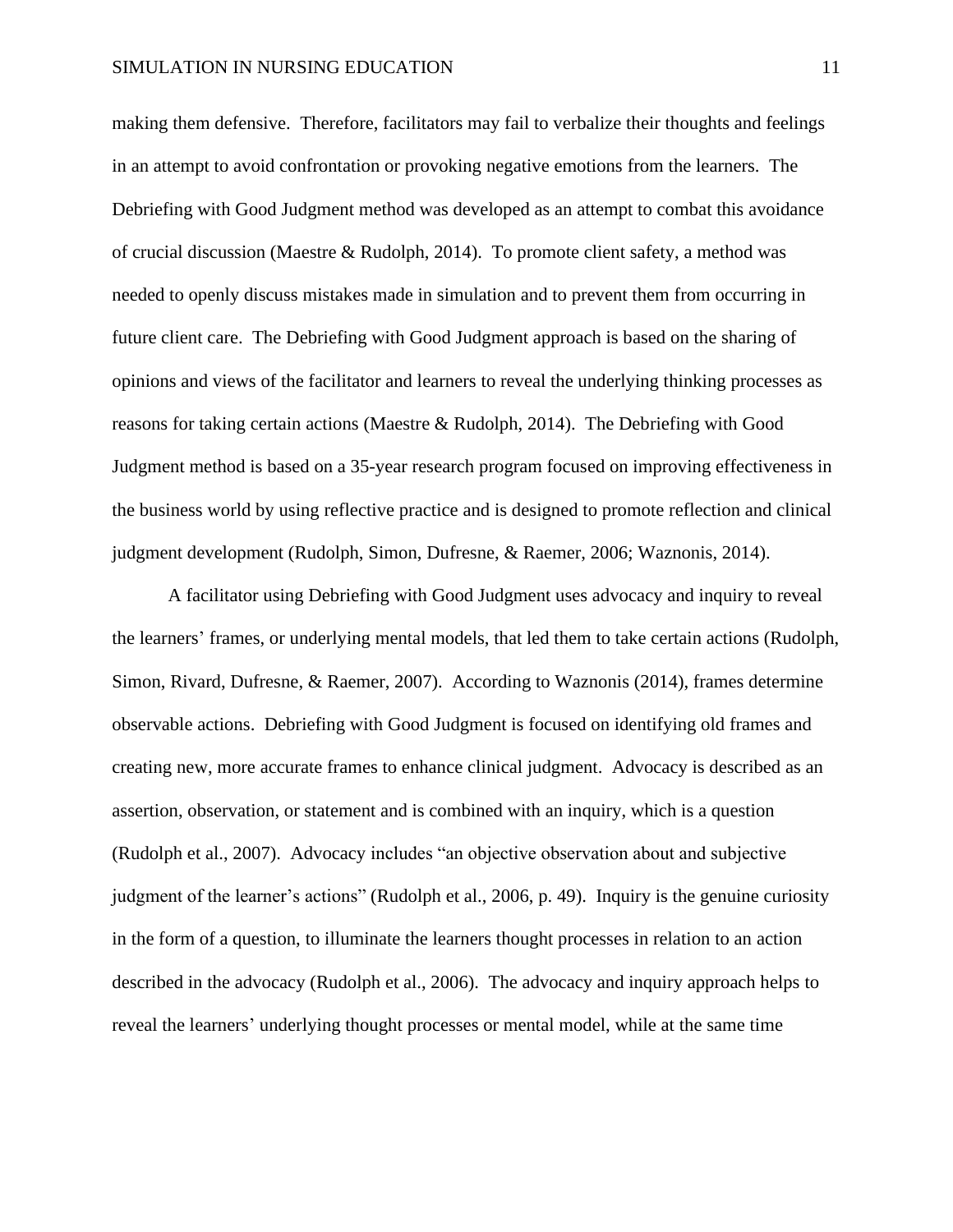improving mutuality by respecting the learners enough to elicit the learners' frames and, in turn, improve the learning (Rudolph et al., 2007).

The Debriefing with Good Judgment technique is useful in helping facilitators reduce tension that can result from providing critical judgments of the learners and to maintain a trusting relationship with the learners (Rudolph et al., 2006). No studies were found that tested the validity of this method or provided evidence that it is useful in improving the critical thinking or clinical judgment of the learners. All articles reviewed relating to Debriefing with Good Judgment were written by at least one member who developed the model and are expert opinion articles.

The INACSL Standards of Best Practice, as seen in Table 3, were used to evaluate the Debriefing with Good Judgment framework. Criteria one, the debrief is conducted by an individual competent in debriefing, is partially met. Debriefing with Good Judgment meets the INACSL required elements of reflective discussion, active engagement in simulation, and the use of an established instrument to lead the debrief (Maestre & Rudolph, 2014). In the literature reviewed, no information was found regarding initial training or ongoing education of the facilitator or seeking feedback from participants and peers. For criteria two, the debrief is conducted in an environment conducive to learning, all required elements are met. Criteria three, the facilitator is able to devote enough attention during the simulation to effectively lead the debriefing, is partially met. Evidence was not found in the literature reviewed to support that this model enhances critical thinking or clinical judgment or that the facilitator is only observing the scenario and not functioning in multiple roles. Criteria four, debriefing is based on a theoretical framework, is met. Criteria five, the debrief is congruent with objectives and outcomes is met.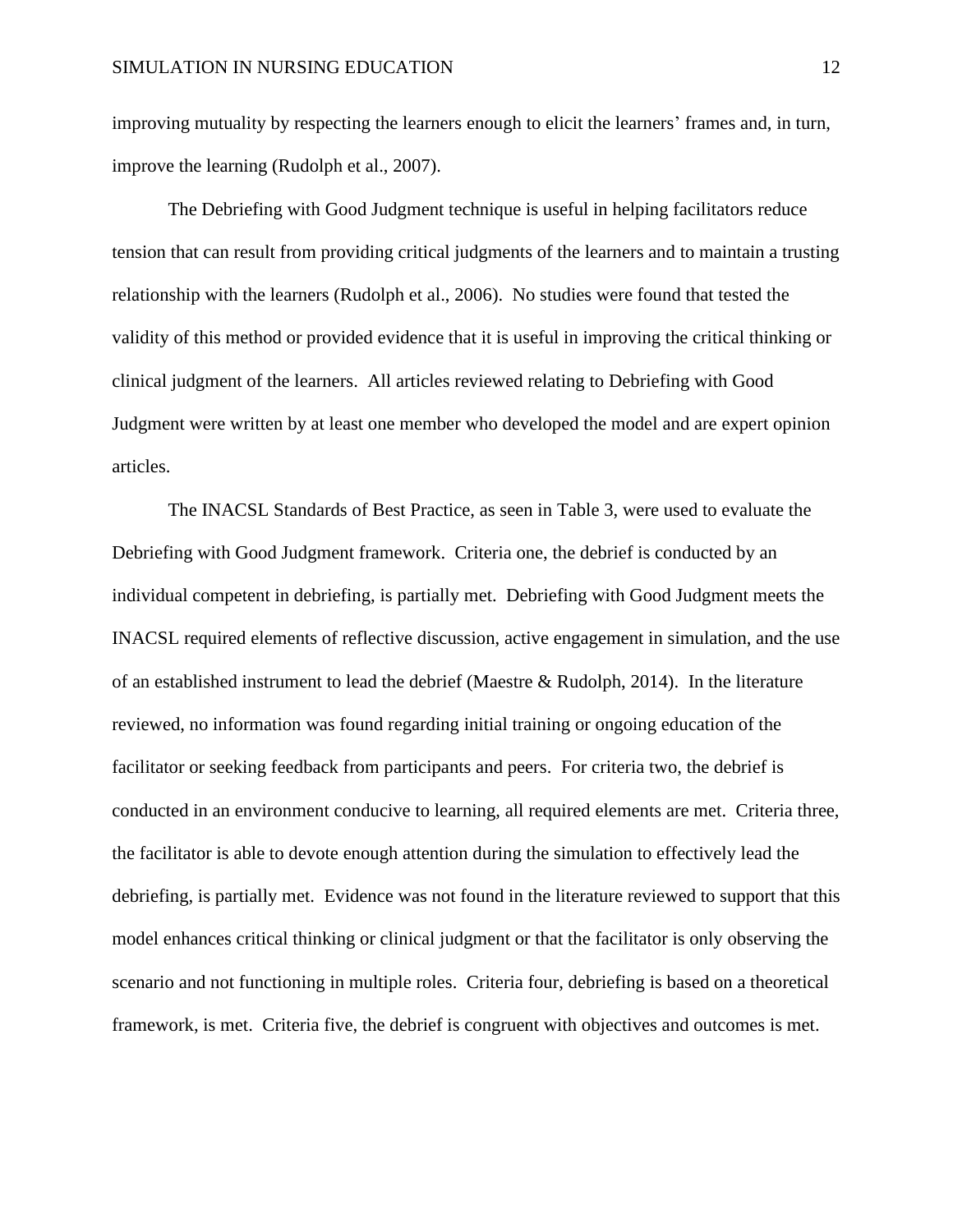#### **Promoting Excellence and Reflective Learning in Simulation**

Promoting Excellence and Reflective Learning in Simulation (PEARLS) was developed to allow the facilitator flexibility in how debriefing is conducted (Eppich & Cheng, 2015). It was recognized that much variation existed in how debriefings were conducted so a framework was developed to allow for that flexibility depending on three variables- (a) why there was a performance gap, (b) the amount of time available, and (c) whether the performance represents a cognitive, technical, or behavioral domain (Eppich & Cheng, 2015). The PEARLS framework was developed over three years and was based on a literature review of strategies used during debriefing, a review of existing debriefing scripts, development and training of faculty, and two years of pilot testing (Eppich & Cheng, 2015). The PEARLS Framework consists of four distinct phases: reactions, description, analysis, and summary (Eppich & Cheng, 2015).

The first phase, reactions, is immediately following the simulation. During this phase an open-ended question is asked to allow the participants to share their thoughts and feelings about the simulation; all participants should contribute and share their initial reactions (Eppich  $\&$ Cheng, 2015). Eppich and Cheng (2015) advise the facilitator to pay attention to the responses to identify the areas that hold importance for the participants, as these areas will need to be further discussed in the analysis phase.

The second phase of the PEARLS framework is the description. Eppich and Cheng (2015) suggest asking a participant to summarize their perspective of the key events or problems during the simulation. The description phase is important as it determines if all learners and the facilitator have a shared perspective or whether there is variation, which can serve as the transition to the analysis phase (Eppich & Cheng, 2015). As a strategy to save time, Eppich and Cheng (2015) suggest focusing the description on the main issues and not recounting every detail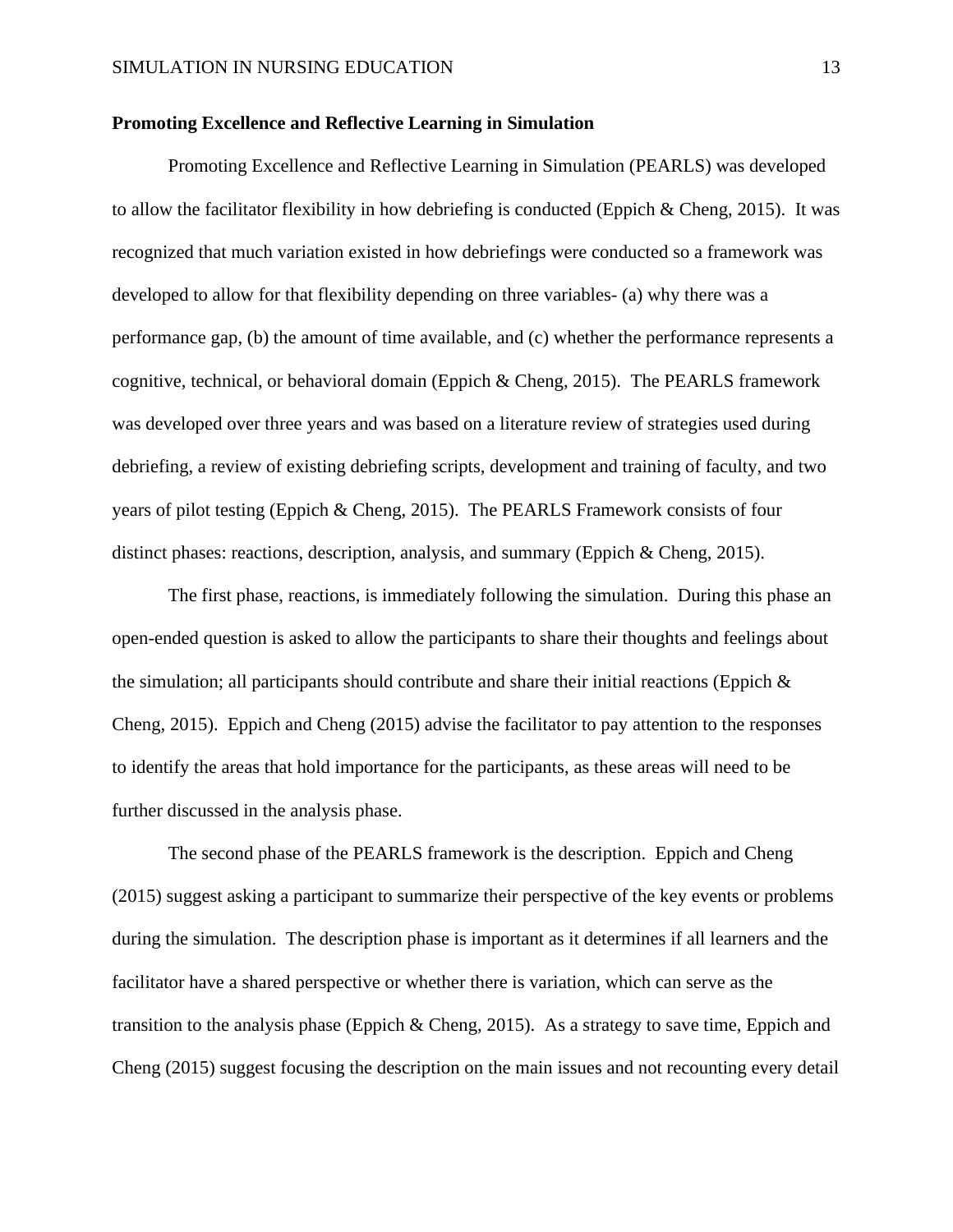of the simulation. The facilitator should pay attention to the participant concerns, as these areas should be addressed as the debriefing progresses (Eppich & Cheng, 2015).

With the PEARLS framework, the bulk of the time is spent during the analysis phase. With respect to specific learner performance gaps, time allotted, and the domain of performance (cognitive, technical, or behavioral), the debriefing strategy can be varied for each objective during the analysis phase (Eppich & Cheng, 2015). The three strategies that might be used are self-assessment, focused facilitation, or providing information (Eppich & Cheng, 2015). Selfassessment strategies are best used when time is limited or if participants were hesitant to share their reactions; participants reflect on what went well, what they would change, and why (Eppich & Cheng, 2015). The focused facilitation strategy is used to facilitate in-depth discussion (Eppich & Cheng, 2015). Advocacy and inquiry might be used by the facilitator to gain understanding of the learners' underlying rationale or to explore alternatives and their pros and cons (Eppich & Cheng, 2015). The final option, according to Eppich and Cheng (2015), is to give direct feedback and teach, which is an educator driven approach to provide information, tips, or solutions so the learners might perform the action correctly in the future. This process of selecting a strategy is done for every objective until all important topics are covered.

The final phase of the PEARLS model is summary. According to Eppich and Cheng (2015), the summary phase can be conducted in one of two ways, either the learners can state the main take-home message(s) and identify potential barriers to implementing change or the facilitator can provide a succinct review of the main points. While the PEARLS model is widely used in nursing education, no studies were found testing learner outcomes with this model.

The PEARLS framework was evaluated using the Standards of Best Practice established by INACSL, as seen in Table 3. Criteria one, the debrief is conducted by an individual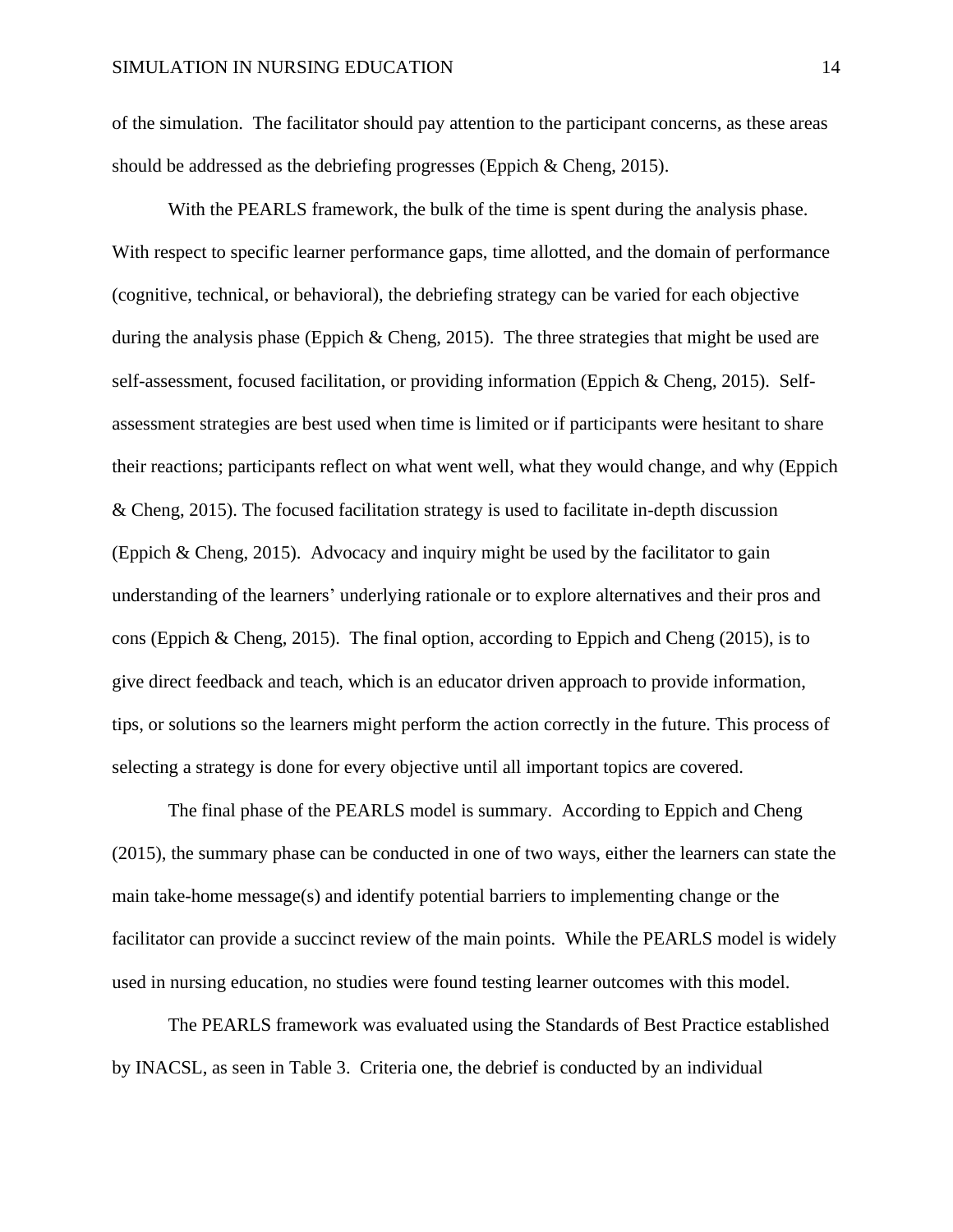competent in debriefing, is partially met. In the literature reviewed, no information was found regarding initial training or ongoing education of the facilitator or seeking feedback from participants and peers with the PEARLS framework. Criteria two, the debrief is conducted in an environment conducive to learning, is met. Criteria three, the facilitator is able to devote enough attention during the simulation to effectively lead the debriefing, is partially met. Evidence was not found in the literature reviewed to support that this model enhances learner critical thinking or clinical judgment or that the facilitator is only observing the scenario and not functioning in multiple roles. Criteria four, debriefing is based on a theoretical framework, is met. Criteria five, the debrief is congruent with objectives and outcomes is met.

#### **Debriefing for Meaningful Learning**

Debriefing for meaningful learning (DML) uses guided reflection and Socratic questioning as strategies to help learners develop clinical reasoning skills (Bradley & Dreifuerst, 2016). Socratic questioning is an approach where the facilitator does not answer the learners' questions, but instead asks a series of questions so each learner is able to reach the answer or become aware of his/her knowledge limitations (Dreifuerst, 2015). DML engages learners in purposeful reflection based on six phases for debriefing to facilitate thinking; these phases are engage, explore, explain, elaborate, evaluate, and extend (Bradley & Dreifuerst, 2016; Dreifuerst, 2015). The DML method uses a standardized approach to debriefing to review clinical care, challenge learner assumptions, elicit learner thinking, and develop clinical reasoning skills using reflection-in-action, reflection-on-action, and reflection-beyond-action (Dreifuerst, 2015).

According to Dreifuerst (2015), clinical reasoning is developed as the learners use reflection-in-action, reflection-on-action, and reflection-beyond-action. Dreifuerst (2015)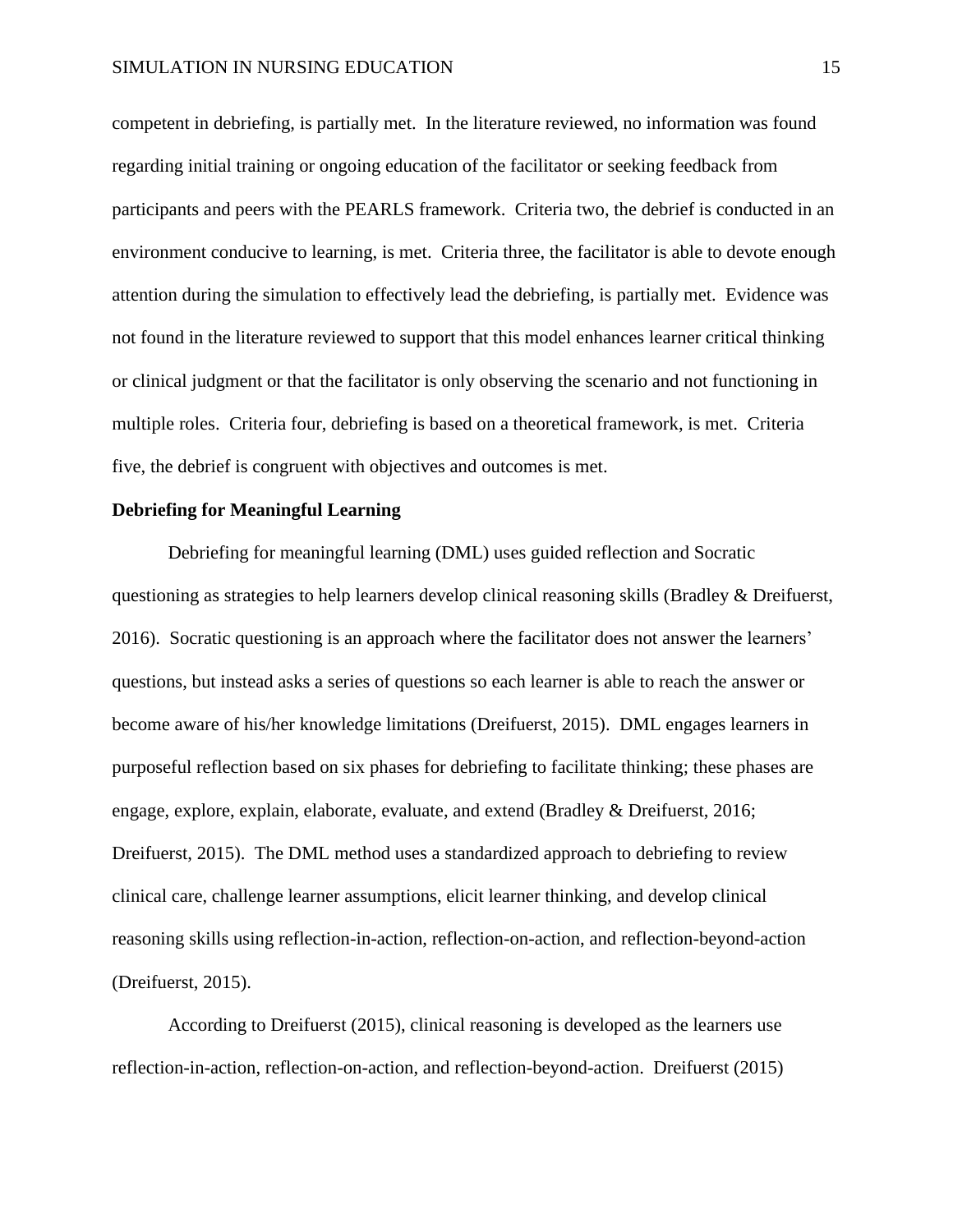describes reflection-in-action as reflection while events are occurring; it is in real time. This differs from reflection-on-action which is looking back on events and decision making that happened in the past (Dreifuerst, 2015). Reflection-beyond-action is the incorporation of what is known or previously experienced to anticipate what will occur in an unfamiliar situation (Dreifuerst, 2015). The ability to reflect-beyond-action is the ability to think like a nurse; this ability is often lacking as novice nurses enter practice. DML is a tool to help develop that ability in undergraduate nursing students (Dreifuerst, 2015).

The debriefing session is structured using six phases to assist learners to reflect on and explain their thinking within the context of the situation to identify the reasoning behind their actions (Forneris et al., 2015). A set of worksheets was developed to guide the debriefing session (Dreifuerst, 2015). The first phase of the debrief is engage. During the engage phase, learners spend a few minutes working independently to write the name of the client, the first thoughts that come to mind about the experience, what went well, what did not go well, and the client's story (Dreifuerst, 2015). This phase allows the learners to make notes about the experience that they will use later in the discussion and to jot down their emotions so they will not interfere with learning (Dreifuerst, 2015).

The second phase of DML is explore. This phase starts with learners recalling the client's story and identifying the issues to focus on (Dreifuerst, 2015). The facilitator leads the discussion using Socratic questioning to uncover learner thinking and to identify relationships between learner thoughts and decisions and actions made (Dreifuerst, 2015). Dreifuerst (2015) emphasizes that the facilitator should challenge taken-for-granted assumptions the learners have, whether correct or incorrect, to identify if the reasoning behind the actions was correct.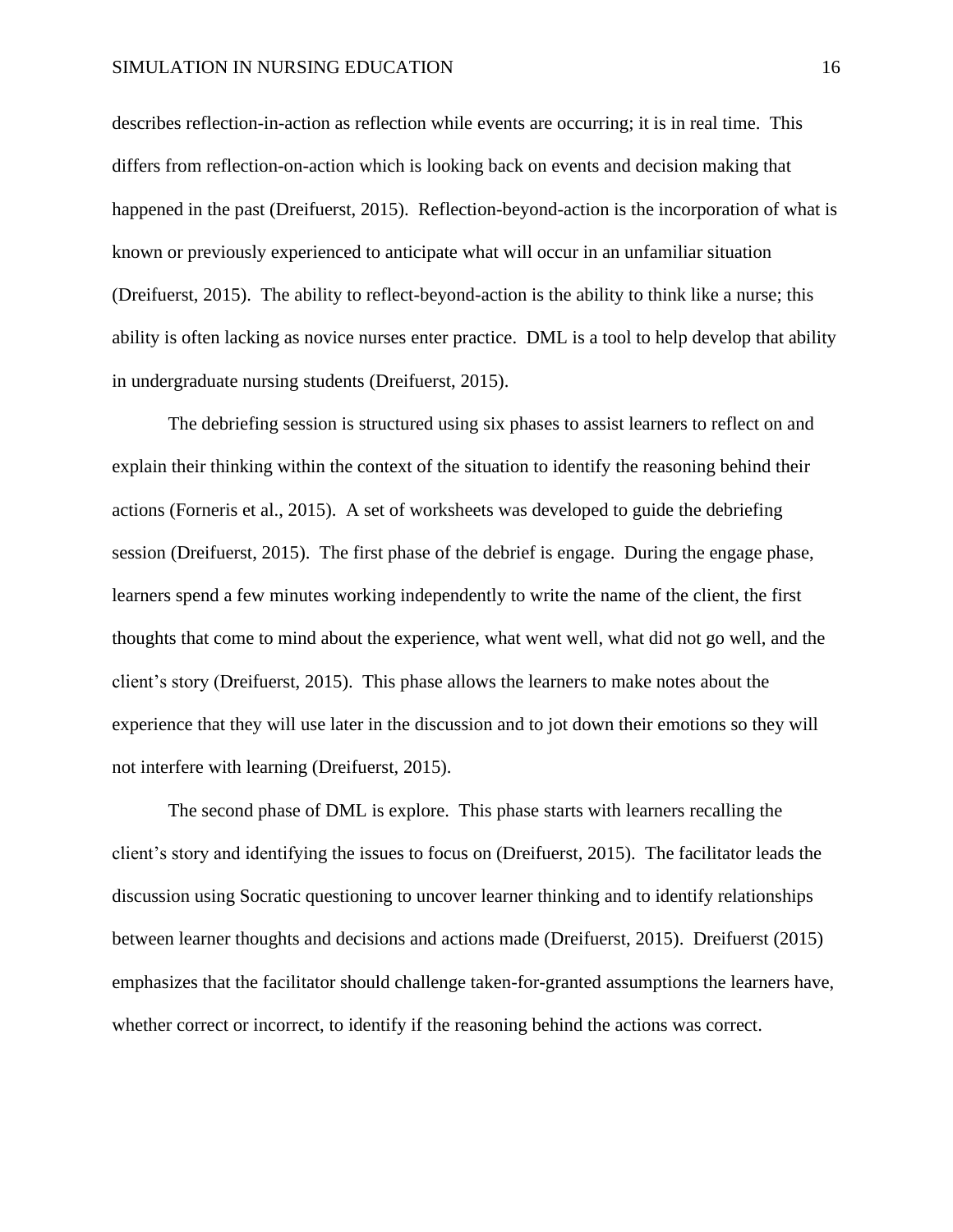The third phase, explain, is an interactive process between the learners and the facilitator to discover the thinking behind the learners' actions (Dreifuerst, 2015). The review of thinking processes is done with an emphasis on developing the ability to think like a nurse. During the explain phase errors, incorrect assessments, interpretations, decisions, and actions are identified and corrected (Dreifuerst, 2015). Dreifuerst (2015) recommends the use of a linear or conceptual worksheet for the learners to review the experience. This allows learners to add details about the assessments, findings, decisions, actions and responses; to correct any errors; and to understand how the client's outcome(s) would have changed if correct actions were taken.

Elaborate is the fourth phase of DML and is when the facilitator emphasizes the nursing knowledge, skills, and attitudes that were evident or missing (Dreifuerst, 2015). Elaborating on specific ideas, concepts, knowledge, and behaviors in depth can help the learners develop enhanced thinking skills (Dreifuerst, 2015).

The fifth phase, evaluate, provides the opportunity for the facilitator and the learners to judge the experience and determine what did not go well (Dreifuerst, 2015). Evaluation does not necessarily stand alone as a separate discussion. Evaluation often occurs in conjunction with other phases of DML (Dreifuerst, 2015). To frame the entire experience in a meaningful way, after the elaborate phase is completed, a quick review should occur regarding things that went well, did not go well, and how they should have been done (Dreifuerst, 2015).

Extend is the final phase of DML and consists of taking what was learned in this experience and extending it to another experience (Dreifuerst, 2015). This is easily done by using "what if" questions to change the details or situation, allowing learners to think-beyondaction and to assimilate and accommodate (Dreifuerst, 2015). Thinking-beyond-action allows the learners to anticipate decision making and apply the new knowledge to additional situations.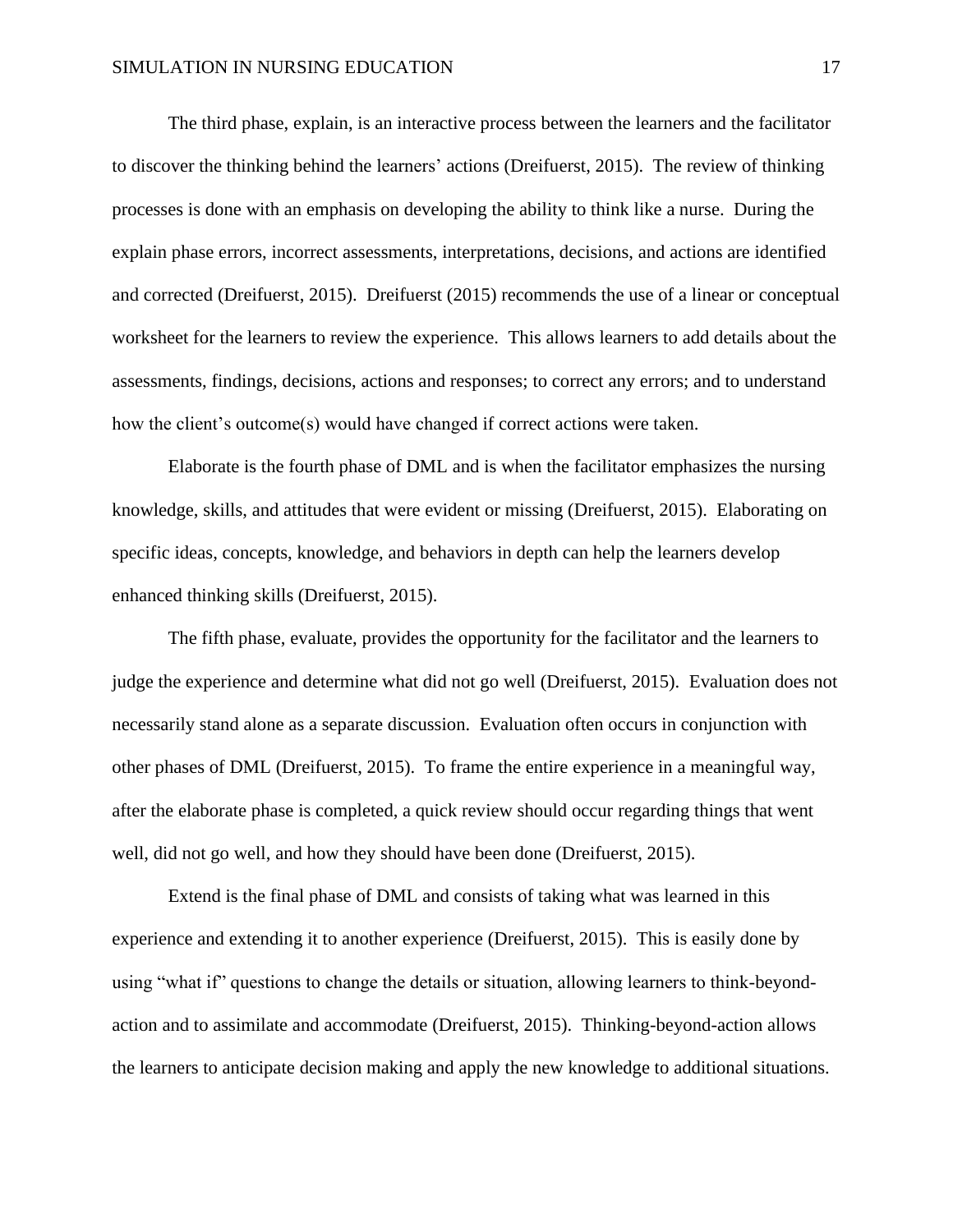The use of these six phases - engage, explore, explain, elaborate, evaluate and extend allow the learners to reflect-on-action and reflect-beyond-action in a structured manner in order to develop critical thinking and clinical judgment skills (Dreifuerst, 2015). This particular debriefing method helps learners to reflect on their practice and to then transfer their learning to other situations, thinking like a nurse (Dreifuerst, 2015).

Three studies of the DML method were found. All three studies were quasi-experimental in design and addressed two similar questions: (a) compared with usual and customary debriefing methods, does DML positively contribute to development of clinical reasoning skills and (b) do nursing students perceive a difference in quality of debriefing when DML is used (Dreifuerst, 2012; Forneris et al., 2015; Mariani et al., 2013)? The studies conducted by Dreifuerst (2012) and Forneris et al. (2015) found that the use of DML was linked with better clinical judgment in learners, the learner's perceived increased quality of debriefing when DML was used, and a better overall posttest of clinical reasoning was evident following DML. The third study, conducted by Mariani et al (2013), did not show statistical significance in changes of scores between the intervention group who used DML and the control group who did not receive structured debriefing. More information relating to these studies is found in Table 2.

These are the only three studies located for this literature review that explored the effectiveness of DML in the development of learner critical thinking or clinical judgment. Two of the three studies demonstrated improved clinical judgment of the learners and all three studies were perceived as high-quality and student-centered by the learners.

DML was evaluated using the INACSL Standards of Best Practice, as seen in Table 3. Criteria one, the debrief is conducted by an individual competent in debriefing, is mostly met. Based on the literature reviewed, DML meets all of the INACSL required elements with the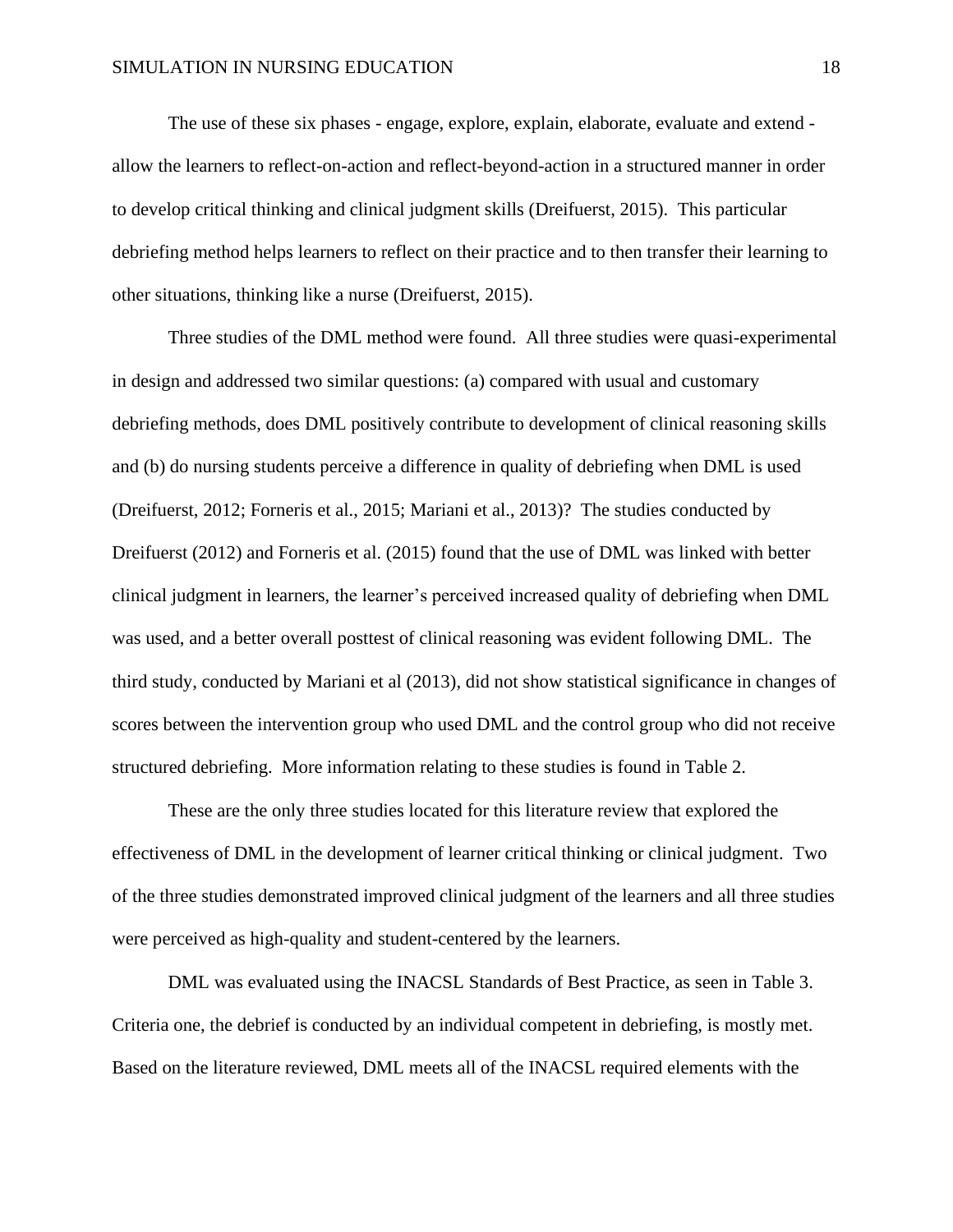exception of the facilitator participating in ongoing education, no information was found relating to this element. DML is the only debriefing framework that an evaluation scale was found for, Debriefing for Meaningful Learning Evaluation Scale (Bradley & Dreifuerst, 2016; Waznonis, 2014). For criteria two, the debrief is conducted in an environment conducive to learning, all required elements are met. Criteria three, the facilitator is able to devote enough attention during the simulation to effectively lead the debriefing, is met. Criteria four, debriefing is based on a theoretical framework, is met. Criteria five, the debrief is congruent with objectives and outcomes is met.

#### **Structured and Supported Debriefing**

Structured and Supported Debriefing was developed by the Winter Institute for Simulation Education and Research (WISER) at the University of Pittsburgh in collaboration with the American Heart Association (AHA) (Phrampus & O'Donnell, 2013). This collaboration occurred in 2009 and 2010 and the model was first implemented into AHA curriculum in 2011 (Eppich & Cheng, 2015; Phrampus & O'Donnell, 2013). According to Phrampus and O'Donnell (2013), the Structured and Supported Debriefing model is structured in that it consists of three specific debriefing phases with related goals and time estimates and it is supported, meaning it includes interpersonal support and uses protocols and algorithms. The Structured and Supported Debriefing model utilizes the gather, analyze, and summarize (GAS) tool (Eppich & Cheng, 2015). In developing this model and tool, a literature review was conducted, theories were reviewed, and common elements utilized by experienced debriefing facilitators at WISER were identified (Phrampus & O'Donnell, 2013).

In Structured and Supported Debriefing, the gather, analyze and summarize (GAS) tool is utilized (Phrampus & O'Donnell, 2013). The gather phase is the first phase during the debrief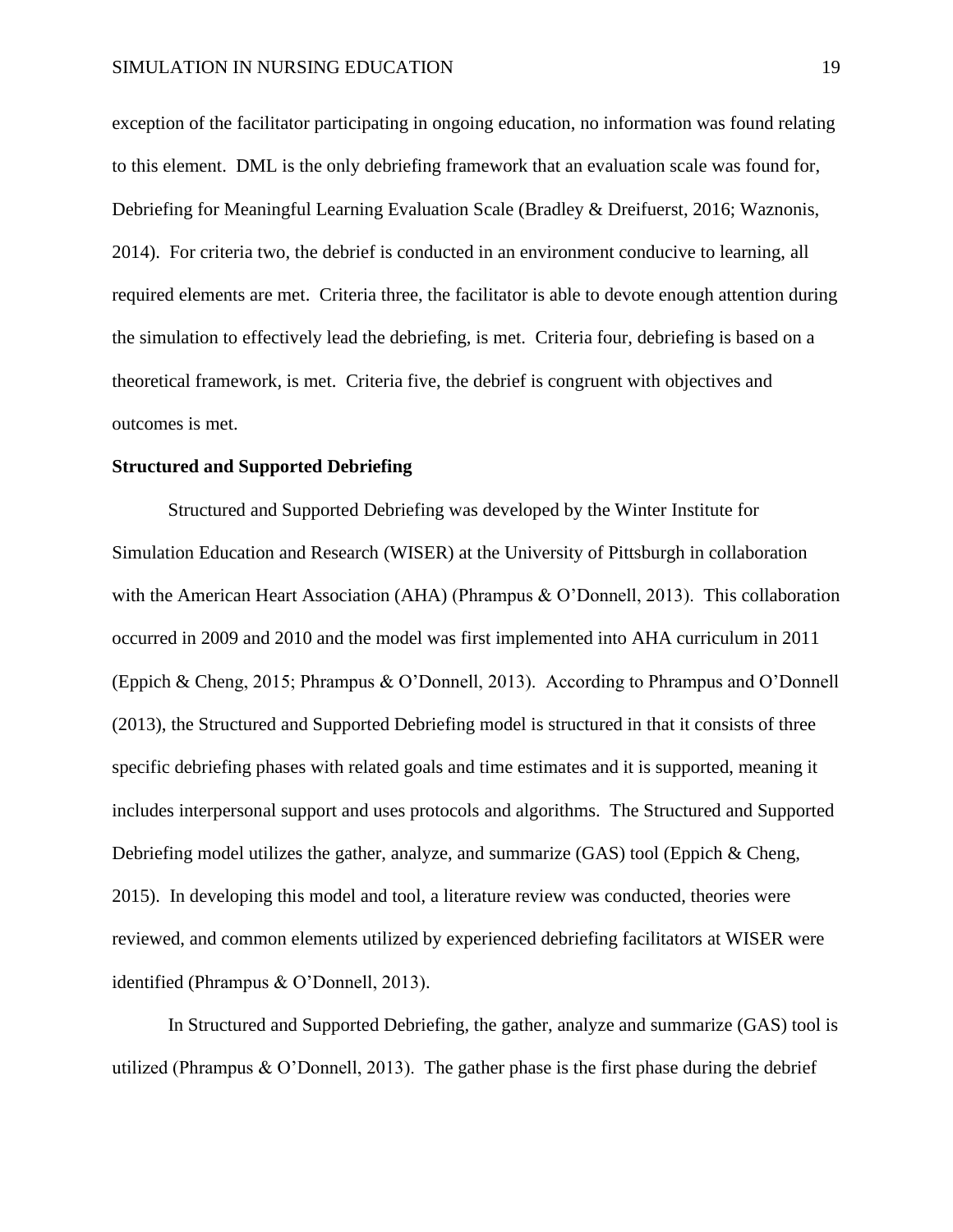and is the facilitator's opportunity to gauge the reactions of the participants to the simulation, clarify facts, summarize what happened, and establish a safe environment for the debriefing (Phrampus & O'Donnell, 2013). During the gather phase, the facilitator also identifies the performance and perception gaps between the participants and the facilitator (Phrampus & O'Donnell, 2013). The gather phase should comprise approximately 25% of the debrief (Phrampus & O'Donnell, 2013).

The second phase is the analysis phase. During this time performance and perception gaps are discussed. Performance gaps are the difference between desired and actual performance (Phrampus & O'Donnell, 2013). Perception gaps are the difference between the participants' perception of their performance and the actual performance (Phrampus & O'Donnell, 2013). Phrampus and O'Donnell (2013) state that much discussion should focus on the thoughts, feelings, assumptions, underlying knowledge, and situational awareness that contributed to the participants' actions. This information is elicited via skillful questioning from the facilitator. It is important to understand the thought process behind the actions of the participants so the thinking can be either reinforced or corrected. According to Phrampus and O'Donnell, the analysis phase of debriefing should make up around 50% of the time allotted for debriefing.

The final phase of the GAS tool is the summary phase. Phrampus and O'Donnell (2013) suggest that at this time the learners should share the main take-away messages from the experience and identify positive areas and the areas that need improvement. The summary phase should consist of approximately 25% of the debrief and it's important to distinguish the transition to this phase (Phrampus & O'Donnell, 2013). Phrampus and O'Donnell suggest using structure to make sure the key take away points correlate with the simulation objectives. It is suggested to utilize something similar to the plus-delta model, where each participant identifies a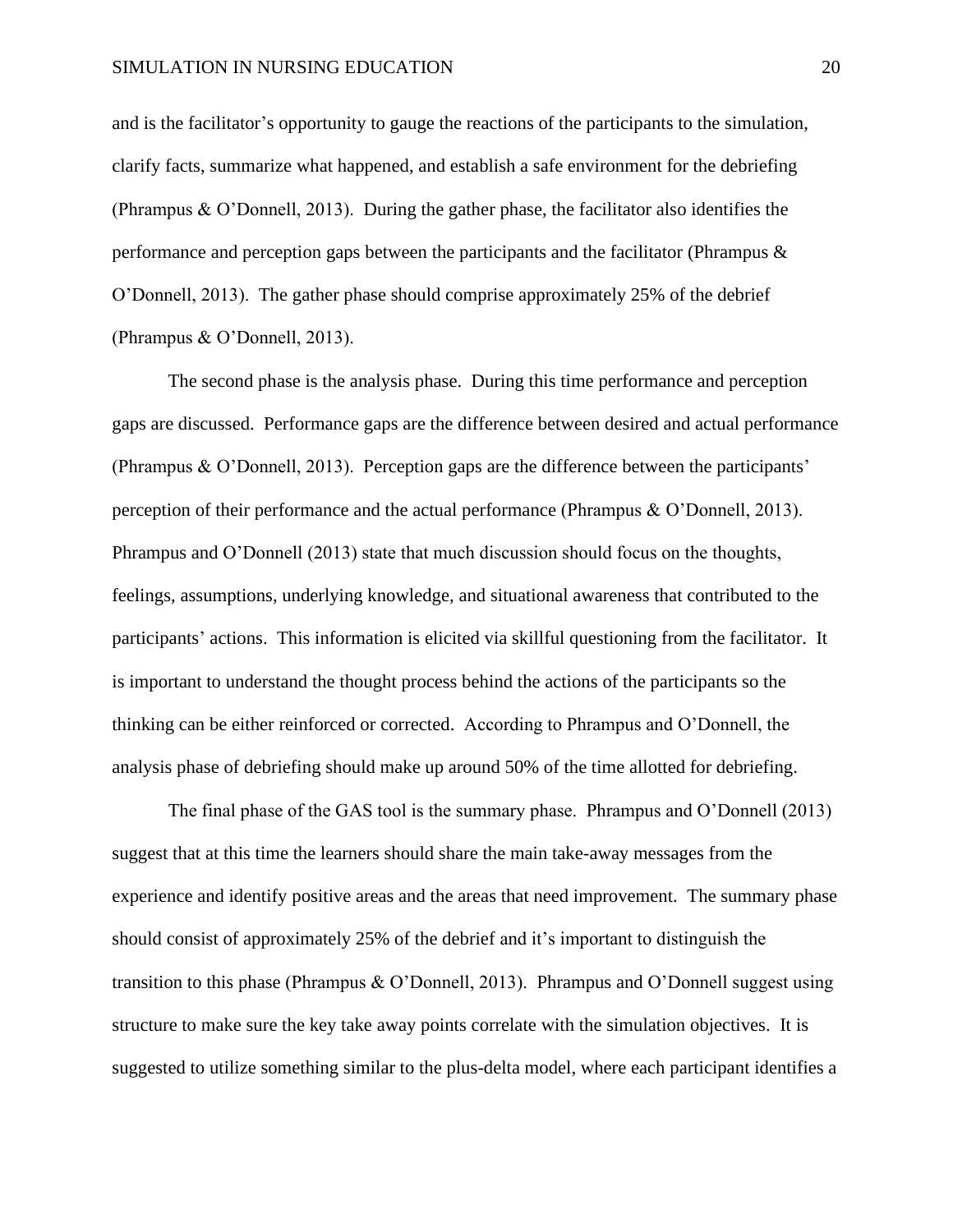certain number of actions or behaviors that were effective and then also identifies a certain number of behaviors or actions he/she would change to improve performance (Phrampus & O'Donnell, 2013). To conclude the debriefing session, the facilitator may provide an overall summary of the experience or may give input to the learners in regards to their performance (Phrampus & O'Donnell, 2013).

The Structured and Supported Debriefing model was evaluated with the INACSL Standards of Best Practice, as seen in Table 3. Criteria one, the debrief is conducted by an individual competent in debriefing, is partially met. No information was found in the literature regarding the facilitator who uses Structured and Supported Debriefing seeking feedback from the learners or peers, or participating in ongoing education. For criteria two, the debrief is conducted in an environment conducive to learning, all required elements are met. Criteria three, the facilitator is able to devote enough attention during the simulation to effectively lead the debriefing, is partially met. For this literature search, no studies were found testing the effectiveness of the Structured and Supported Debriefing model or that the facilitator is only observing the scenario and not functioning in multiple roles. Criteria four, debriefing is based on a theoretical framework, is met. Criteria five, the debrief is congruent with objectives and outcomes is met.

#### **3D Model of Debriefing**

The 3D model of debriefing consists of defusing, discovering, and deepening (Zigmont, Kappus, & Sudikoff, 2011). The goal of the 3D model of debriefing according to Zigmont et al. (2011) is to help the debriefer facilitate learning which will improve daily practice and client outcomes. In addition to defusing, discovering, and deepening, it is important that the experience also includes a pre-briefing, to establish ground rules and expectations, explain the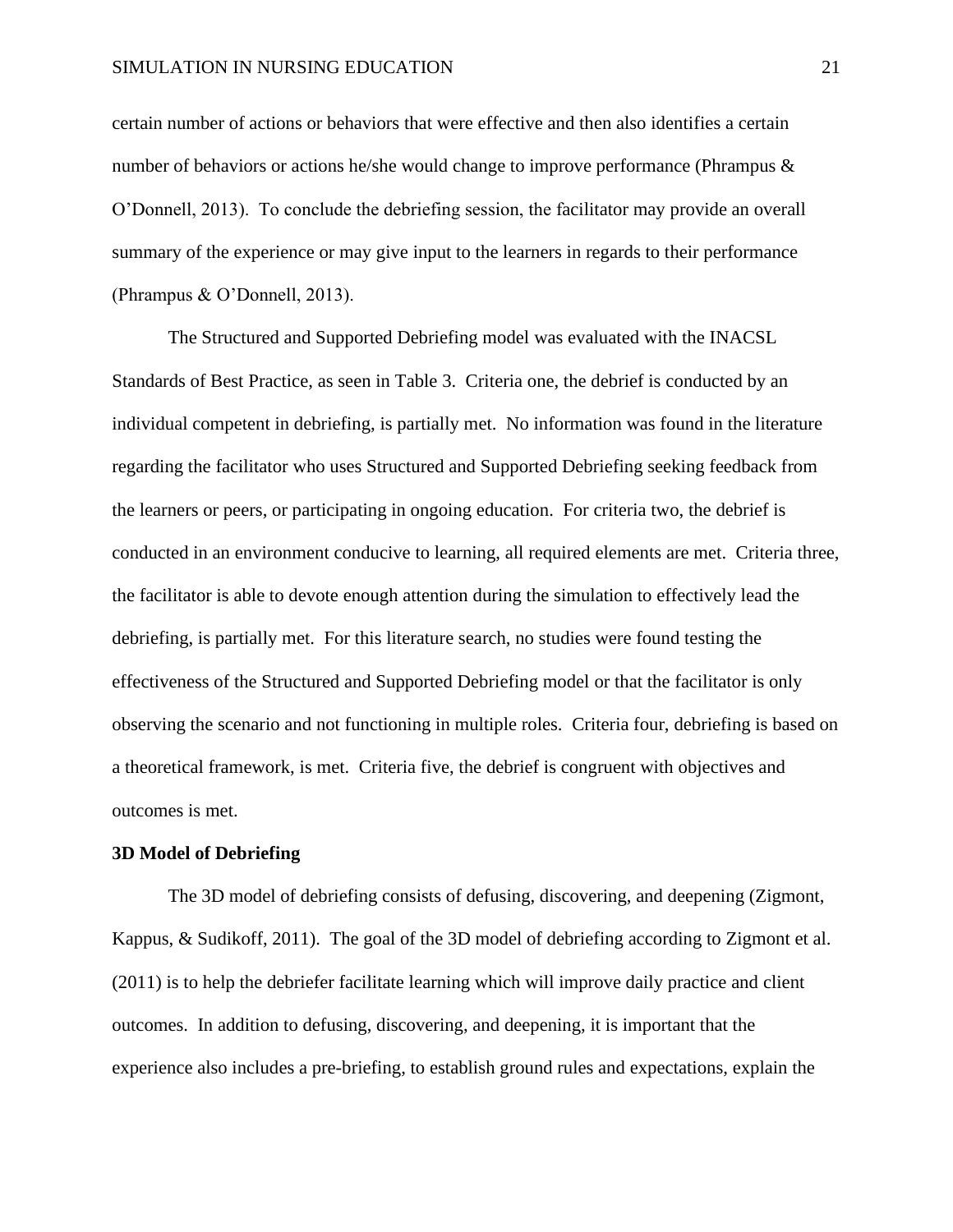format, review the objectives and facilitators role, and establish a safe environment, and a summary, in which key learning objectives and lessons are restated (Zigmont et al., 2011).

The purpose of defusing is to allow each learner to express his/her emotions and reactions to the experience, to recap and clarify what happened during the scenario, and analyze what objectives are important to the learners (Zigmont et al., 2011). This occurs immediately after the simulation scenario and every learner should be given the opportunity to talk about his/her feelings (Zigmont et al., 2011). It is important for all learners to get the chance to share their feelings before starting to analyze the experience (Zigmont et al., 2011). This is important because the learners may not be able to think clearly or reflect objectively until they are able to share their feelings (Zigmont et al., 2011). The experience should then be reviewed so everyone has the same understanding about what happened; this is a discussion of the facts and a recall of the events and can be led by the learners or the facilitator (Zigmont et al., 2011).

The discovering step is used to analyze and evaluate performance and is done using reflection (Zigmont et al., 2011). The intent is to use questioning to discover the mental models or rationale the learners used during specific behaviors during the scenario. This is done to identify gaps or matches between the learners' existing thought processes and actual mental models (Zigmont et al., 2011). The intent is to discern the why behind the decisions made by the learners and the actions they took; the decision-making process is the focus. It is important for the facilitator not to make assumptions. The facilitator needs to ask questions to get an understanding of the thought processes behind the learners' actions (Zigmont et al., 2011). It is then important to cue the learners, assisting them to make connections to the desired mental model and to understand cause and effect (Zigmont et al., 2011). It is also important for the facilitator to provide an objective perspective on the experience and to assist the learners in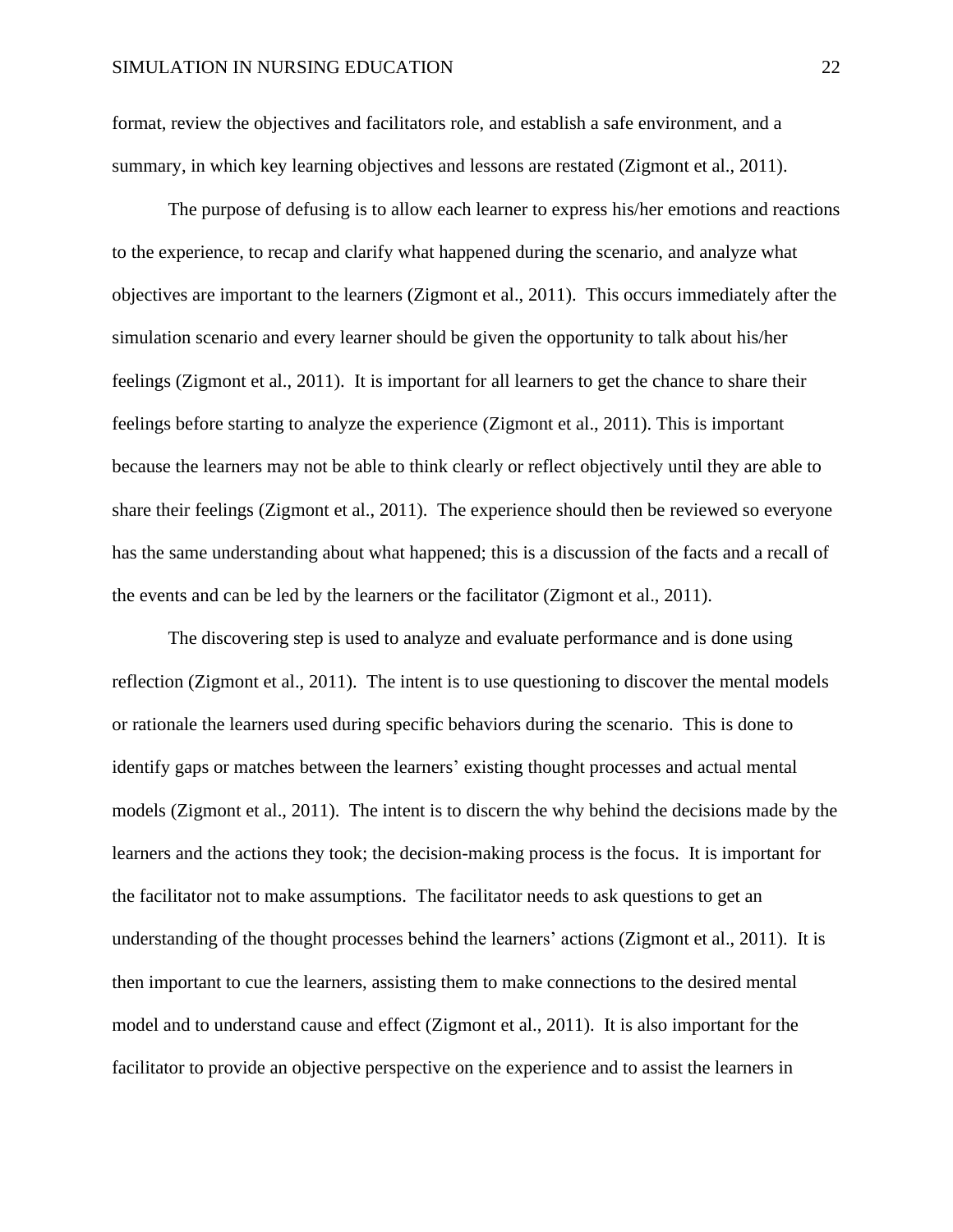identifying their strengths and weaknesses and where improvements can be made (Zigmont et al., 2011). Another option is for video recordings of the simulation to be used to allow the learners to observe their behaviors, as they are often unaware of these when they are completely immersed in the experience (Zigmont et al., 2011).

The purpose of deepening is to apply lessons from this particular simulation experience so the learners can make connections when in clinical practice (Zigmont et al., 2011). Prompting by the facilitator is done to help the learners connect new learning to the larger clinical environment (Zigmont et al., 2011).

The 3D Model was compared to INACSL Standards of Best Practice, seen in Table 3. Criteria one, the debrief is conducted by an individual competent in debriefing, is partially met. In the literature reviewed, no information was found regarding initial training or ongoing education of the facilitator or seeking feedback from learners and peers. For criteria two, the debrief is conducted in an environment conducive to learning, all required elements are met. Criteria three, the facilitator is able to devote enough attention during the simulation to effectively lead the debriefing, is partially met. Evidence was not found in the literature reviewed to support that this model enhances critical thinking or clinical judgment or that the facilitator is only observing the scenario and not functioning in multiple roles. Criteria four, debriefing is based on a theoretical framework, is met. Criteria five, the debrief is congruent with objectives and outcomes is met.

#### **Gaps in Evidence and Strength of Evidence**

Through a review of the literature it is apparent that debriefing is of value in helping learners transfer what occurred during a simulated experience into knowledge to improve future performance (Dreifuerst, 2015; Dufrene & Young, 2014; INACSL Standards Committee, 2016;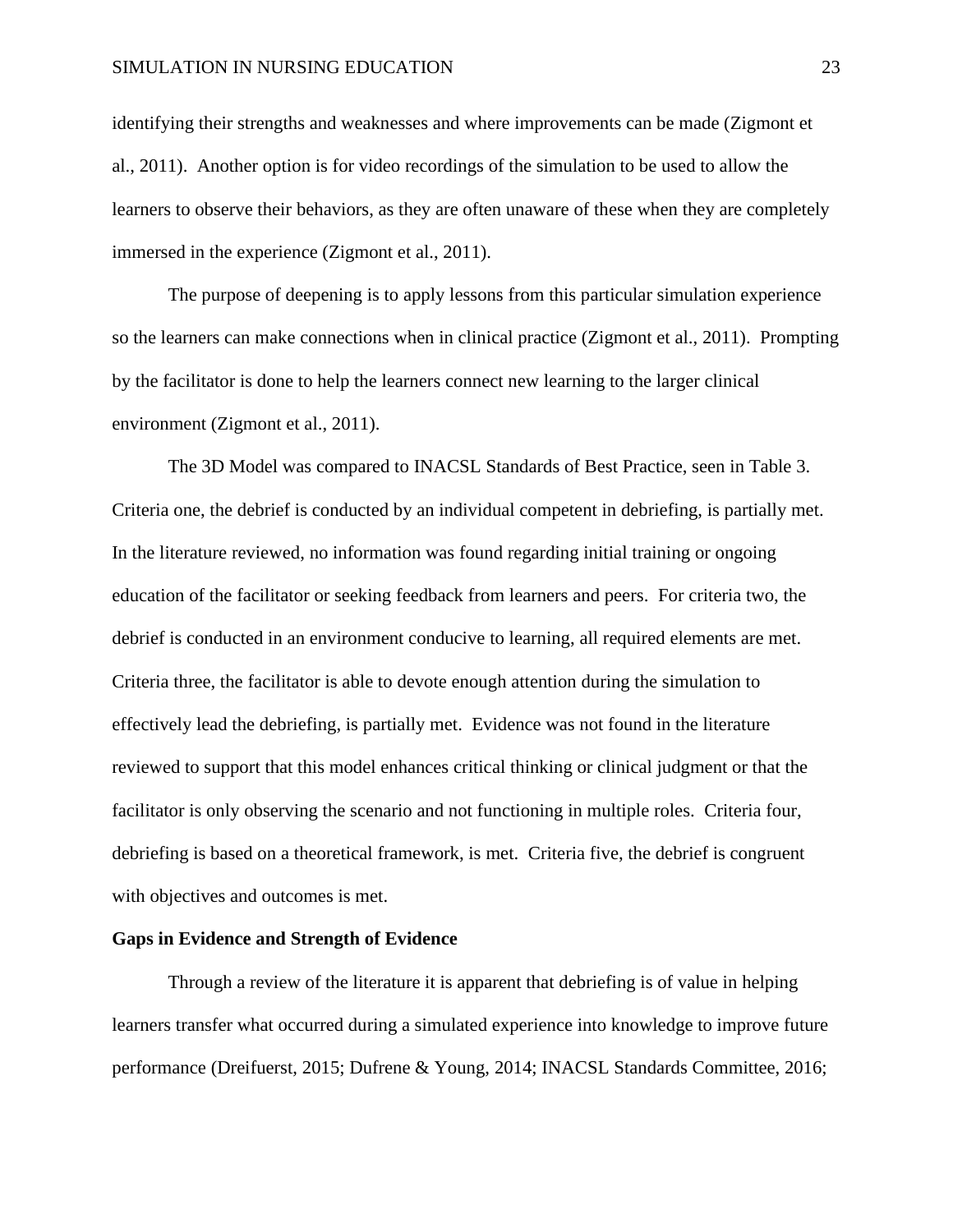Verkuyl et al., 2017). Unfortunately, there is not yet a means to evaluate the debriefing frameworks. Of the five debriefing methods reviewed, only studies found testing the DML method for improvement in learners' clinical reasoning skills were found, and these were quasiexperimental studies (Dreifuerst, 2012; Forneris et al., 2015; Mariani et al., 2013). Other debriefing frameworks, while based on initial research and professional experience, have not been tested to determine their effectiveness in the development of critical thinking or clinical judgment. Higher level evidence, such as large multi-site randomized controlled trials, are needed to review all of the debriefing methods.

#### **Summary of the Evidence**

The INACSL Standards of Best Practice, when followed, increase the likelihood of learners having a positive and transferable learning experience (INACSL Standards Committee, 2016). Using those INACSL Standards to evaluate the debriefing models, it was determined that the DML framework best meets the criteria established by the INACSL Standards Committee, because all criteria are met but one element of criteria one. The Structured and Supported model also aligns well with the INACSL Standards of Best Practice; one element in criteria one and three elements in criteria three were not found in the literature. The other three models, Debriefing with Good Judgment, PEARLS, and the 3D model, had three elements of both criteria one and three that were not found in the literature reviewed. As identified in Table 3, each of the models reviewed comply with the majority of the INACSL Standards of Best Practice. All of the debriefing frameworks reviewed have merits for helping adult learners develop the skills to think like a nurse. All five of these debriefing models align with Kolb's Experiential Learning Theory.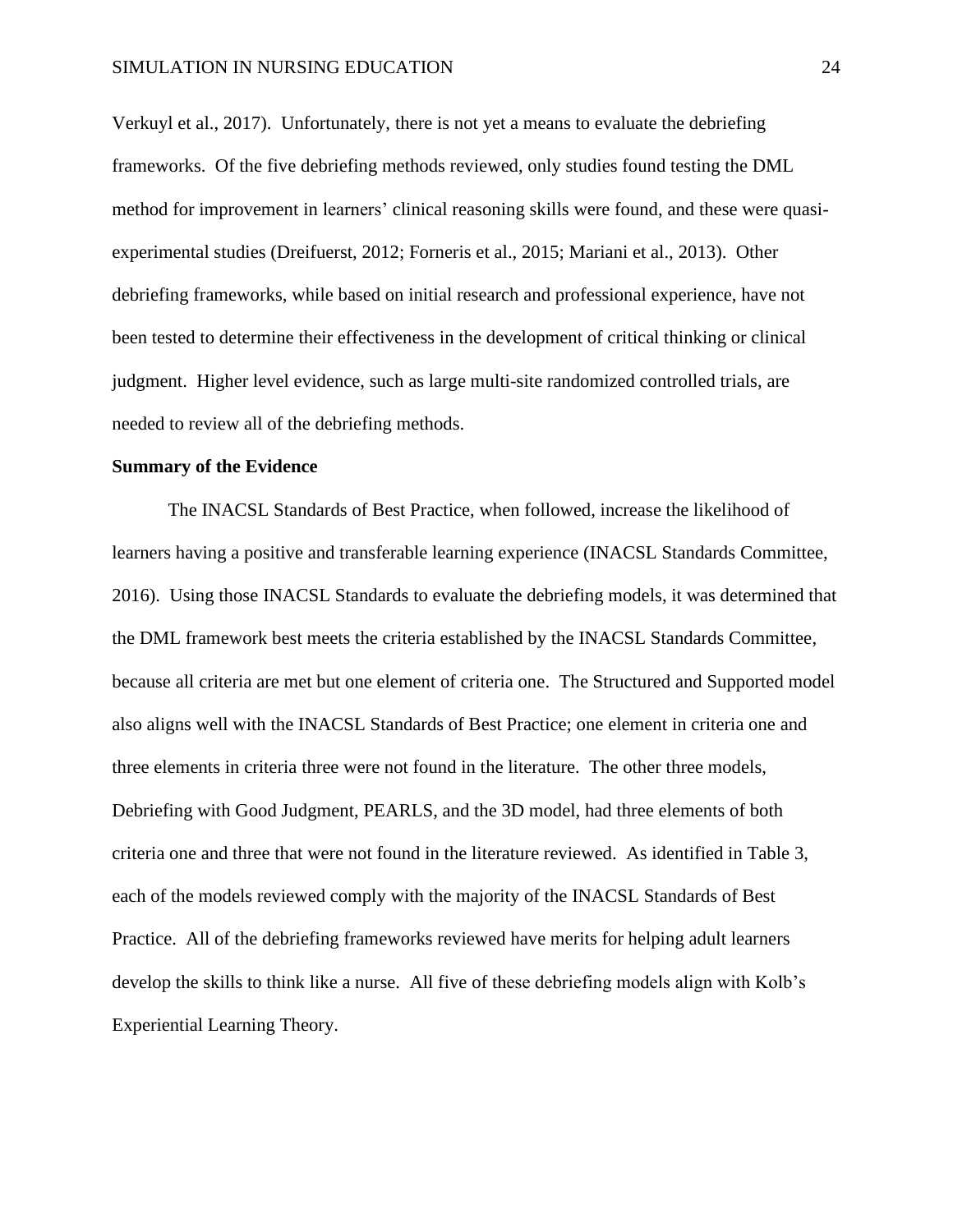#### **Conceptual Framework**

Kolb's Experiential Learning Theory is considered a cognitive development theory in which behavior, mental processes, and the environment are connected (Wills & McEwen, 2014). It is also considered an interaction theory because the development and changes in thinking, reasoning, and perception of learners is progressive (Wills & McEwen, 2014). The role of the facilitator in experiential learning is to create an environment for big-picture learning to occur; this occurs through the use of group process and problem-solving activities that are incorporated into debriefing (Wills & McEwen, 2014). Underlying characteristics of the theory, as identified by Wills and McEwen (2014), include, the interrelation of behavior, mental processes, and the environment; that individuals learn from their experiences; and that learning is how individuals adapt to the environment. Learning is promoted when it occurs within a realistic experience and when there is connection between the learning and the environment (Phrampus  $\& O'$ Donnell, 2013).

Kolb's Experiential Learning Theory is cyclic and consists of four parts: concrete experience, reflection, conceptualization, and experimentation (Fewster-Thuente & Batteson, 2018). Phrampus and O'Donnell (2011) describe these same four stages as "Do, observe, think and plan" (p. 78). Fewster-Thuente and Batteson (2018) and Zigmont et al (2011) suggests that for learning to occur, there needs to be active participation in an experience, active reflection on the experience, and then application of the new knowledge to future experiences.

The four steps of Kolb's Experiential Learning Theory align with an experience of simulation and debriefing. The simulated experience itself is the concrete experience in where learners are given the opportunity to feel and do. The second stage of Kolb's Experiential Learning Theory is reflective observation; at this time learners are reflecting on their underlying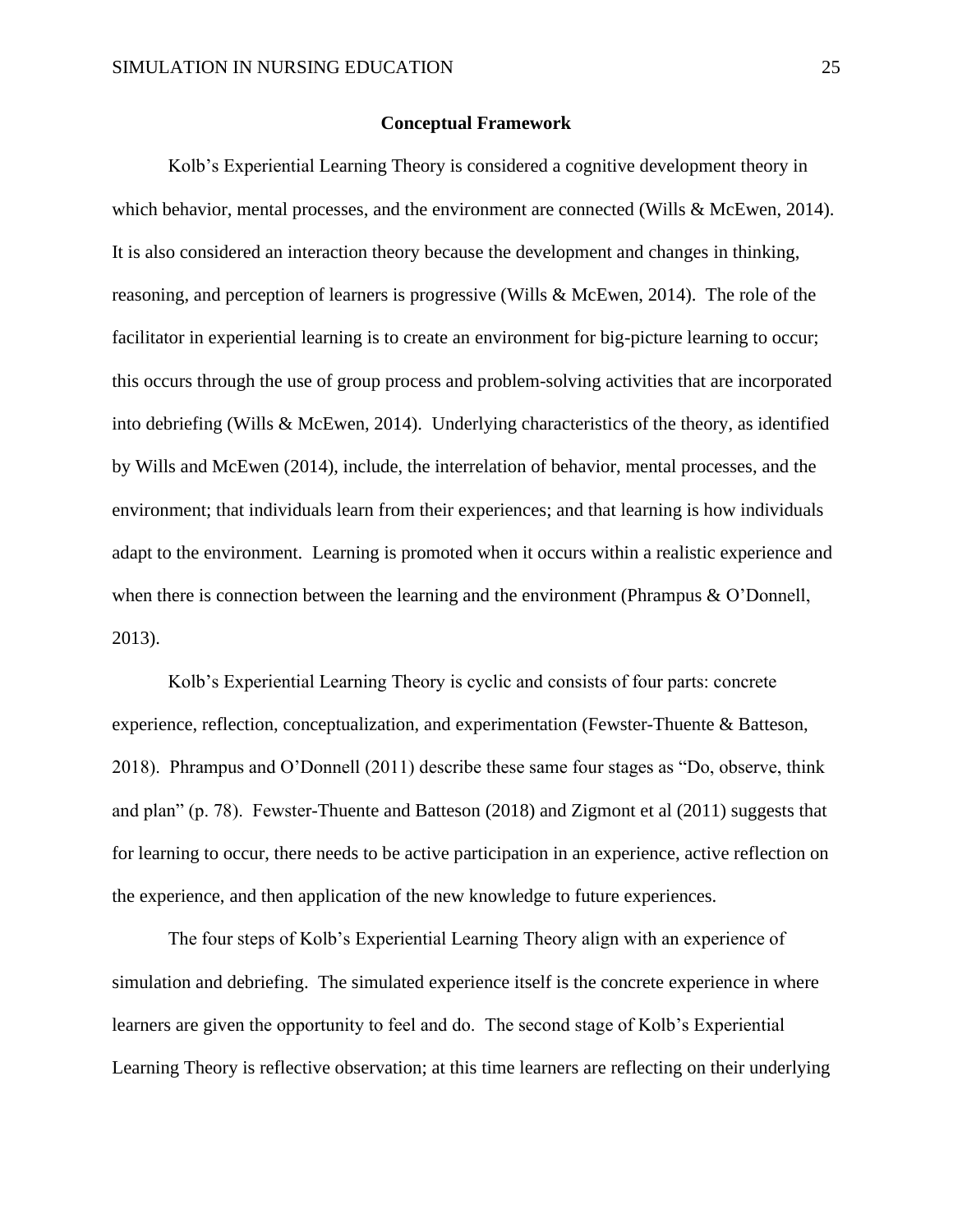thought processes and how it led to their behaviors (Fewster-Thuente & Batteson, 2018; Zigmont et al., 2011). The third stage of Kolb's Experiential Learning Theory is abstract conceptualization where learners think about what occurred during the simulation experience and attempt to explain it (Fewster-Thuente & Batteson, 2018). During the final stage of Kolb's Experiential Learning Theory, active experimentation, learners are applying newly acquired knowledge to other situations, demonstrating learning has occurred (Fewster-Thuente  $\&$ Batteson, 2018). This occurs at the conclusion of the debriefing session, as well as in future practice, when learners demonstrate the application of the new knowledge by implementing it in different scenarios or settings. This demonstration of enhanced critical thinking and clinical judgment will improve client care and safety as these learners transition from their undergraduate program to practice.

Kolb's Experiential Learning Theory aligns with all of the debriefing methods and could be the theoretical foundation for simulation debriefing. The emphasis on doing, reflecting, and analyzing to improve critical thinking and clinical judgment is truly what simulation and debriefing are about. The combination of behaviors, mental processes, and the environment contribute to the learners learning from their experiences and they then take that learning and adapt to the environment and changing situations (Wills & McEwen, 2014).

#### **Conclusions, Implications, and Recommendations**

The purpose of this literature review is to evaluate and compare debriefing models used during simulation experiences and to provide recommendations to nurse educators and researchers with regard to debriefing. This section consists of conclusions drawn from the literature review and evaluation of the debriefing models using the INACSL Standards of Best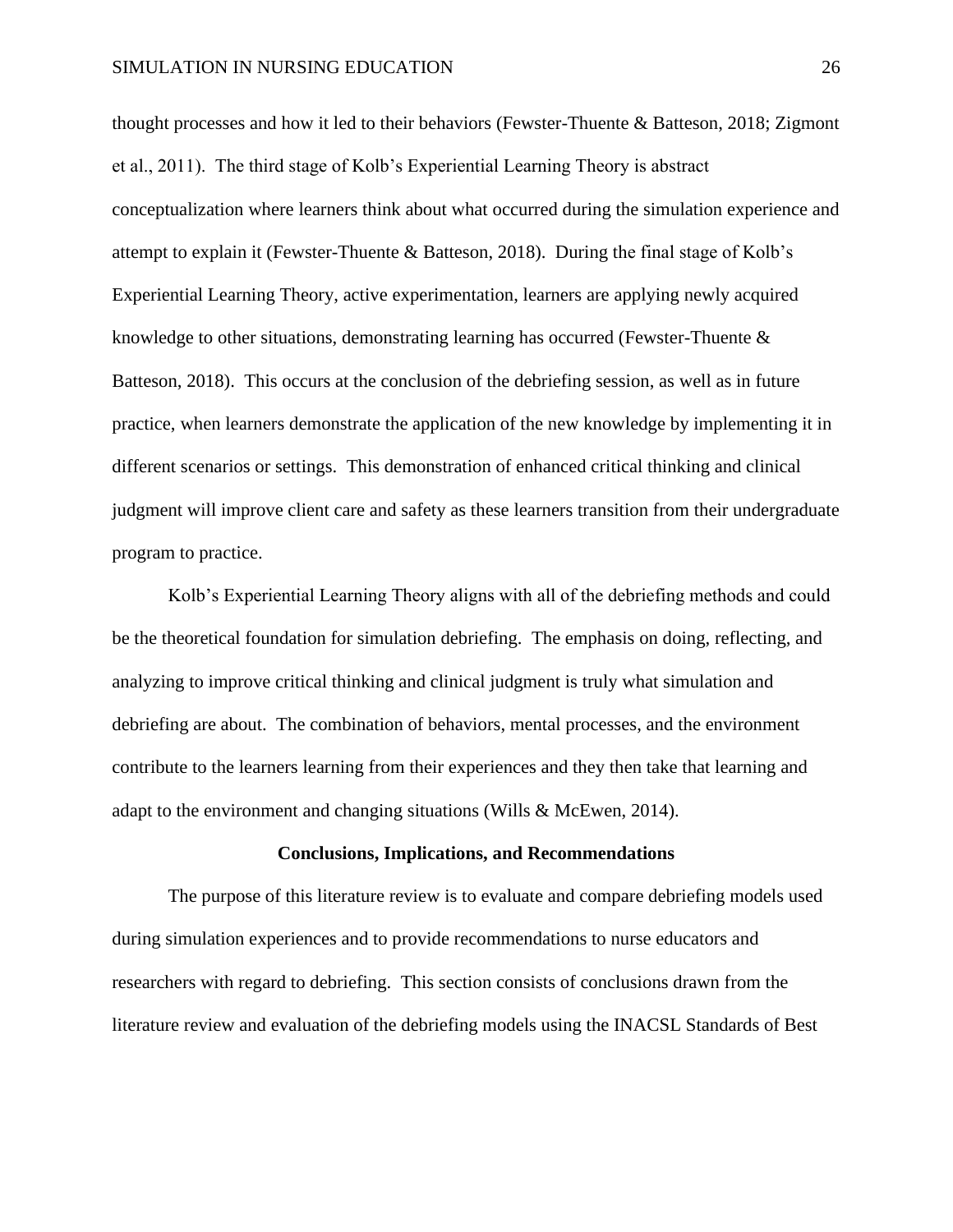Practice, implications for nursing as it relates to the research question, and recommendations for future research and nursing education.

#### **Conclusions**

It is known that learning does not occur based on an experience alone, it is a result of the experience combined with meaningful reflection (INACSL Standards Committee, 2016). Kolb's Experiential Learning Theory could be the theoretical foundation for simulation debriefing. The emphasis on doing, reflecting, and analyzing to improve critical thinking and clinical judgment is the purpose of simulation and debriefing.

The five best practice criteria for debriefing, established by the INACSL Standards Committee, increase the likelihood of learners having a positive and transferable learning experience (INACSL Standards Committee, 2016). These five criteria have been used to evaluate the debriefing models identified in this article, based on the available literature acquired for this literature review. Using the INACSL Standards of Best Practice as the criteria to evaluate the debriefing models, it was determined that the DML framework best meets the criteria established by the INACSL Standards Committee. DML met all criteria except one required element of criteria one. The Structured and Supported model was determined to also align well with the INACSL Standards of Best Practice; one element in criteria one and three elements in criteria three were not found in the literature relating to this model. The other three models, Debriefing with Good Judgment, PEARLS, and the 3D model, had three elements of both criteria one and three that were not found in the literature reviewed.

Overall, the deficits of all models related to (a) education of the facilitator, (b) seeking feedback from learners and peers, (c) the facilitator only observing the scenario, not multitasking by running technical equipment or taking on other roles, and (d) improvement in critical thinking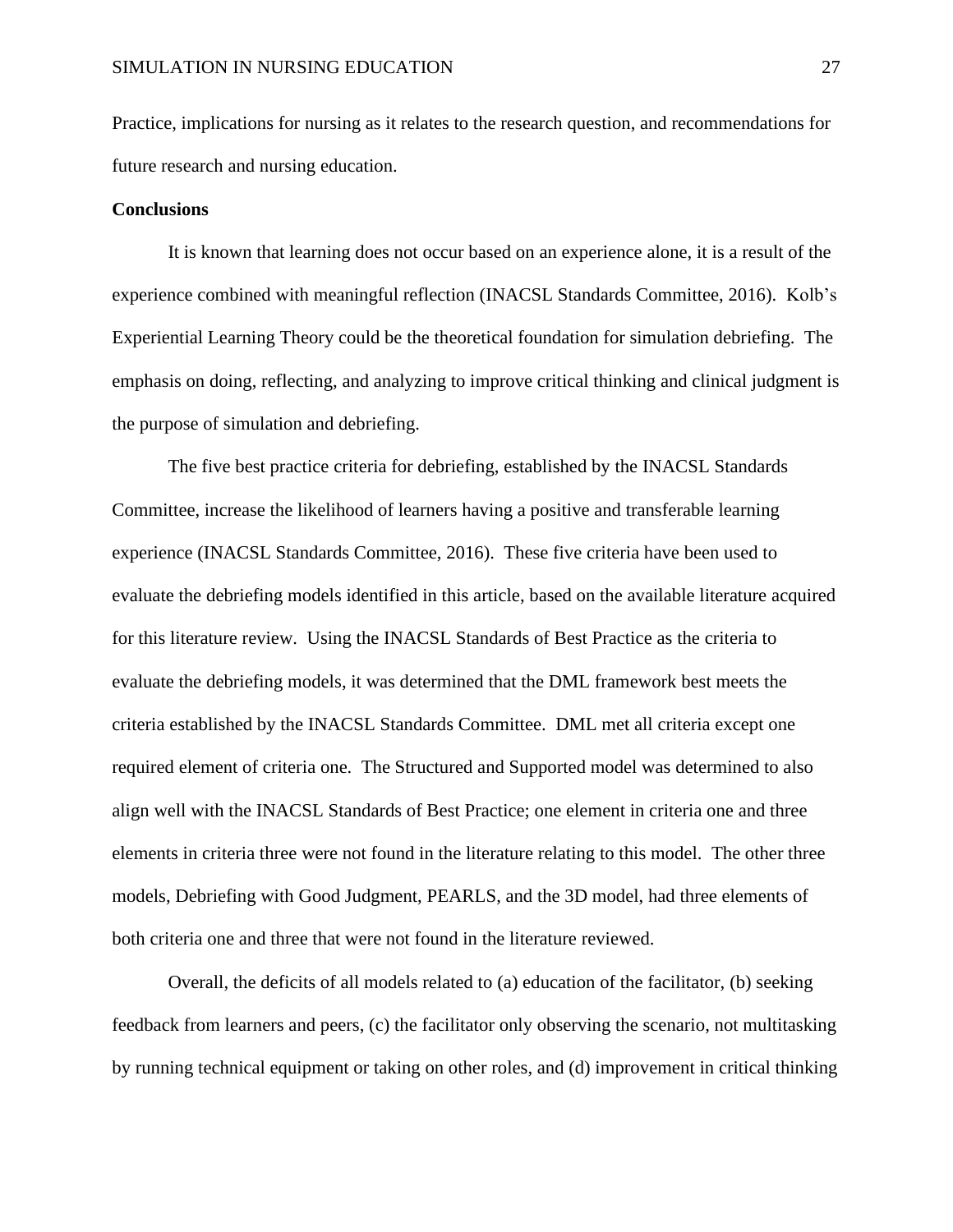and clinical judgment. These deficits were either not identified or not met. Perhaps with the four methods, other than DML, there is initial and ongoing education for facilitators, feedback sought by facilitators, and support persons to play other roles and run the equipment during the simulation so the facilitator can focus solely on the scenario, but these were not found in this literature review. DML, however, is the only framework with quality studies found for this literature review, confirming the change in undergraduate nursing student critical thinking and clinical judgment abilities in two of the three studies reviewed.

#### **Implications for Nursing**

So, what are best practices for facilitating simulation debriefing to foster undergraduate nursing students' enhanced critical thinking and clinical judgment? It can be concluded from this literature review that additional research studies, using high level methodologies, are needed to evaluate all five of the debriefing frameworks; much of the literature available is expert opinion, literature review, or quasi-experimental in nature. Of the frameworks reviewed, DML is best studied, with two of the three studies, indicating an improvement in learners' clinical judgment. No research studies were found comparing the different debriefing frameworks with each other, which is needed in the future.

In order for meaningful reflection to occur, a facilitated debrief must occur following a simulation experience. The INCASL Standards of Best Practice are: the debrief (a) is facilitated by an individual(s) who is competent in debriefing, (b) takes place in a setting conducive to learning and facilitates confidentiality, trust, openness, self-reflection, and feedback, (c) is facilitated by an individual(s) who can concentrate attention during the simulation to effectively lead the debrief, (d) is guided by a theoretical framework, and (e) correlates with the objectives and outcomes for the experience. Until research is available indicating that each debriefing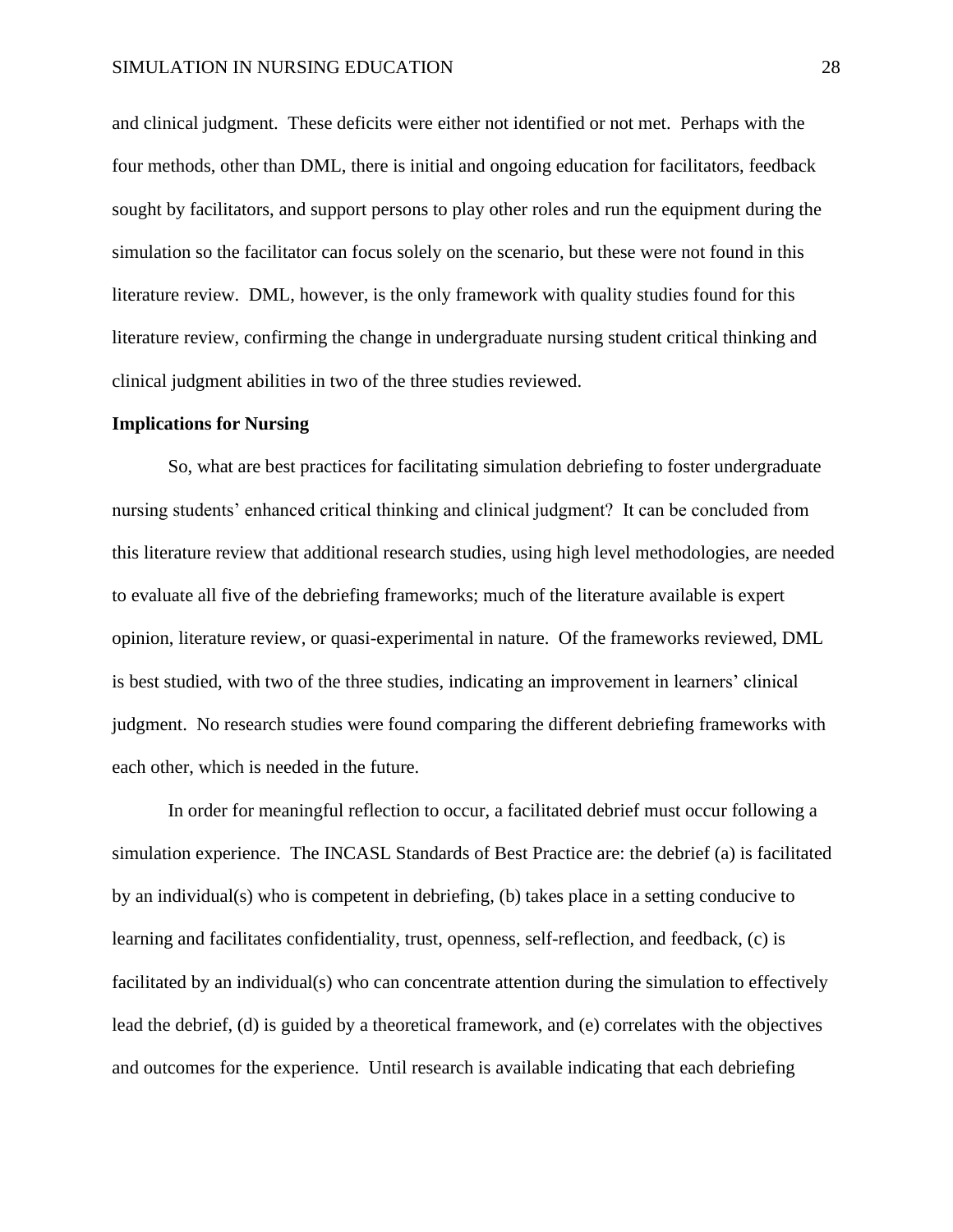model contributes to improved critical thinking and clinical judgment abilities of undergraduate nursing students or the superiority of one debriefing model over the others, it is important for nurse educators to follow the five INACSL Standards of Best Practice during debriefing. Doing so will increase the likelihood of the learners having a positive and transferable learning experience.

#### **Recommendations**

Based on the literature reviewed, recommendations are made for additional research and for nursing education.

#### **Recommendations for Research.**

The overall level of evidence found for this literature review is low. High quality research studies are needed to evaluate each method of debriefing to determine if each method is effective in improving the critical thinking or clinical judgment skills of the learners. There is minimal evidence that supports the superiority of one debriefing model compared to others, so research is needed to compare the debriefing methods to one another to determine which method is most effective in enhancing learner critical thinking and clinical judgment. Perhaps such research will discover that the model used or how debriefing is done is unimportant. Perhaps the important piece is that debriefing occurs. The only way to know for sure is for additional research to be done. This additional research on the debriefing methods will contribute to the growing body of knowledge regarding simulation debriefing in nursing education and enhance learning for quality clinical judgment and safe client care.

#### **Recommendations for Education.**

The five INCASL Standards of Best Practice include: the debrief (a) is facilitated by an individual(s) who is competent in debriefing, (b) takes place in a setting conducive to learning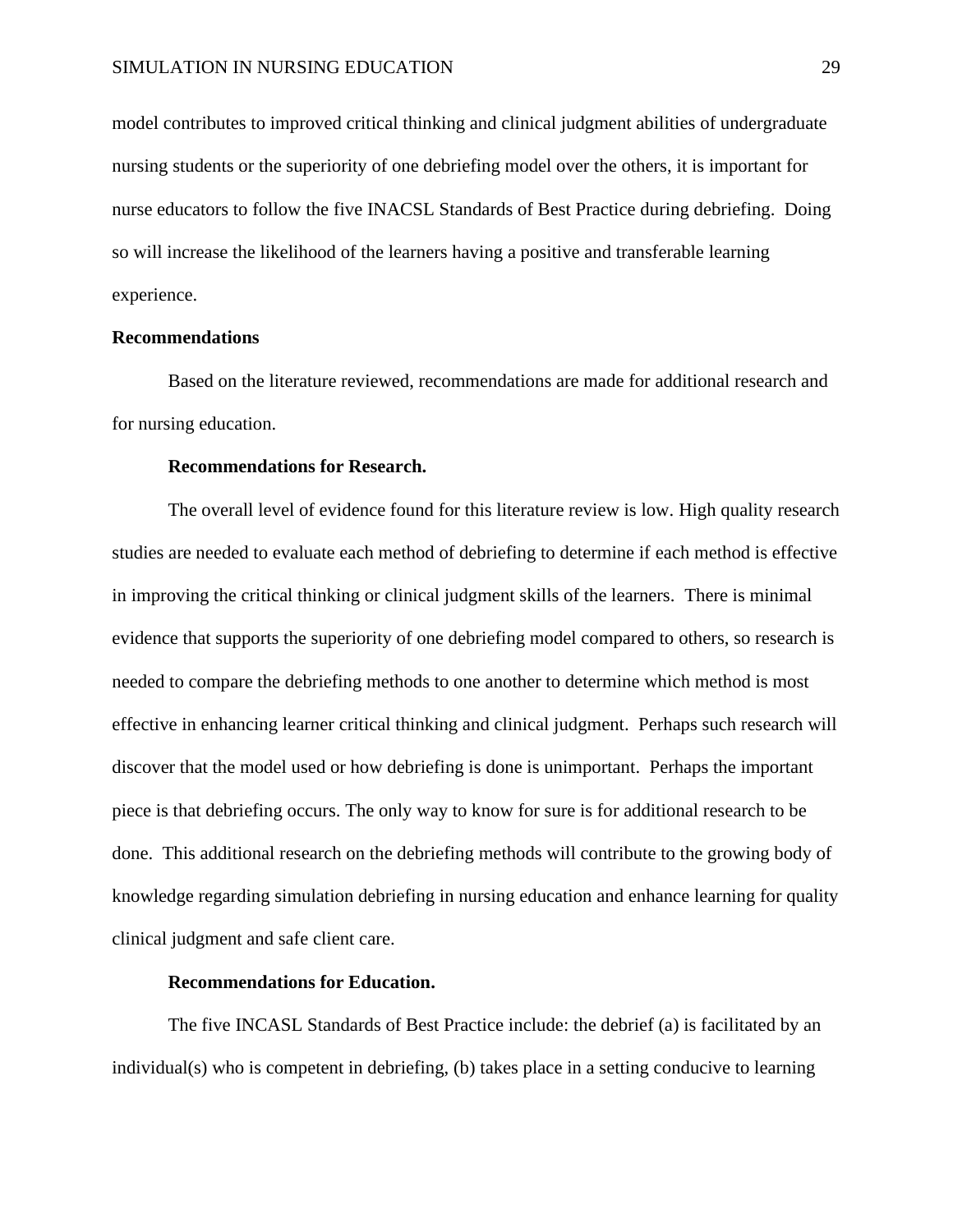and facilitates confidentiality, trust, openness, self-reflection, and feedback, (c) is facilitated by an individual(s) who can concentrate attention during the simulation to effectively lead the debrief, (d) is guided by a theoretical framework, and (e) correlates with the objectives and outcomes for the experience.

At this time, it is highly important that nurse educators follow the five INACSL Standards of Best Practice during debriefing. This will ensure that learners have a positive and transferable learning experience. It is important that nurse educators utilize a debriefing framework that follows the INACSL Standards of Best Practice with every simulation and debrief experience. Use of any of the five debriefing frameworks is recommended, as there is no evidence at this time suggesting the superiority of one model over the others. When additional research is available indicating which debriefing model(s) contributes to improved critical thinking and clinical judgment abilities of undergraduate nursing students, and/or the superiority of one debriefing model over the others, educational practice changes should be made.

#### **Summary**

To guide this literature review, the question, what are best practices for facilitating simulation debriefing to foster undergraduate nursing students' enhanced critical thinking and clinical judgment, was developed. Five debriefing frameworks were reviewed and critiqued using the INACSL Standards of Best Practice. Based on the literature reviewed of the five debriefing models, DML and then Structured and Supported debriefing best align with the INACSL Standards of Best Practice. The literature found for this review was low level evidence, consisting primarily of literature reviews and expert opinions. Additionally, there is minimal evidence to suggest the superiority of one debriefing model over the others. High level research studies are needed to evaluate each individual debriefing model to ensure critical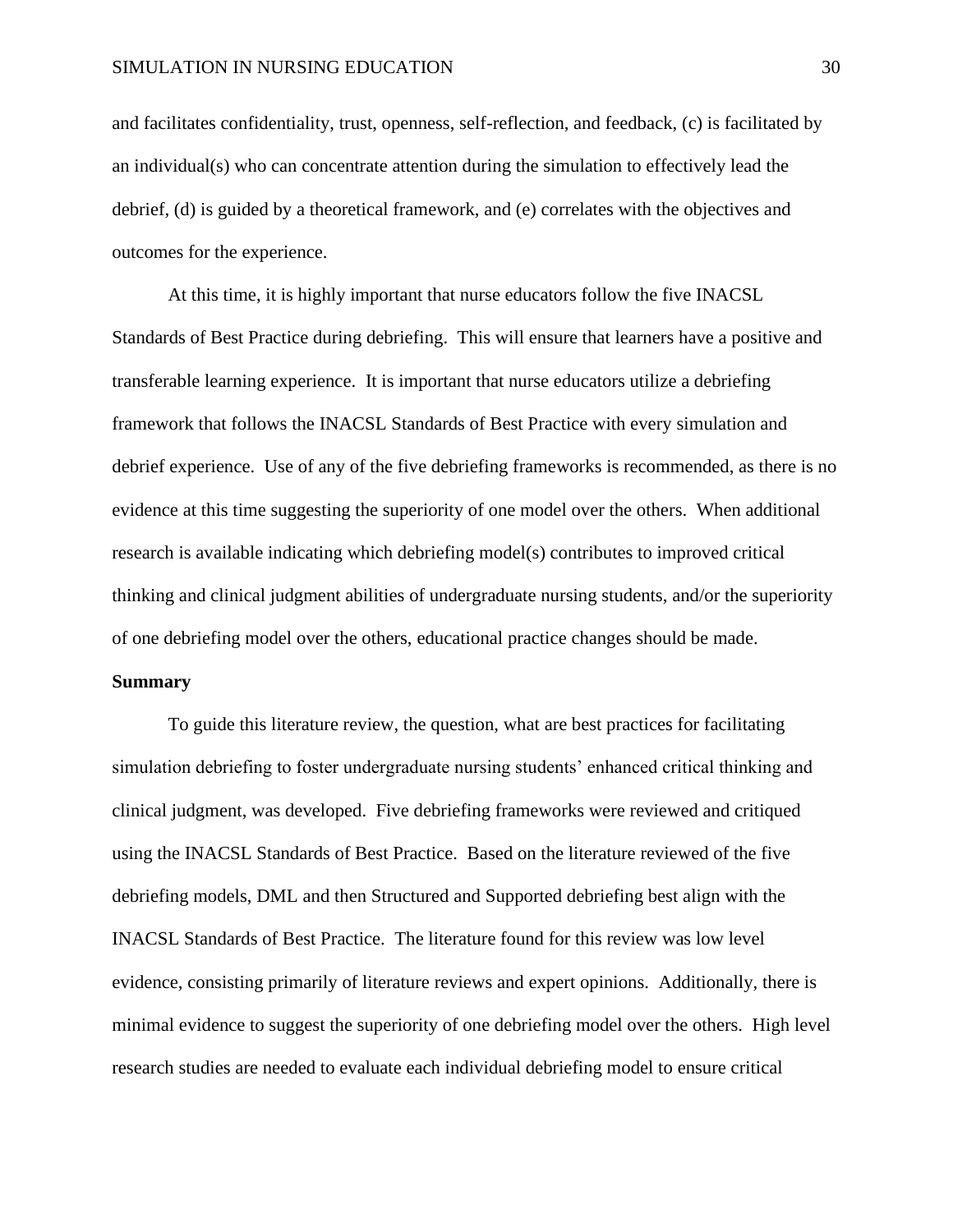thinking and clinical judgment are improved as a result of use of the model, and to evaluate if one model is superior to the others. Until that research is conducted, it is important for nurse educators to follow the INACSL Standards of Best Practice for simulation and debriefing to ensure learners have a positive and transferable learning experience.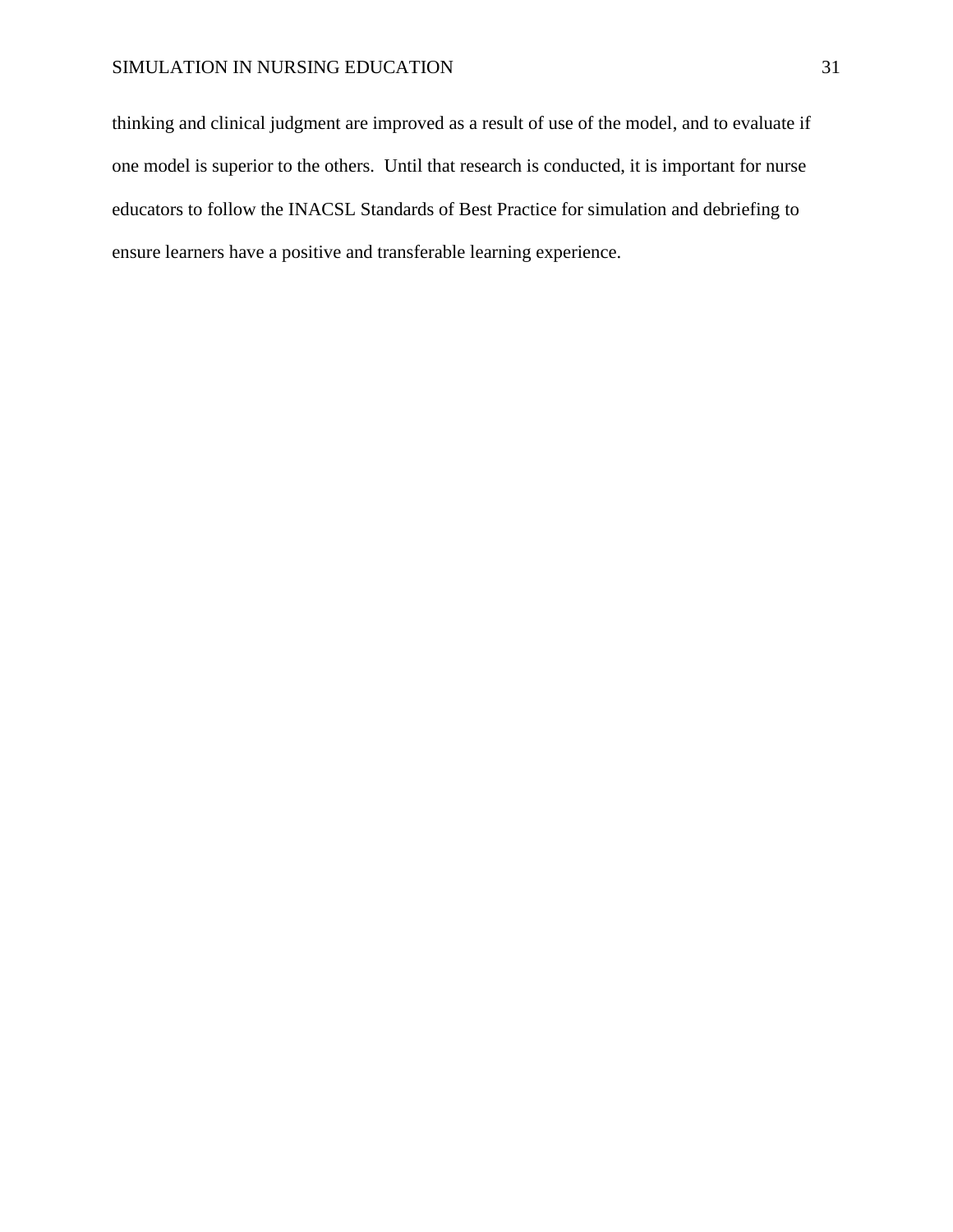#### References

Alexander, M., Durham, C. F., Hooper, J. I., Jeffries, P. R., Goldman, N., Kardong-Edgren, S., . . . Tillman, C. (2015). NCSBN simulation guidelines for prelicensure nursing programs. *Journal of Nursing Regulation, 6*(3), 39-42. Retrieved from https://www.ncsbn.org/simulationguidelines\_alexander\_2015.pdf

Bradley, C. S. & Dreifuerst, K. T. (2016). Pilot testing the debriefing for meaningful learning evaluation scale. *Clinical Simulation in Nursing, 12*(7), 277-280. http://dx.doi.org/10.1016/j.ecns.2016.01.008

- Council for the Accreditation of Healthcare Simulations Programs (2013). *An informational guide for the 2013 Society for Simulation in Healthcare Accreditation Program.*  Wheaton, IL: Society for Simulation in Healthcare.
- Dreifuerst, K. T. (2012). Using debriefing for meaningful learning to foster development of clinical reasoning in simulation. *Journal of Nursing Education, 51*(6), 326-333. doi:10.3928/01484834-20120409-02
- Dreifuerst, K. T. (2015). Getting started with debriefing for meaningful learning. *Clinical Simulation in Nursing, 11*(5), 268-275. http://dx.doi.org/10.1016/j.ecns.2015.01.005
- Dufrene, C. & Young, A. (2014). Successful debriefing Best methods to achieve positive learning outcomes: A literature review. *Nurse Education Today, 34*, 372-376. http://dx.doi.org.10.1016/j.nedt.2013.06.026
- Eppich, W. & Cheng, A. (2015). Promoting excellence and reflective learning in simulation (PEARLS): Development and rationale for a blended approach to health care simulation debriefing. *Simulation in Healthcare, 10*(2), 106-115. doi: 10.1097/SIH.0000000000000072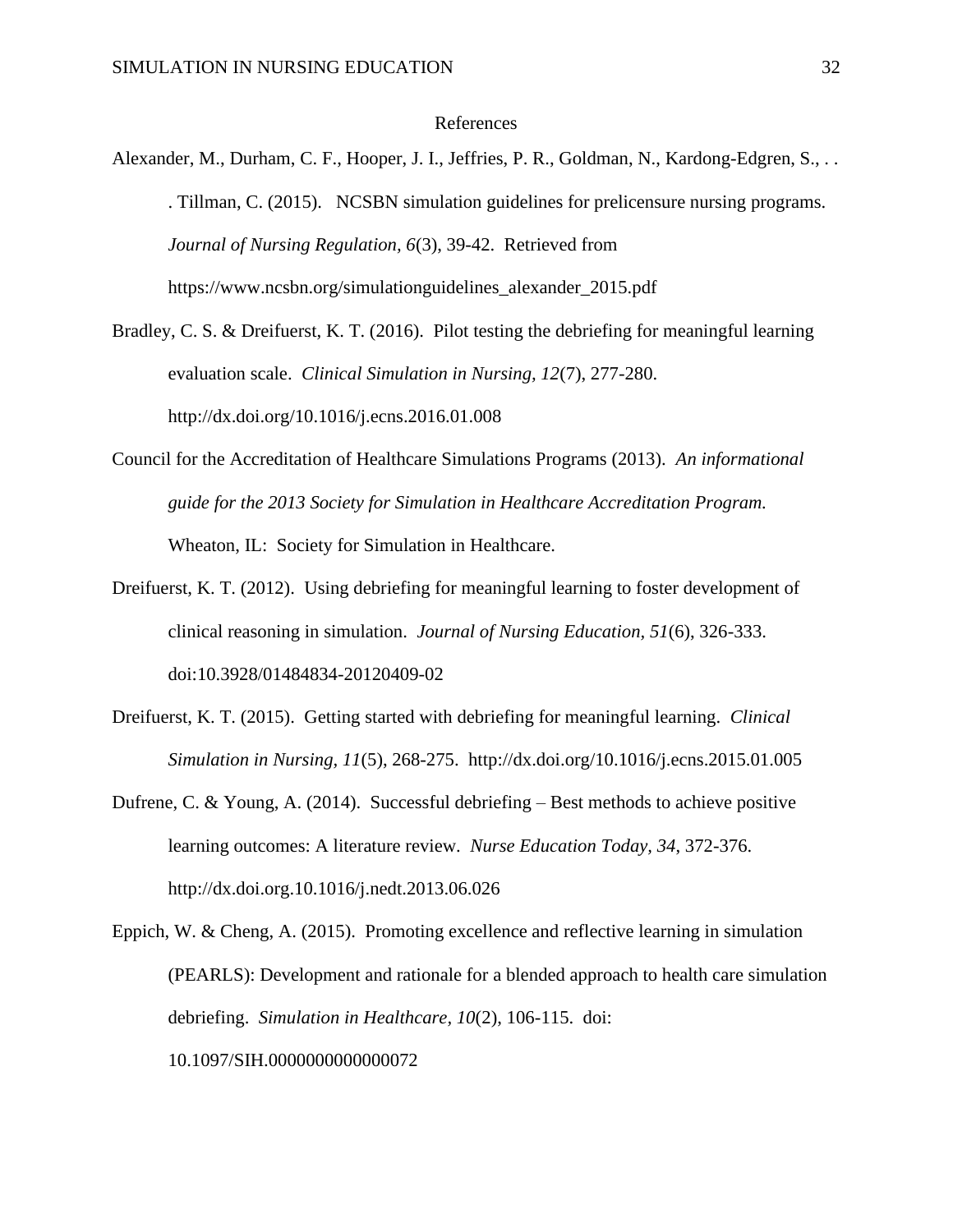- Fewster-Thuente, L. & Batteson, T. J. (2018). Kolb's Experiential Learning Theory as a theoretical underpinning for interprofessional education. *Journal of Allied Health, 47*(1), 3-8.
- Fey, M.K. & Jenkins, L.S. (2015). Debriefing practices in nursing education programs: Results from a national study. *Nursing Education Perspectives, 36*(6), 361-366. doi: 10.5480/14- 1520
- Forneris, S. G., Neal, D. O., Tiffany, J., Kuehn, M. B., Meyer, H. M., Blazovich, L. M., Holland, A. E., & Smerillo, M. (2015). Enhancing clinical reasoning through simulation debriefing: A multisite study. *Nursing Education Perspectives, 36*(5), 304-310. doi: 10.5480/15-1672
- Greenawalt, J. (2014). Report on the NBSBN national simulation study. *International Nursing Association for Clinical Simulation and Learning E-Newsletter*. Retrieved from: https://www.inacsl.org/i4a/pages/index.cfm?pageid=3295
- Grove, S. K., Burns, N., & Gray, J. R. (2013). *The practice of nursing research: Appraisal, synthesis, and generation of evidence* (7<sup>th</sup> ed.). St. Louis, MO: Elsevier Saunders.
- International Nursing Association for Clinical Simulation and Learning Board of Directors (2011). Standard I: Terminology in standards of best practice: Simulation. *Clinical Simulation in Nursing, 7*(4), 3-7. doi: 10.1016/j.ecns.2011.05.005
- International Nursing Association for Clinical Simulation and Learning Standards Committee (2016). INACSL standards of best practice: Simulation debriefing. *Clinical Simulation in Nursing, 12*, S21-S25. http://dx.doi.org/10.1016/j.ecns.2016.09.008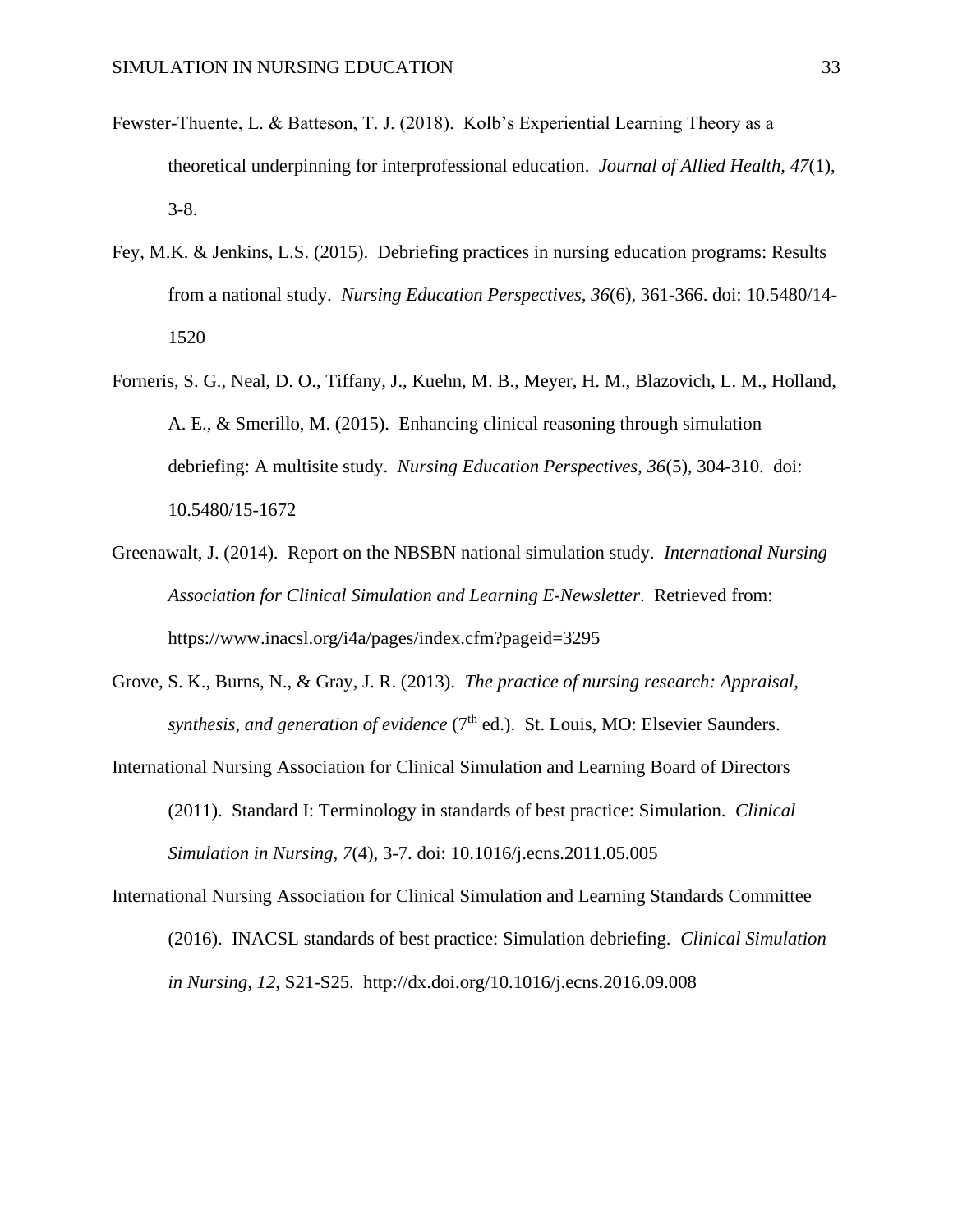- Maestre, J. M. & Rudolph, J. W. (2015). Theories and styles of debriefing: The good judgment method as a tool for formative assessment in healthcare. *Sociedad Espanola de Cardiologia, 68*(4), 282-285. http://dx.doi.org/10.1016/j.rec.2014.05.018
- Mariani, B., Cantrell, M. A., Meakim, C., Prieto, P., Dreifuerst, K. T. (2013). Structured debriefing and students' clinical judgment abilities in simulation. *Clinical Simulation in Nursing, 9*(5), 147-155. doi: 10.1016/j.ecns.2011.1.009
- McNeal, G. J. (2010). Simulation and nursing education. *Association of Black Nursing Faculty Journal, 21*(4), 78.
- Moule, P. (2011). Simulation in nurse education: Past, present and future. *Nurse Education Today, 31*, 645-646. doi: 10.1016/j.nedt.2011.04.005
- National League for Nursing (2015). *Debriefing across the curriculum: A living document from the National League for Nursing in collaboration with the International Nursing Association for Clinical Simulation and Learning*. Retrieved from www.nln.org/docs/default-source/about/nln-vision-series-(position-statements)/nlnvision-debriefing-across-the-curriculumpdf?sfvrsn=0
- Palaganas, J. C., Epps, C., & Raemer, D. B. (2014). A history of simulation-enhanced interprofessional education. *Journal of Interprofessional Care, 28*(2), 110-115. doi: 10.3109/13561820.2013.869198
- Phrampus, P. E. & O'Donnell, J. M. (2013). Debriefing using a structured and supported approach. *The Comprehensive Textbook of Healthcare Simulation*. doi: 10.1007/978-1- 4614-5993-4\_6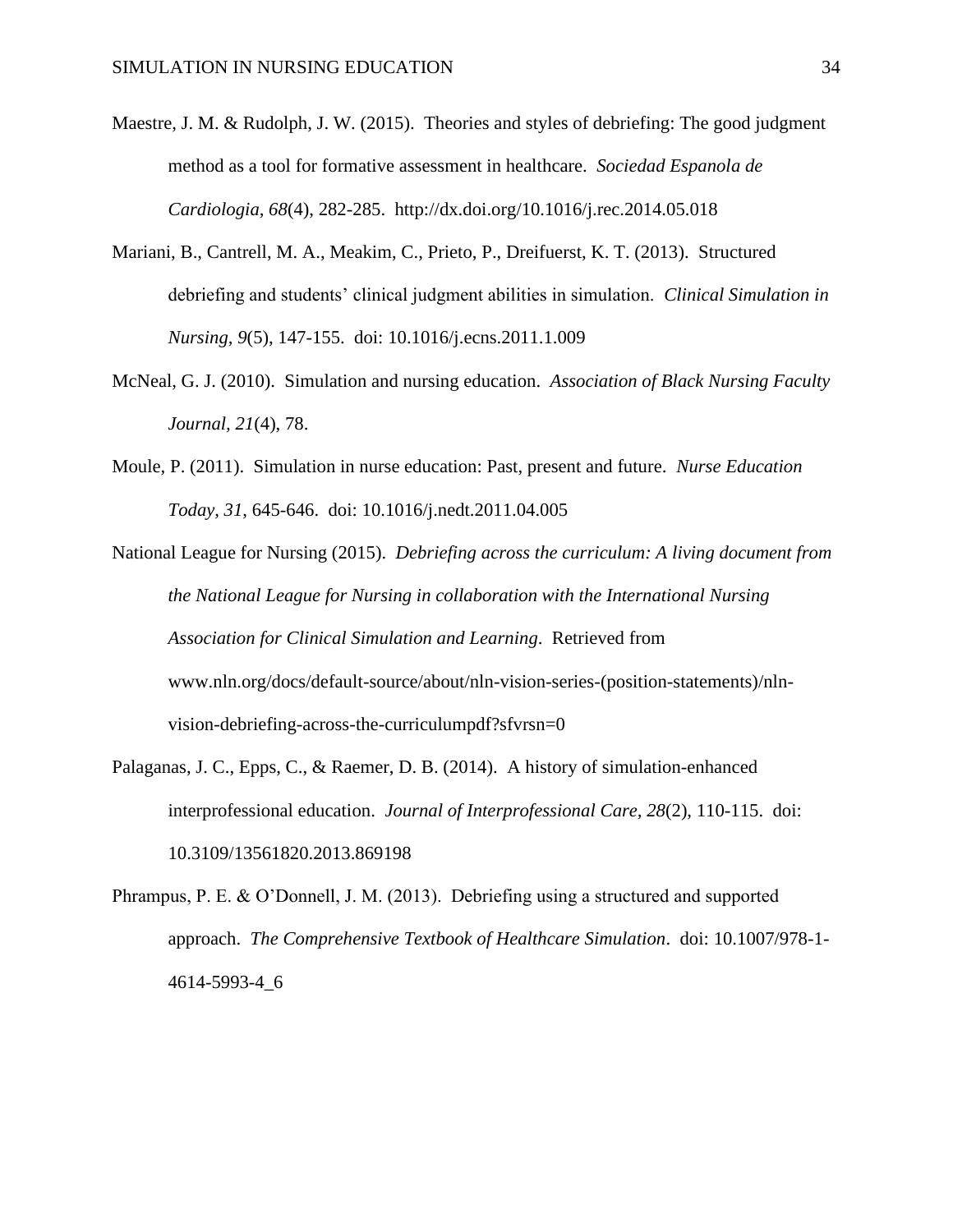- Rudolph, J. W., Simon, R., Dufresne, R. L., & Raemer, D. B. (2006). There's no such thing as "nonjudgmental" debriefing: A theory and method for debriefing with good judgment. *Simulation in Healthcare, 1*(1), 49-55.
- Rudolph, J. W., Simon, R., Rivard, P., Dufresne, R. L., & Raemer, D. B. (2007). Debriefing with good judgment: Combining rigorous feedback with genuine inquiry. *Anesthesiology Clinics, 25*, 361-376. doi: 10.1016/j.anclin.2007.03.007
- Sanko, J. S. (2017). Simulation as a teaching technology: A brief history of its use in nursing education. *The Quarterly Review of Distance Education, 18*(2), 77-85.
- Verkuyl, M., Atack, L., McCulloch, T., Liu, L., Betts, L., Lapum, J. L., . . . Romaniuk, D. (2017). Comparison of debriefing methods after a virtual simulation: An experiment. *Clinical Simulation in Nursing, 19*, 1-7. https://doi.org/10.1016/j.ecns.2018.03.002
- Waznonis, A. R. (2014). Methods and evaluations for simulation debriefings in nursing education. *Journal of Nursing Education, 53*(8), 459-469. doi: 10.3928/01484834- 20140722-13
- Wills, E. M. & McEwen, M. (2014). Learning Theories. In M. McEwen & E. M. Wills, *Theoretical basis for nursing* (pp.386-410). Philadelphia, PA: Wolters Kluwer.
- Zigmont, J. J., Kappus, L. J., & Sudikoff, S. N. (2011). The 3D model of debriefing: Defusing, discovering, and deepening. *Seminars in Perinatology, 35*, 52-58. doi: 10.1053/j.semperi.2011.01.003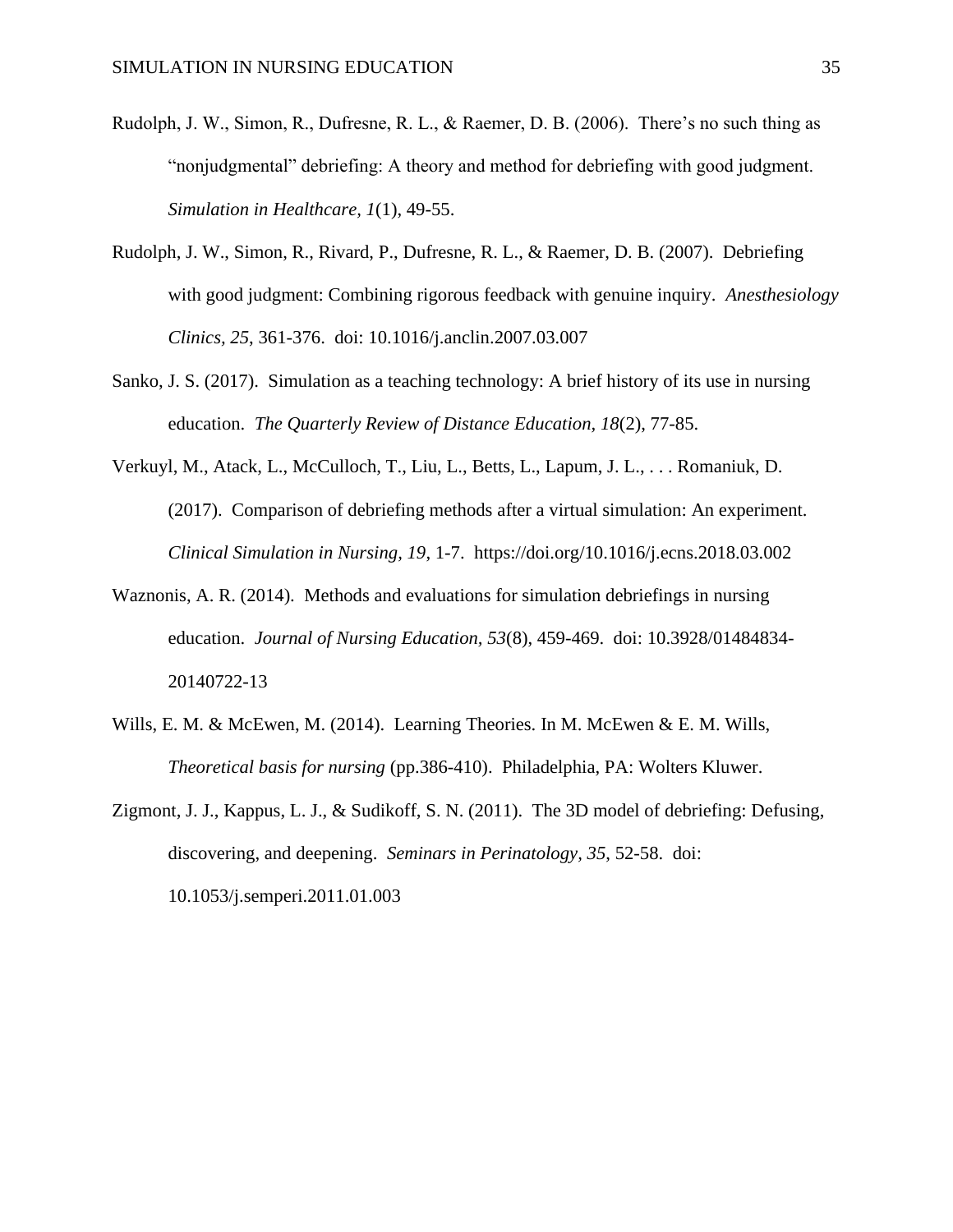### Table 1

### *Database Search*

| Date of       |                             | Database/Source       |                | # of Hits       |                  |
|---------------|-----------------------------|-----------------------|----------------|-----------------|------------------|
| <b>Search</b> | <b>Keyword Used</b>         | <b>Used</b>           | <b>Listed</b>  | <b>Reviewed</b> | <b>Used</b>      |
| 3/14/2018     | <b>Simulation AND</b>       | <b>Science Direct</b> | 293            | 3               | 3                |
|               | nursing education           |                       |                |                 |                  |
| 3/14/2018     | Nursing simulation          | <b>Science Direct</b> | 13629          | $\mathbf{1}$    | $\overline{0}$   |
| 3/14/2018     | Nursing simulation          | <b>Science Direct</b> | 6335           | $\mathbf{1}$    | $\overline{0}$   |
|               | <b>AND</b> facilitation     |                       |                |                 |                  |
| 3/14/2018     | Simulation debriefing       | <b>Science Direct</b> | 6024           | $\overline{2}$  | $\overline{0}$   |
| 3/15/2018     | Simulation in nursing       | Google Scholar        | 566000         | $\mathbf{1}$    | $\mathbf{1}$     |
| 3/15/2018     | Nursing simulation          | <b>EBSCO</b>          | 16             | $\mathbf{1}$    | $\mathbf{1}$     |
|               | history                     |                       |                |                 |                  |
| 3/15/2018     | <b>Nursing AND</b>          | <b>EBSCO</b>          | 14             | $\mathbf{1}$    | $\boldsymbol{0}$ |
|               | simulation AND              |                       |                |                 |                  |
|               | history                     |                       |                |                 |                  |
| 3/15/2018     | Simulation history          | <b>EBSCO</b>          | 2505           | $\mathbf{1}$    | $\mathbf{1}$     |
| 3/15/2018     | Simulation history          | <b>EBSCO</b>          | 14             | $\mathbf{1}$    | 1                |
|               | AND nursing                 |                       |                |                 |                  |
|               | education                   |                       |                |                 |                  |
| 3/15/2018     | Nursing simulation          | <b>Science Direct</b> | 4880           | $\overline{2}$  | $\overline{0}$   |
|               | history                     |                       |                |                 |                  |
| 5/03/2018     | Debriefing skills           | <b>OVID</b>           | $\overline{4}$ | $\overline{2}$  | $\boldsymbol{0}$ |
| 5/03/2018     | Simulation debriefing       | <b>OVID</b>           | 55             | $\overline{4}$  | $\mathbf{1}$     |
| 5/03/2018     | Debriefing practice         | <b>OVID</b>           | $\overline{4}$ | $\mathbf{1}$    | $\boldsymbol{0}$ |
| 5/03/2018     | Debriefing technique        | <b>OVID</b>           | $\mathbf{1}$   | $\mathbf{1}$    | $\boldsymbol{0}$ |
| 5/03/2018     | Debriefing education        | <b>OVID</b>           | $\overline{4}$ | $\mathbf{1}$    | $\boldsymbol{0}$ |
| 5/03/2018     | Nursing debriefing          | <b>OVID</b>           | $\mathbf{1}$   | $\mathbf{1}$    | $\boldsymbol{0}$ |
| 5/03/2018     | Debriefing strategies       | <b>OVID</b>           | 5              | $\mathbf{1}$    | $\boldsymbol{0}$ |
| 5/03/2018     | Debriefing tools            | <b>OVID</b>           | $\mathbf{1}$   | $\mathbf{1}$    | $\boldsymbol{0}$ |
| 5/03/2018     | Debriefing process          | Proquest              | 290            | $\overline{4}$  | 1                |
| 5/03/2018     | Debriefing strategy         | Proquest              | 9              | $\overline{2}$  | $\boldsymbol{0}$ |
| 5/03/2018     | Debriefing tools            | Proquest              | 9              | $\mathbf{1}$    | $\theta$         |
| 5/03/2018     | Debriefing technique        | Proquest              | 17             | $\mathbf{1}$    | $\overline{0}$   |
| 5/03/2018     | <b>Education debriefing</b> | Proquest              | 9              | $\overline{2}$  | $\overline{0}$   |
| 5/03/2018     | Simulation debriefing       | Proquest              | 132            | 3               | $\boldsymbol{0}$ |
| 5/03/2018     | Debriefing Education        | <b>CINAHL</b>         | 244            | $\mathbf{1}$    | $\mathbf{1}$     |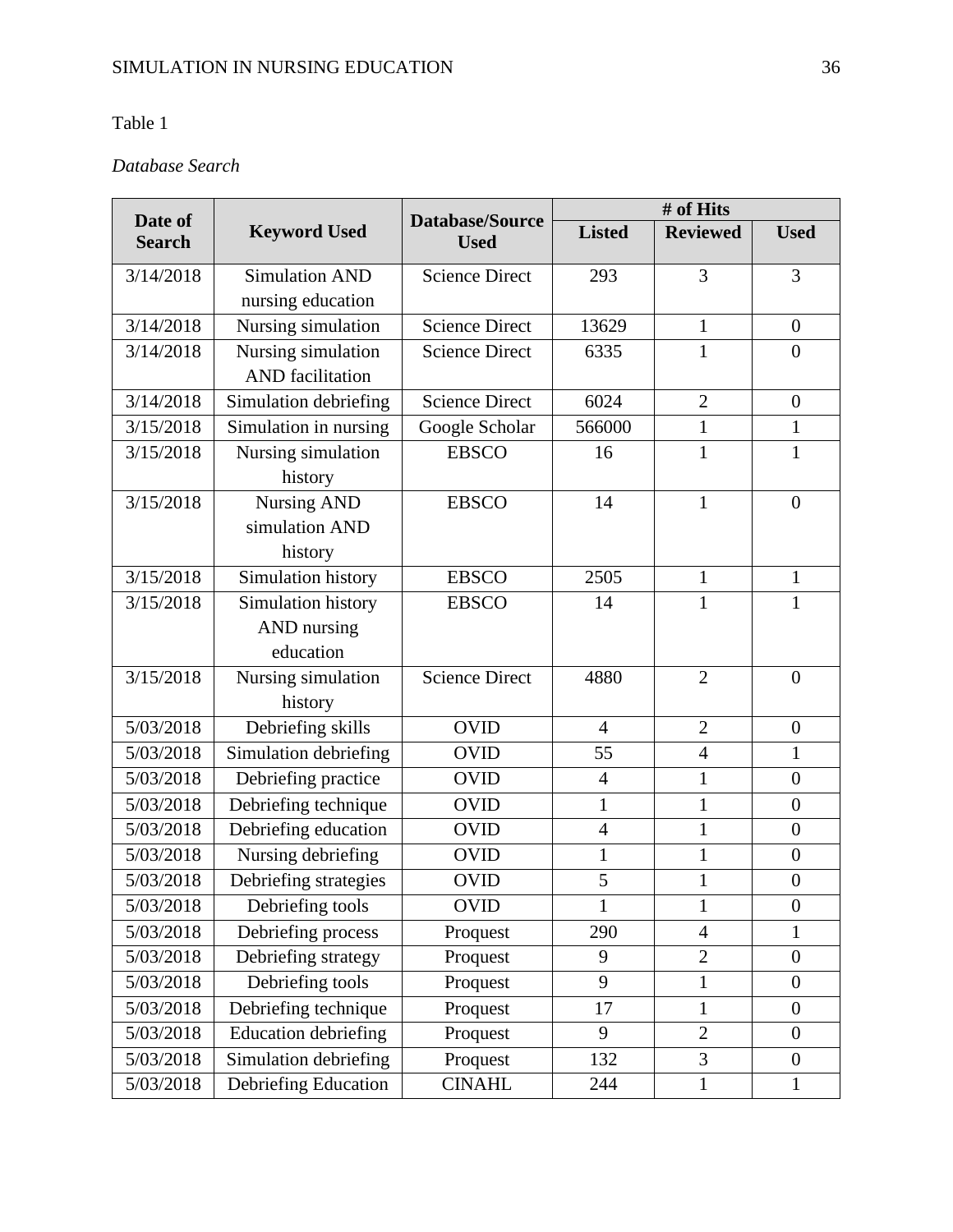| Date of       |                             | Database/Source       |                | # of Hits       |                  |
|---------------|-----------------------------|-----------------------|----------------|-----------------|------------------|
| <b>Search</b> | <b>Keyword Used</b>         | <b>Used</b>           | <b>Listed</b>  | <b>Reviewed</b> | <b>Used</b>      |
| 5/03/2018     | Debriefing AND              | <b>CINAHL</b>         | 132            | 9               | $\mathbf{1}$     |
|               | simulation                  |                       |                |                 |                  |
| 5/03/2018     | Debrief AND                 | <b>CINAHL</b>         | 72             | $\overline{2}$  | $\overline{0}$   |
|               | strategies                  |                       |                |                 |                  |
| 5/03/2018     | Debriefing AND tools        | <b>CINAHL</b>         | 182            | $\mathbf{1}$    | $\boldsymbol{0}$ |
| 5/03/2018     | Debriefing technique        | <b>CINAHL</b>         | 36             | $\mathbf{1}$    | $\boldsymbol{0}$ |
| 5/18/2018     | Theory-based                | <b>EBSCO</b>          | $\overline{4}$ | $\mathbf{1}$    | $\overline{0}$   |
|               | debriefing                  |                       |                |                 |                  |
| 5/18/2018     | Debriefing with Good        | <b>EBSCO</b>          | 28             | $\overline{0}$  | $\overline{0}$   |
|               | Judgement AND               |                       |                |                 |                  |
|               | theory                      |                       |                |                 |                  |
| 5/18/2018     | Structured and              | <b>EBSCO</b>          | 407            | 3               | $\mathbf{1}$     |
|               | <b>Supported Debriefing</b> |                       |                |                 |                  |
| 5/18/2018     | <b>PEARLS AND</b>           | <b>EBSCO</b>          | $\overline{0}$ | $\overline{0}$  | $\overline{0}$   |
|               | debriefing                  |                       |                |                 |                  |
| 5/18/2018     | Debriefing with Good        | <b>Science Direct</b> | 48             | 6               | $\overline{2}$   |
|               | Judgement AND               |                       |                |                 |                  |
|               | nursing                     |                       |                |                 |                  |
| 5/18/2018     | Structured and              | <b>Science Direct</b> | 8              | 1               | $\overline{0}$   |
|               | <b>Supported Debriefing</b> |                       |                |                 |                  |
| 5/18/2018     | <b>PEARLS AND</b>           | <b>Science Direct</b> | $\overline{0}$ | $\overline{0}$  | $\overline{0}$   |
|               | debriefing                  |                       |                |                 |                  |
| 5/18/2018     | Structured and              | Proquest              | $\overline{2}$ | $\mathbf{1}$    | $\mathbf{1}$     |
|               | <b>Supported Debriefing</b> |                       |                |                 |                  |
| 5/18/2018     | Debriefing with Good        | Proquest              | $\mathbf{1}$   | $\mathbf{1}$    | $\mathbf{1}$     |
|               | Judgement                   |                       |                |                 |                  |
| 5/18/2018     | Debriefing for              | Proquest              | 34             | 3               | $\overline{0}$   |
|               | Meaningful Learning         |                       |                |                 |                  |
| 5/18/2018     | <b>PEARLS AND</b>           | Proquest              | 6              | $\mathbf{1}$    | $\mathbf{1}$     |
|               | debriefing                  |                       |                |                 |                  |
| 5/18/2018     | Theory-based                | Proquest              | 14             | $\overline{2}$  | $\overline{0}$   |
|               | debriefing                  |                       |                |                 |                  |
| 10/31/2019    | 3D Model of                 | <b>CINAHL</b>         | 3              | $\mathbf{1}$    | $\overline{0}$   |
|               | Debriefing                  |                       |                |                 |                  |
| 10/31/2019    | Defusing, Discovering       | <b>CINAHL</b>         | 3              | $\mathbf{1}$    | 1                |
|               | and Deepening               |                       |                |                 |                  |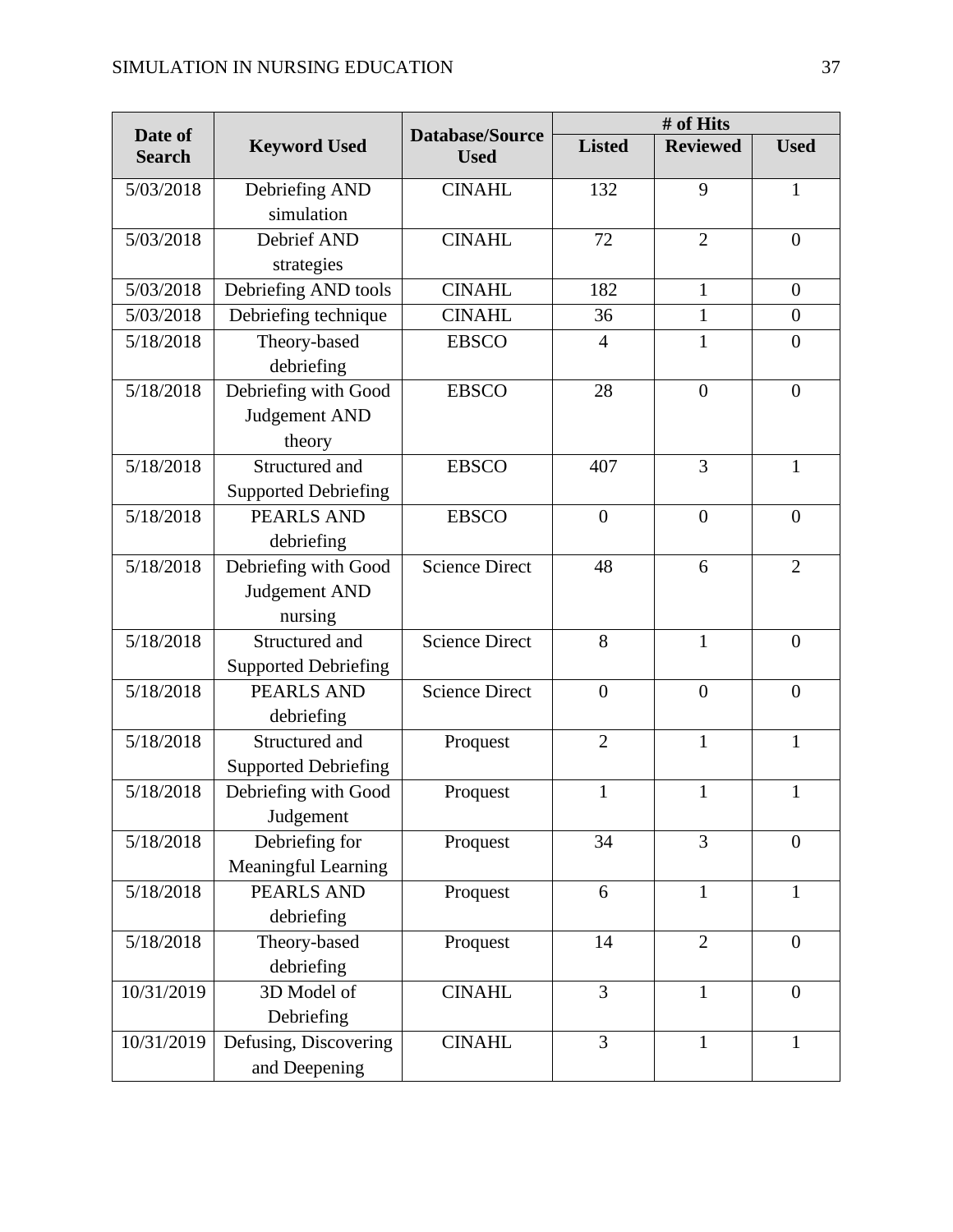| Date of       |                              | <b>Database/Source</b> |               | # of Hits       |                |
|---------------|------------------------------|------------------------|---------------|-----------------|----------------|
| <b>Search</b> | <b>Keyword Used</b>          | <b>Used</b>            | <b>Listed</b> | <b>Reviewed</b> | <b>Used</b>    |
| 10/31/2019    | Debriefing for               | <b>CINAHL</b>          | 6             |                 |                |
|               | <b>Meaningful Learning</b>   |                        |               |                 |                |
| 11/1/2019     | Debriefing for               | Cochrane Library       | 7             |                 |                |
|               | <b>Meaningful Learning</b>   |                        |               |                 |                |
| 11/1/2019     | Debriefing for               | Proquest               | 44            | 3               | $\theta$       |
|               | <b>Meaningful Learning</b>   |                        |               |                 |                |
| 1/7/2020      | Debriefing for               | <b>Science Direct</b>  | 3             | $\overline{2}$  | $\overline{2}$ |
|               | <b>Meaningful Learning</b>   |                        |               |                 |                |
| 1/7/2020      | Debriefing with Good         | <b>Science Direct</b>  | 76            |                 |                |
|               | Judgment                     |                        |               |                 |                |
| 1/7/2020      | <b>Simulation Debriefing</b> | <b>Science Direct</b>  | 315           | 3               |                |
|               | <b>AND</b> Evaluation        |                        |               |                 |                |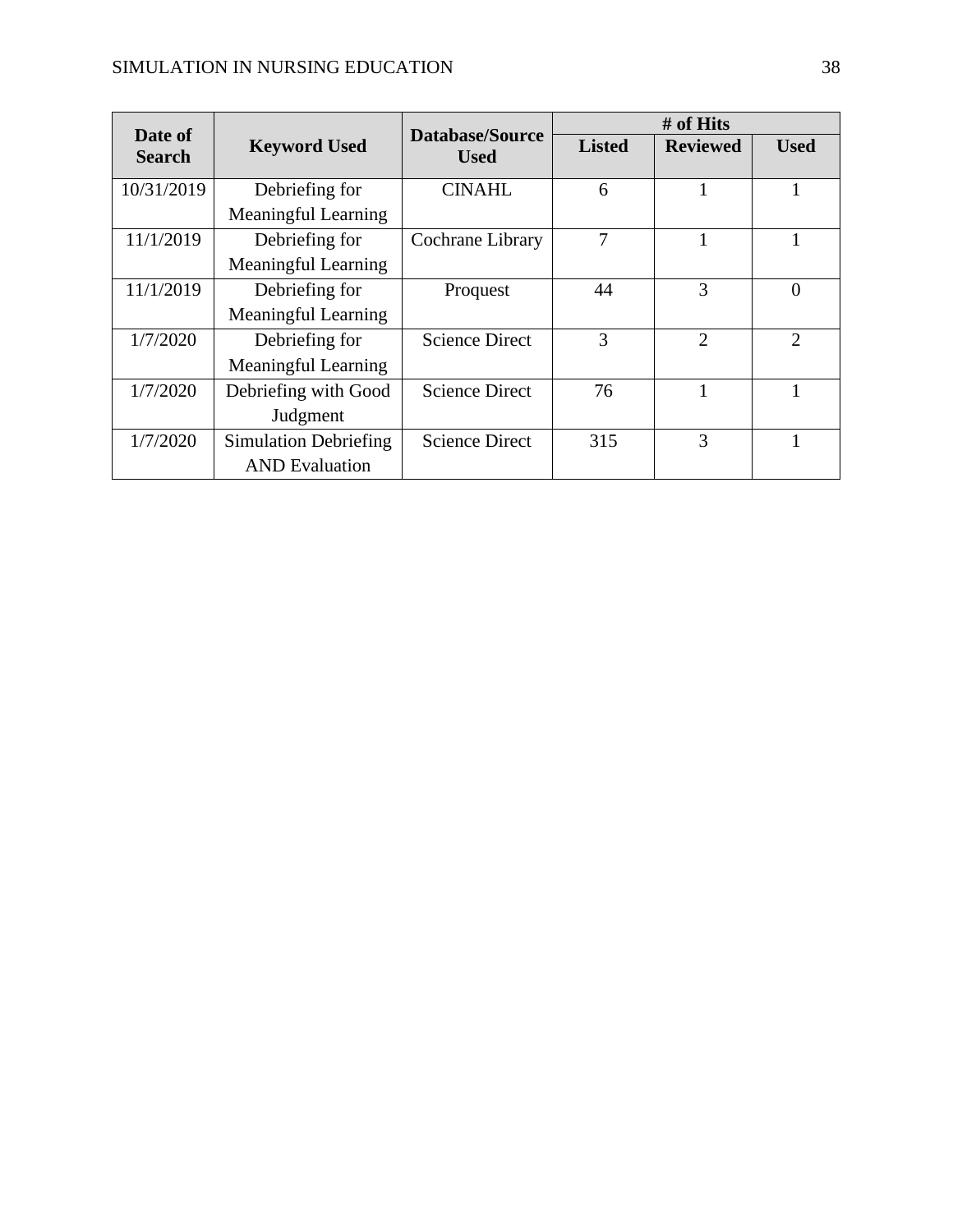### Table 2

### *Literature Review*

|                                                                                                                      |                                                                                                                                                                                                                                                                                       | Sample/                                                                                                                                                                                                                | Design/                    | Variables/                                                                                                          |                                                                                                                                                                                                               |                                                                                                                                                                                                                    |                                                                                                                                                                                                                                              | *LOE        |
|----------------------------------------------------------------------------------------------------------------------|---------------------------------------------------------------------------------------------------------------------------------------------------------------------------------------------------------------------------------------------------------------------------------------|------------------------------------------------------------------------------------------------------------------------------------------------------------------------------------------------------------------------|----------------------------|---------------------------------------------------------------------------------------------------------------------|---------------------------------------------------------------------------------------------------------------------------------------------------------------------------------------------------------------|--------------------------------------------------------------------------------------------------------------------------------------------------------------------------------------------------------------------|----------------------------------------------------------------------------------------------------------------------------------------------------------------------------------------------------------------------------------------------|-------------|
| <b>Citation</b>                                                                                                      | <b>Purpose</b>                                                                                                                                                                                                                                                                        | <b>Setting</b>                                                                                                                                                                                                         | <b>Framework</b>           | <b>Instruments</b>                                                                                                  | <b>Results</b>                                                                                                                                                                                                | <b>Implications</b>                                                                                                                                                                                                | <b>Comments</b>                                                                                                                                                                                                                              |             |
| Bradley, C. S. &<br>Dreifuerst, K. T.<br>$(2016)$ . Pilot<br>testing the<br>debriefing for<br>meaningful<br>learning | There were no<br>tested<br>instruments to<br>evaluate a<br>facilitator's<br>ability to<br>adhere to a                                                                                                                                                                                 | Three<br>facilitators<br>were<br>purposively<br>chosen to<br>submit<br>debriefings                                                                                                                                     | Descriptive<br>pilot study | The DMLES<br>was<br>developed as<br>a 33-item<br>scoring scale<br>to evaluate<br>the six                            | Cronbach's<br>alpha<br>indicated<br>good<br>consistency<br>$(0.88)$ for the<br>DMLES scale.                                                                                                                   | <b>DMLES</b><br>demonstrated<br>internal<br>consistency,<br>interrater<br>reliability,<br>content validity                                                                                                         | Limitations:<br>small<br>sample size<br>and number<br>of<br>recordings.<br>One site.                                                                                                                                                         | Level<br>IV |
| evaluation scale.                                                                                                    | structured<br>debriefing<br>method so the<br>Debriefing for<br>Meaningful<br>Learning<br>Evaluation<br>Scale<br>(DMLES) was<br>developed.<br>The purpose<br>was to test if<br>the DMLES<br>measures a<br>facilitator's<br>ability to<br>implement the<br>DML method<br>of debriefing. | with<br>prelicensure<br>nursing<br>students for<br>review.<br>Each<br>facilitator<br>submitted<br>five<br>recordings<br>for a total of<br>15<br>debriefing<br>sessions<br>with<br>prelicensure<br>nursing<br>students. |                            | elements of<br>the DML<br>method.<br>Each of the<br>33 items were<br>scored as<br>either present<br>or not present. | Intraclass<br>correlation<br>coefficient<br>$(ICC)$ was<br>0.86, $(p <$<br>$.01$ ).<br>The content<br>validity index<br>(CVI) mean<br>score was<br>$0.92$ , which is<br>considered an<br>acceptable<br>level. | and the ability<br>of a rater to<br>behaviorally<br>score a<br>debriefing<br>without<br>observing the<br>simulation.<br>This is an<br>attempt to<br>assess how<br>consistently<br>DML is used<br>by facilitator's. | This scale<br>could be<br>used to<br>evaluate the<br>effectivenes<br>s of<br>facilitators<br>using the<br><b>DML</b><br>method.<br>Valid and<br>reliable<br>evaluation<br>strategies<br>for<br>evaluating a<br>facilitator(s)<br>are needed. |             |
|                                                                                                                      |                                                                                                                                                                                                                                                                                       |                                                                                                                                                                                                                        |                            |                                                                                                                     |                                                                                                                                                                                                               |                                                                                                                                                                                                                    |                                                                                                                                                                                                                                              |             |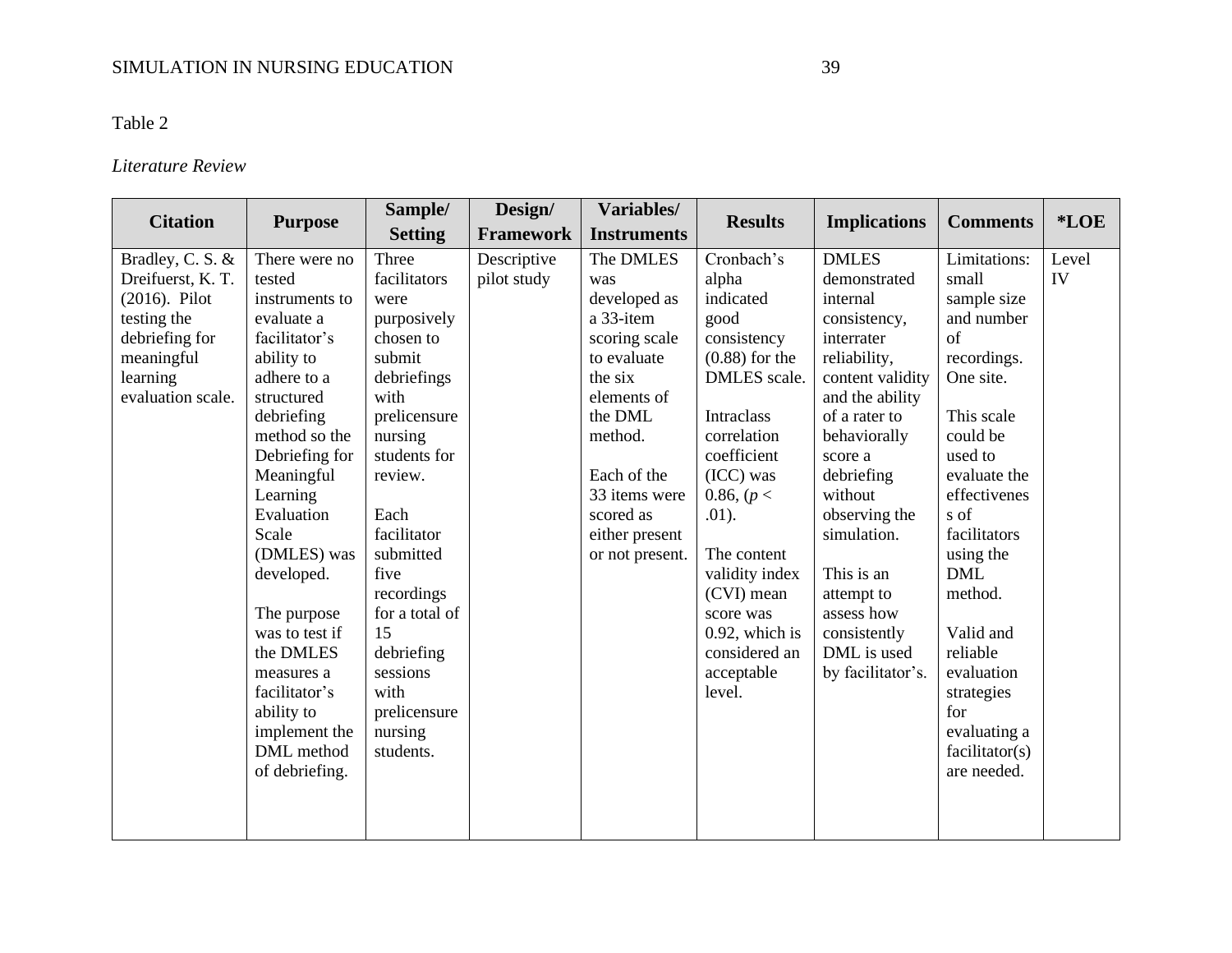| <b>Citation</b>                                                                                      |                                                                                                                                                                                                                                                                                                                                                                                                                            | Sample/        | Design/           | Variables/         | <b>Results</b>                                                                                                                                                                                                                                                                                                                                                                                          |                                                                                                                                                                                                                |                                                                                                                                                      | $*LOE$              |
|------------------------------------------------------------------------------------------------------|----------------------------------------------------------------------------------------------------------------------------------------------------------------------------------------------------------------------------------------------------------------------------------------------------------------------------------------------------------------------------------------------------------------------------|----------------|-------------------|--------------------|---------------------------------------------------------------------------------------------------------------------------------------------------------------------------------------------------------------------------------------------------------------------------------------------------------------------------------------------------------------------------------------------------------|----------------------------------------------------------------------------------------------------------------------------------------------------------------------------------------------------------------|------------------------------------------------------------------------------------------------------------------------------------------------------|---------------------|
|                                                                                                      | <b>Purpose</b>                                                                                                                                                                                                                                                                                                                                                                                                             | <b>Setting</b> | <b>Framework</b>  | <b>Instruments</b> |                                                                                                                                                                                                                                                                                                                                                                                                         | <b>Implications</b>                                                                                                                                                                                            | <b>Comments</b>                                                                                                                                      |                     |
| Dreifuerst, K. T.<br>$(2015)$ . Getting<br>started with<br>debriefing for<br>meaningful<br>learning. | Debriefing for<br>meaningful<br>learning<br>(DML) is a<br>method of<br>debriefing that<br>can be used in<br>simulation, or<br>the clinical<br>setting.<br>Socratic<br>questioning is<br>used to<br>challenge<br>taken-for-<br>granted<br>assumptions.<br>Six phases -<br>engage,<br>explore,<br>explain,<br>elaborate,<br>evaluate, and<br>extend - are<br>used to<br>facilitate a<br>consistent<br>reflective<br>process. | N/A            | Expert<br>opinion | N/A                | Using<br>reflection-in-<br>action,<br>reflection-on-<br>action, and<br>reflection-<br>beyond-<br>action, DML<br>helps learners<br>to develop<br>clinical<br>reasoning<br>skills to think<br>like a nurse.<br>Facilitators<br>and learners<br>use DML<br>together to<br>reflect,<br>improve<br>understanding<br>, prepare for<br>future similar<br>situations, and<br>increase<br>clinical<br>reasoning. | A process to<br>help facilitators<br>guide thinking<br>and reflection<br>in the clinical<br>and simulation<br>environments.<br>Helps learners<br>to be reflective<br>and to develop<br>evaluative<br>thinking. | A worksheet<br>is used to<br>guide the<br><b>DML</b><br>process by<br>encouraging<br>thinking,<br>seeing,<br>discussing,<br>reading, and<br>writing. | Level<br><b>VII</b> |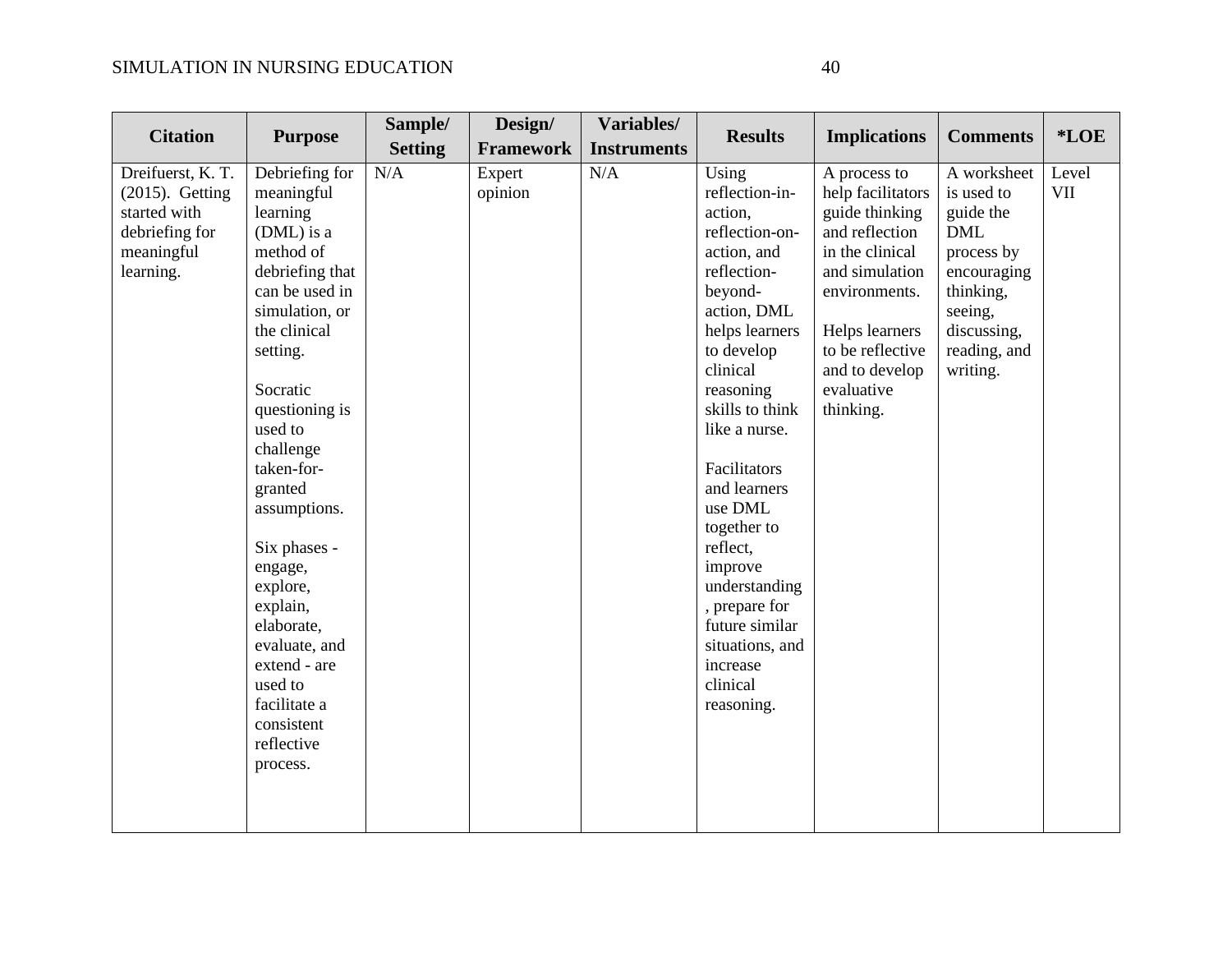| <b>Citation</b>                                                                                                                                          | <b>Purpose</b>                                                                                                                                                                                                                                                                                                                               | Sample/                                                                                                                           | Design/                                        | Variables/                                                                                                                                                                                                                                   | <b>Results</b>                                                                                                                                                                                                                                                                                                                                                                                              | <b>Implications</b>                                                                                                                                                                                                                                                                                                                                   | <b>Comments</b>                                                                                                                                                                                                                                                                            | *LOE                                      |
|----------------------------------------------------------------------------------------------------------------------------------------------------------|----------------------------------------------------------------------------------------------------------------------------------------------------------------------------------------------------------------------------------------------------------------------------------------------------------------------------------------------|-----------------------------------------------------------------------------------------------------------------------------------|------------------------------------------------|----------------------------------------------------------------------------------------------------------------------------------------------------------------------------------------------------------------------------------------------|-------------------------------------------------------------------------------------------------------------------------------------------------------------------------------------------------------------------------------------------------------------------------------------------------------------------------------------------------------------------------------------------------------------|-------------------------------------------------------------------------------------------------------------------------------------------------------------------------------------------------------------------------------------------------------------------------------------------------------------------------------------------------------|--------------------------------------------------------------------------------------------------------------------------------------------------------------------------------------------------------------------------------------------------------------------------------------------|-------------------------------------------|
|                                                                                                                                                          |                                                                                                                                                                                                                                                                                                                                              | <b>Setting</b>                                                                                                                    | <b>Framework</b>                               | <b>Instruments</b>                                                                                                                                                                                                                           |                                                                                                                                                                                                                                                                                                                                                                                                             |                                                                                                                                                                                                                                                                                                                                                       |                                                                                                                                                                                                                                                                                            |                                           |
| Dreifuerst, K. T.<br>$(2012)$ . Using<br>debriefing for<br>meaningful<br>learning to foster<br>development of<br>clinical<br>reasoning in<br>simulation. | Identify and<br>measure the<br>effect of the<br><b>DML</b><br>debriefing<br>method on the<br>learner's<br>clinical<br>reasoning<br>skills.<br>Identify if the<br>learner's<br>perception of<br>the quality of<br>the debriefing<br>experience<br>when using<br>the DML<br>method id<br>different than<br>customary<br>debriefing<br>methods. | 238<br>undergradua<br>te nursing<br>students in a<br><b>BSN</b><br>program at<br>a Midwest<br>University<br>school of<br>nursing. | Quasi-<br>experimental<br>Pretest-<br>posttest | The Health<br>Sciences<br>Reasoning<br>Test (HRST)<br>Debriefing<br>Assessment<br>for<br>Simulation in<br>Healthcare-<br>Student<br>Version<br>(DASH-SV)<br>Debriefing for<br>Meaningful<br>Learning<br>Supplemental<br>Questions<br>(DMLSQ) | The change in<br>pretest to<br>posttest scores<br>was of<br>significant<br>difference $(p)$<br>$= 0.000$ ) when<br>DML was use.<br>Learners who<br>use DML will<br>have a better<br>overall<br>posttest of<br>clinical<br>reasoning ( $p \leq$<br>$0.05$ ).<br>Learner's<br>perceived a<br>difference<br>when DML<br>was used<br>compared to<br>customary<br>debriefing<br>methods ( $p \leq$<br>$0.001$ ). | The use of<br>DML is linked<br>with better<br>clinical<br>judgment in<br>learners.<br>There were<br>statistically<br>significant<br>changes in<br>learner scores<br>in the<br>experimental<br>group (DML)<br>vs the control<br>group<br>(traditional<br>debriefing).<br>Learners<br>perceived high-<br>quality<br>debriefing<br>when DML<br>was used. | Limitations:<br>there was<br>not<br>randomizati<br>on of<br>groups; it<br>was based<br>on cohort<br>scheduling,<br>and this was<br>a single site<br>study.<br>DML shows<br>potential as<br>a valid and<br>reliable<br>method for<br>debriefing<br>with<br>positive<br>learner<br>outcomes. | Level<br>$\mathop{\mathrm{III}}\nolimits$ |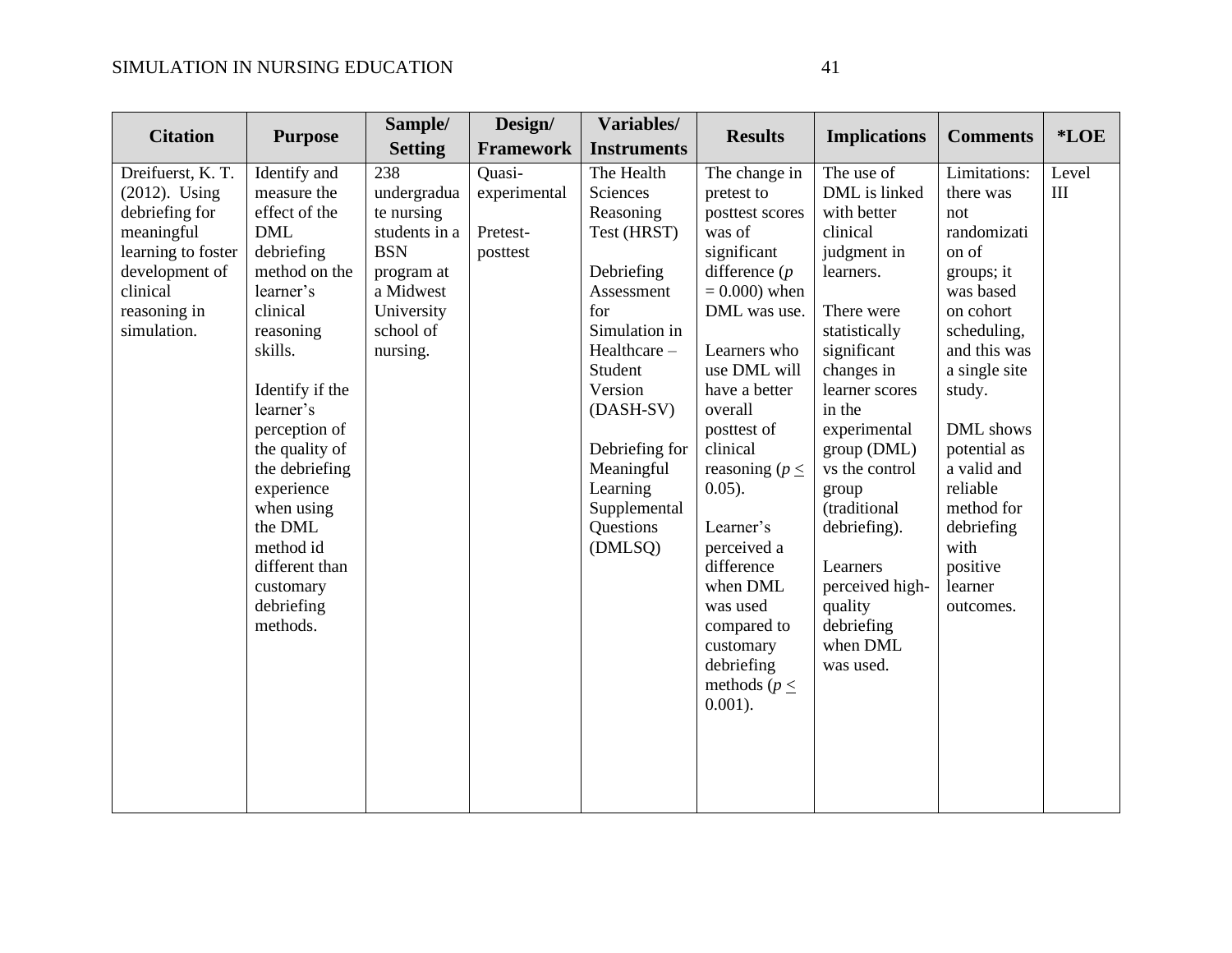| <b>Citation</b>   | <b>Purpose</b>  | Sample/        | Design/          | Variables/         | <b>Results</b> | <b>Implications</b> | <b>Comments</b> | *LOE       |
|-------------------|-----------------|----------------|------------------|--------------------|----------------|---------------------|-----------------|------------|
|                   |                 | <b>Setting</b> | <b>Framework</b> | <b>Instruments</b> |                |                     |                 |            |
| Eppich, W. &      | Describe the    | N/A            | Expert           | N/A                | N/A            | The PEARLS          | The             | Level      |
| Cheng, A.         | <b>PEARLS</b>   |                | Opinion          |                    |                | framework           | <b>PEARLS</b>   | <b>VII</b> |
| (2015).           | debriefing      |                |                  |                    |                | divides the         | framework       |            |
| Promoting         | script that can |                |                  |                    |                | debrief into        | integrates      |            |
| excellence and    | be used by      |                |                  |                    |                | four phases:        | three           |            |
| reflective        | facilitators to |                |                  |                    |                | reactions,          | different       |            |
| learning in       | help            |                |                  |                    |                | description,        | strategies to   |            |
| simulation        | implement the   |                |                  |                    |                | analysis and        | be used by      |            |
| (PEARLS):         | <b>PEARLS</b>   |                |                  |                    |                | summary.            | the             |            |
| Development       | debriefing      |                |                  |                    |                |                     | facilitator as  |            |
| and rationale for | framework.      |                |                  |                    |                | The reaction        | deemed          |            |
| a blended         |                 |                |                  |                    |                | phase starts        | appropriate.    |            |
| approach to       | Present the     |                |                  |                    |                | with an open-       |                 |            |
| health care       | <b>PEARLS</b>   |                |                  |                    |                | ended question      | Empirical       |            |
| simulation        | debriefing      |                |                  |                    |                | to illicit the      | studies are     |            |
| debriefing.       | framework       |                |                  |                    |                | thoughts and        | needed to       |            |
|                   | and how to      |                |                  |                    |                | feelings of the     | determine       |            |
|                   | implement it.   |                |                  |                    |                | learners.           | the validity    |            |
|                   |                 |                |                  |                    |                |                     | of this         |            |
|                   |                 |                |                  |                    |                | During the          | framework.      |            |
|                   |                 |                |                  |                    |                | description         |                 |            |
|                   |                 |                |                  |                    |                | phase key           | It's up to      |            |
|                   |                 |                |                  |                    |                | events are          | each            |            |
|                   |                 |                |                  |                    |                | summarized          | individual      |            |
|                   |                 |                |                  |                    |                | and major           | facilitator to  |            |
|                   |                 |                |                  |                    |                | problems of         | determine       |            |
|                   |                 |                |                  |                    |                | the scenario        | which           |            |
|                   |                 |                |                  |                    |                | are identified.     | strategy $(s)$  |            |
|                   |                 |                |                  |                    |                |                     | will be used    |            |
|                   |                 |                |                  |                    |                | The facilitator     | in the          |            |
|                   |                 |                |                  |                    |                | selects a           | analysis        |            |
|                   |                 |                |                  |                    |                | strategy-           | phase.          |            |
|                   |                 |                |                  |                    |                | learner self-       |                 |            |
|                   |                 |                |                  |                    |                | assessment.         |                 |            |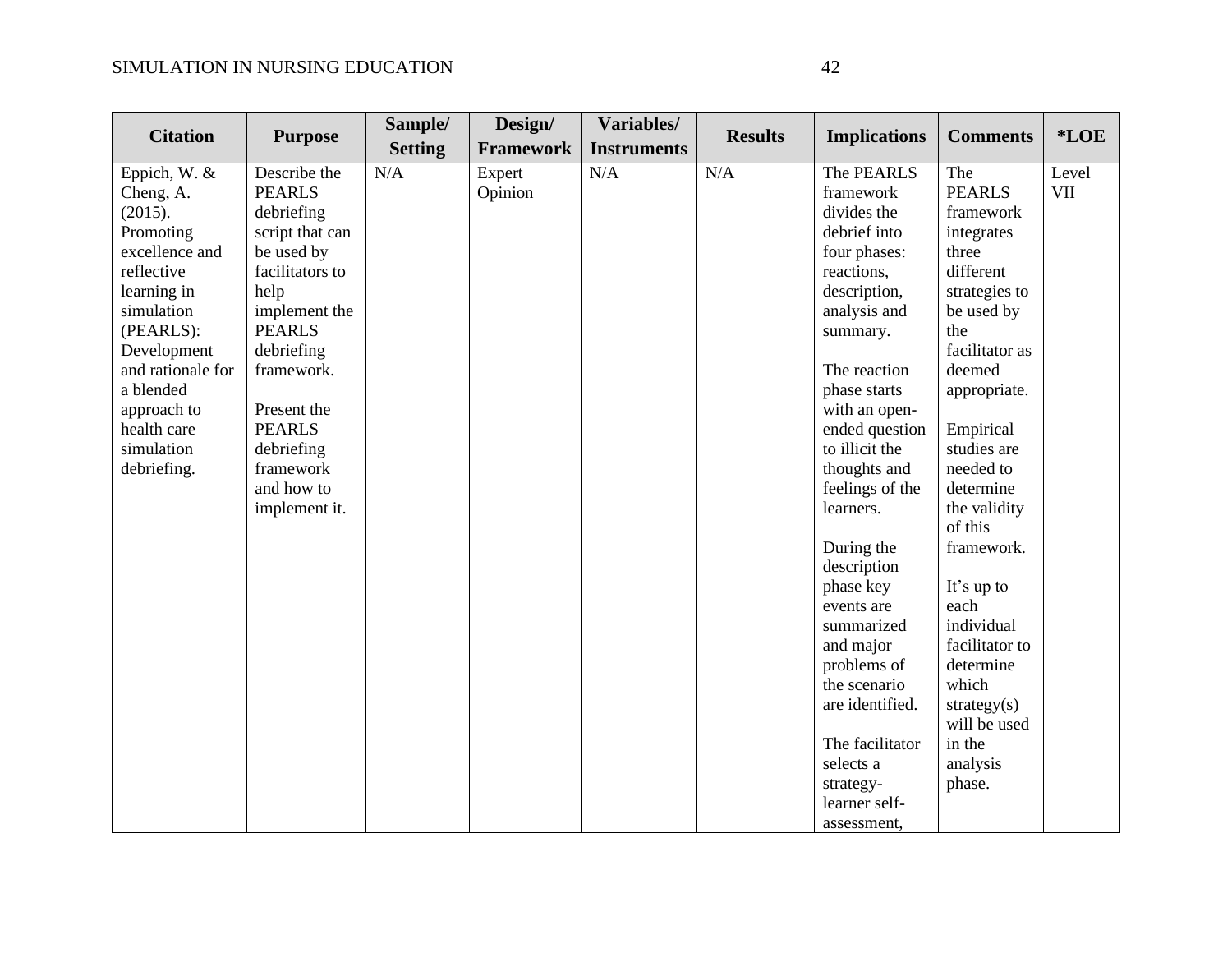| <b>Citation</b> | <b>Purpose</b> | Sample/        | Design/   | Variables/         | <b>Results</b> | <b>Implications</b>                                                                                                                                                                    | <b>Comments</b> | $*$ <b>LOE</b> |
|-----------------|----------------|----------------|-----------|--------------------|----------------|----------------------------------------------------------------------------------------------------------------------------------------------------------------------------------------|-----------------|----------------|
|                 |                | <b>Setting</b> | Framework | <b>Instruments</b> |                |                                                                                                                                                                                        |                 |                |
|                 |                |                |           |                    |                | focused<br>facilitation or<br>providing<br>information -<br>to guide each<br>aspect of the<br>debriefing.<br>The summary<br>is either learner<br>directed or<br>facilitator<br>guided. |                 |                |
|                 |                |                |           |                    |                |                                                                                                                                                                                        |                 |                |
|                 |                |                |           |                    |                |                                                                                                                                                                                        |                 |                |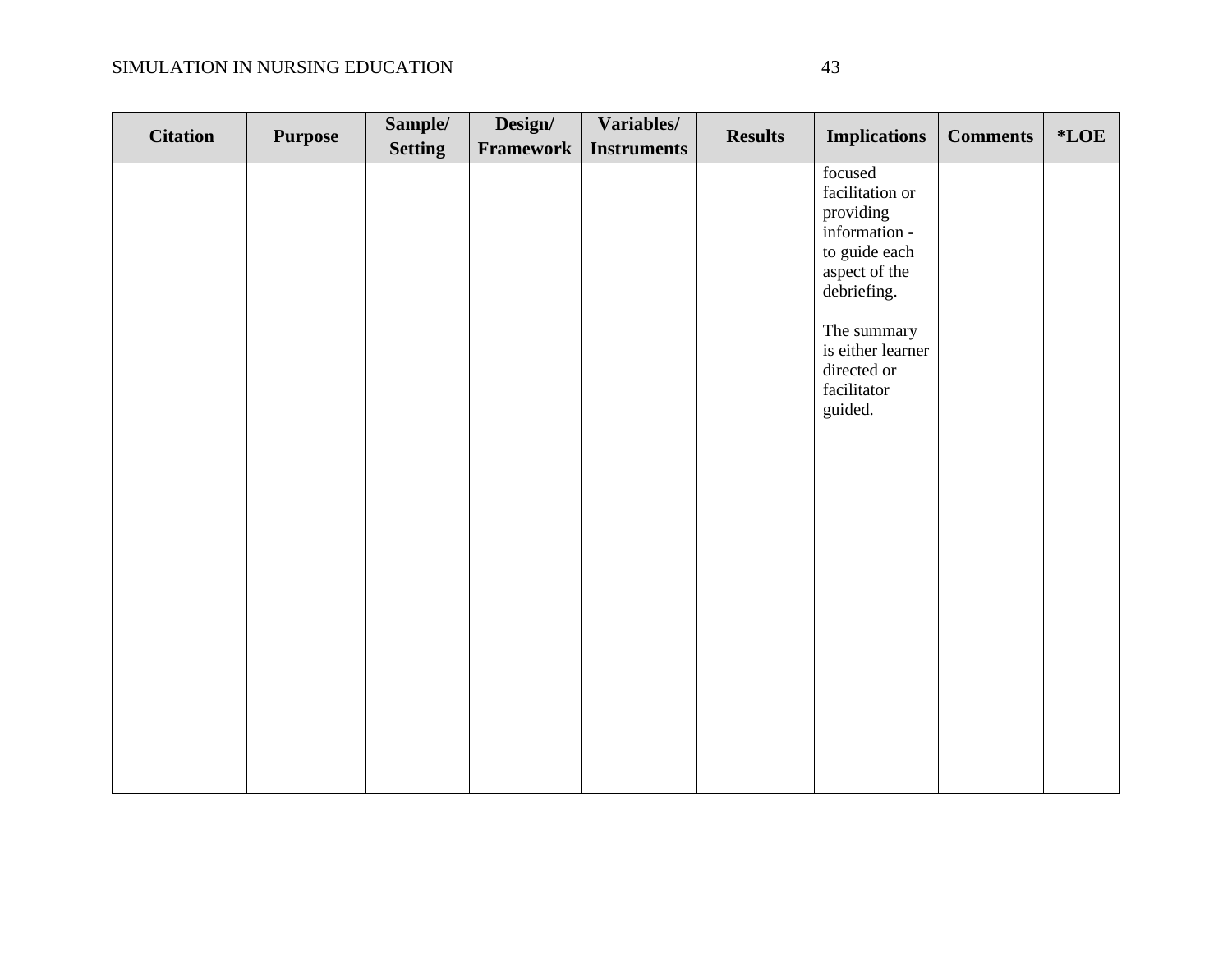| <b>Citation</b>                                                                                                                                   | <b>Purpose</b>                                                                                                                | Sample/<br><b>Setting</b>                                | Design/<br><b>Framework</b>                                                | Variables/<br><b>Instruments</b>                                                                                                                                                                                                                           | <b>Results</b>                                                                                                                                                                                                                                                                                                                                            | <b>Implications</b>                                                                                                                                                                                                                                                                                    | <b>Comments</b>                                                                                                                                                                                                                                                                         | *LOE        |
|---------------------------------------------------------------------------------------------------------------------------------------------------|-------------------------------------------------------------------------------------------------------------------------------|----------------------------------------------------------|----------------------------------------------------------------------------|------------------------------------------------------------------------------------------------------------------------------------------------------------------------------------------------------------------------------------------------------------|-----------------------------------------------------------------------------------------------------------------------------------------------------------------------------------------------------------------------------------------------------------------------------------------------------------------------------------------------------------|--------------------------------------------------------------------------------------------------------------------------------------------------------------------------------------------------------------------------------------------------------------------------------------------------------|-----------------------------------------------------------------------------------------------------------------------------------------------------------------------------------------------------------------------------------------------------------------------------------------|-------------|
| Fey, M. K. &<br>Jenkins, L. S.<br>(2015).<br>Debriefing<br>practices in<br>nursing<br>education<br>programs:<br>Results form a<br>national study. | Describe the<br>varying<br>debriefing<br>practices used<br>among nursing<br>education<br>programs in<br>the United<br>States. | $N = 502$<br>Nursing<br>program<br>throughout<br>the US. | Descriptive<br>self-reported<br>cross-<br>sectional<br>internet<br>survey. | Survey<br>questions<br>were<br>developed<br>with guidance<br>from concepts<br>of Kolb's<br>Experiential<br>Learning<br>Theory.<br>Three experts<br>in debriefing<br>evaluated the<br>questions and<br>content<br>validity was<br>calculated to<br>be 0.86. | 47.5% of<br>facilitators<br>had training.<br>19% of<br>schools<br>assessed the<br>competence of<br>debriefers.<br>31% of<br>programs use<br>a guiding<br>theory or<br>model.<br>82% practice<br>theory-based<br>debriefing<br>(TBD).<br>Programs that<br>assessed<br>facilitator<br>competence<br>were more<br>likely to<br>practice TBD<br>$(p < .01)$ . | TBD was more<br>common when<br>facilitators had<br>training and<br>were assessed<br>for<br>competence.<br>A training<br>program is<br>needed for<br>facilitators who<br>will lead<br>debriefing.<br>A reliable and<br>valid<br>assessment tool<br>is needed to<br>assess<br>facilitator<br>competence. | The data<br>were self-<br>reported by<br>nursing<br>program<br>deans.<br>After seeing<br>the lack of<br>training and<br>competence<br>assessment,<br>emphasis is<br>placed on<br>the need for<br>developmen<br>t and<br>research of a<br>tool to<br>assess<br>debriefing<br>competence. | Level<br>VI |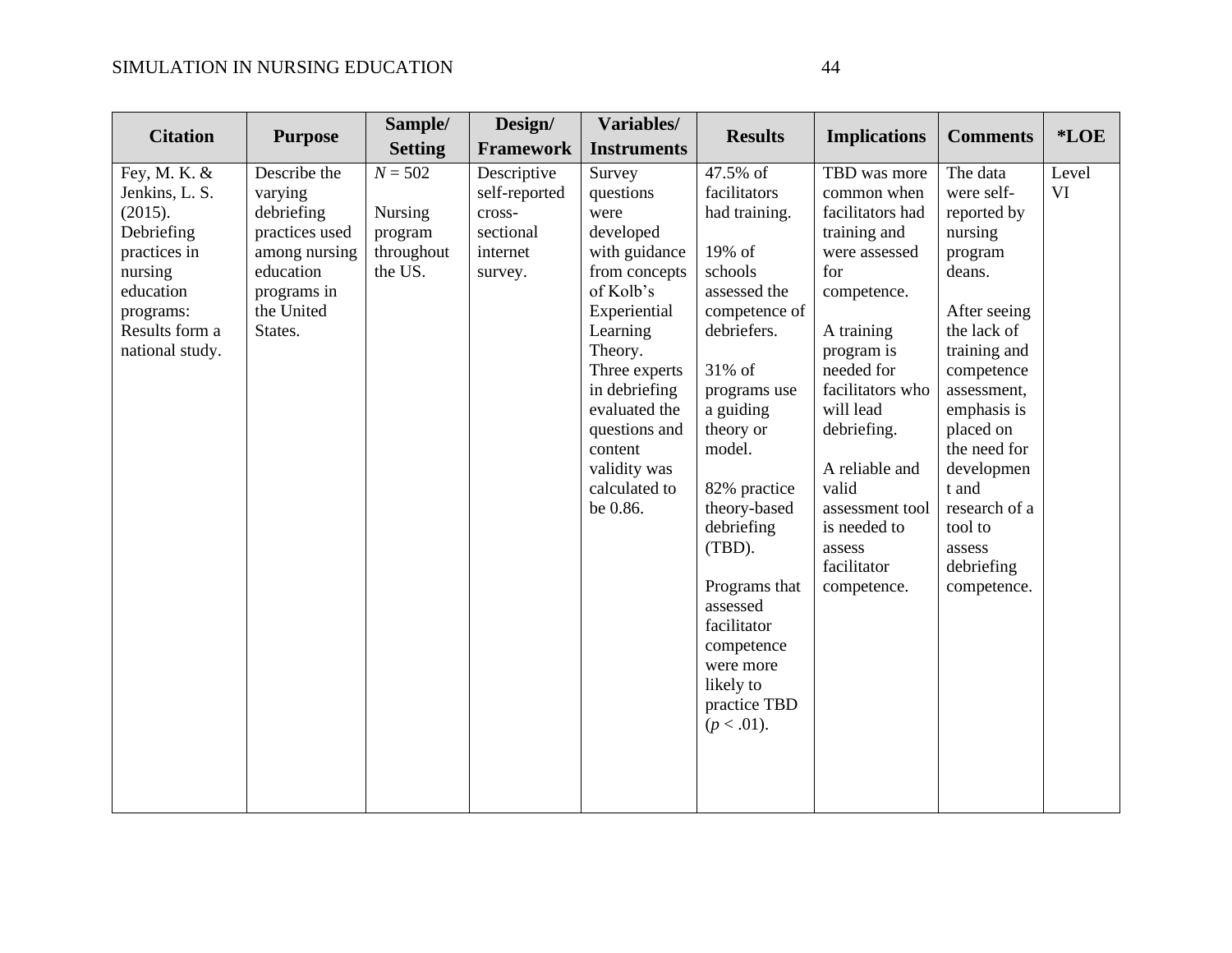| <b>Citation</b>  |                | Sample/        | Design/          | Variables/         | <b>Results</b>    |                     | <b>Comments</b> | *LOE  |
|------------------|----------------|----------------|------------------|--------------------|-------------------|---------------------|-----------------|-------|
|                  | <b>Purpose</b> | <b>Setting</b> | <b>Framework</b> | <b>Instruments</b> |                   | <b>Implications</b> |                 |       |
| Forneris, S. G., | To replicate   | Convenienc     | Quasi-           | Health             | Change in         | Learners who        | Positive        | Level |
| Neal, D.O.,      | Dreifuerst's   | e sample of    | experimental     | Sciences           | mean score on     | had DML             | change in       | III   |
| Tiffany, J.,     | 2012 findings  | 200 nursing    |                  | Reasoning          | the HSRT for      | scored              | clinical        |       |
| Kuehn, M. B.,    | of enhanced    | students at    |                  | Test (HSRT)-       | the               | significantly       | reasoning       |       |
| Meyer, H. M.,    | clinical       | the            |                  | a 33 question      | intervention      | higher in their     | was             |       |
| Blaxovich, L.    | reasoning      | beginning      |                  | multiple           | group ( $p =$     | clinical            | achieved        |       |
| M., Holland, A.  | scores using   | of their       |                  | choice test        | .03).             | reasoning than      | across          |       |
| E., Smerillo, M. | debriefing for | senior year.   |                  | assessing          |                   | learners with       | multiple        |       |
| (2015).          | meaningful     | 153 students   |                  | critical-          | $p$ -value of .44 | usual               | settings with   |       |
| Enhancing        | learning       | fully          |                  | thinking           | for the control   | debriefing.         | multiple        |       |
| clinical         | (DML).         | participated:  |                  | skills.            | group mean        |                     | facilitators.   |       |
| reasoning        |                | 78 students    |                  |                    | score on the      | Learners            |                 |       |
| through          | Does DML       | were           |                  | Debriefing         | HSRT.             | perceived           | This study      |       |
| simulation       | positively     | randomly       |                  | Assessment         |                   | DML as a            | validates the   |       |
| debriefing: A    | impact the     | assigned to    |                  | for                | $p$ -value of .09 | higher quality      | previous        |       |
| multisite study. | development    | the            |                  | Simulation in      | for change in     | debriefing          | research and    |       |
|                  | of clinical    | intervention   |                  | Healthcare-        | mean scores       | experience          | supports that   |       |
|                  | reasoning      | group and      |                  | Student            | between the       | than usual          | theory-         |       |
|                  | skills when    | 75 were in     |                  | Version            | intervention      | debriefing.         | based           |       |
|                  | compared to    | the control    |                  | (DASH-SV)-         | and control       |                     | debriefing,     |       |
|                  | usual          | group.         |                  | used to assess     | groups.           |                     | specifically    |       |
|                  | debriefing?    | Setting: four  |                  | the learners'      |                   |                     | DML, has        |       |
|                  |                | baccalaureat   |                  | perceptions of     | $p$ -value of .04 |                     | positive        |       |
|                  | Do nursing     | e colleges in  |                  | the quality of     | for change in     |                     | learning        |       |
|                  | students       | the            |                  | debriefing,        | mean score        |                     | outcomes        |       |
|                  | perceived a    | Midwest.       |                  | relating to six    | between the       |                     | for nursing     |       |
|                  | difference in  |                |                  | variables.         | intervention      |                     | students.       |       |
|                  | quality of     |                |                  |                    | and control       |                     |                 |       |
|                  | debriefing     |                |                  |                    | groups when       |                     |                 |       |
|                  | when DML is    |                |                  |                    | looking at the    |                     |                 |       |
|                  | used           |                |                  |                    | DASH-SV           |                     |                 |       |
|                  | compared to    |                |                  |                    | scores.           |                     |                 |       |
|                  | usual          |                |                  |                    |                   |                     |                 |       |
|                  | debriefing?    |                |                  |                    |                   |                     |                 |       |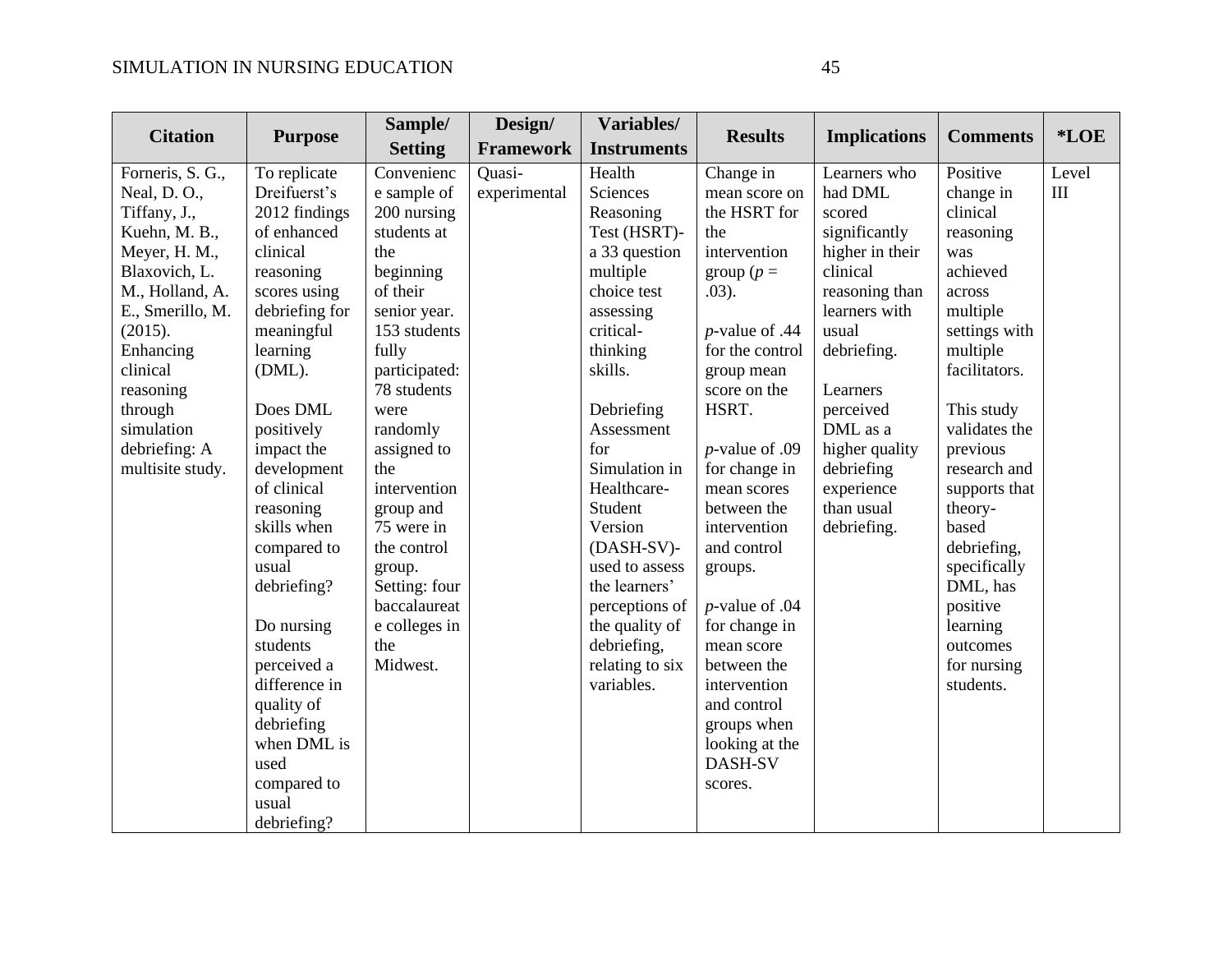| <b>Citation</b>           |                      | Sample/        | Design/           | Variables/         | <b>Results</b> |                                  |                      | *LOE                |
|---------------------------|----------------------|----------------|-------------------|--------------------|----------------|----------------------------------|----------------------|---------------------|
|                           | <b>Purpose</b>       | <b>Setting</b> | <b>Framework</b>  | <b>Instruments</b> |                | <b>Implications</b>              | <b>Comments</b>      |                     |
| Maestre, J. M. &          | Comparison of<br>the | N/A            | Expert<br>Opinion | N/A                | N/A            | This approach<br>is based on the | The<br>debriefing    | Level<br><b>VII</b> |
| Rudolph, J. W.<br>(2014). | judgmental,          |                |                   |                    |                | sharing of                       | with good            |                     |
| Theories and              | nonjudgmenta         |                |                   |                    |                |                                  |                      |                     |
| styles of                 | 1 and good           |                |                   |                    |                | opinions and<br>personal view    | judgment<br>approach |                     |
| debriefing: The           | judgment             |                |                   |                    |                | points.                          | helps reveal         |                     |
| Good Judgement            | approaches to        |                |                   |                    |                |                                  | thought              |                     |
| Method as a tool          | debriefing.          |                |                   |                    |                | It's important                   | processes            |                     |
| for formative             |                      |                |                   |                    |                | to openly                        | that led             |                     |
| assessment in             | Explanation of       |                |                   |                    |                | discuss errors                   | learners to          |                     |
| healthcare.               | the advocacy-        |                |                   |                    |                | and/or                           | take certain         |                     |
|                           | inquiry              |                |                   |                    |                | mistakes to                      | actions or           |                     |
|                           | method to            |                |                   |                    |                | promote                          | make                 |                     |
|                           | elicit frames        |                |                   |                    |                | patient safety.                  | statements           |                     |
|                           | that guide           |                |                   |                    |                |                                  | and can              |                     |
|                           | clinical             |                |                   |                    |                | Combining                        | maintain or          |                     |
|                           | actions.             |                |                   |                    |                | advocacy and                     | improve              |                     |
|                           |                      |                |                   |                    |                | inquiry is                       | future               |                     |
|                           |                      |                |                   |                    |                | important to                     | performance          |                     |
|                           |                      |                |                   |                    |                | directly and                     | by the               |                     |
|                           |                      |                |                   |                    |                | clearly state                    | learner.             |                     |
|                           |                      |                |                   |                    |                | the facilitators                 |                      |                     |
|                           |                      |                |                   |                    |                | perspective and                  | Utilizing            |                     |
|                           |                      |                |                   |                    |                | elicit the                       | advocacy             |                     |
|                           |                      |                |                   |                    |                | learners                         | and inquiry,         |                     |
|                           |                      |                |                   |                    |                | thought                          | enables the          |                     |
|                           |                      |                |                   |                    |                | processes.                       | facilitator to       |                     |
|                           |                      |                |                   |                    |                |                                  | give specific        |                     |
|                           |                      |                |                   |                    |                |                                  | feedback to          |                     |
|                           |                      |                |                   |                    |                |                                  | learners to          |                     |
|                           |                      |                |                   |                    |                |                                  | help them            |                     |
|                           |                      |                |                   |                    |                |                                  | develop new          |                     |
|                           |                      |                |                   |                    |                |                                  | frames.              |                     |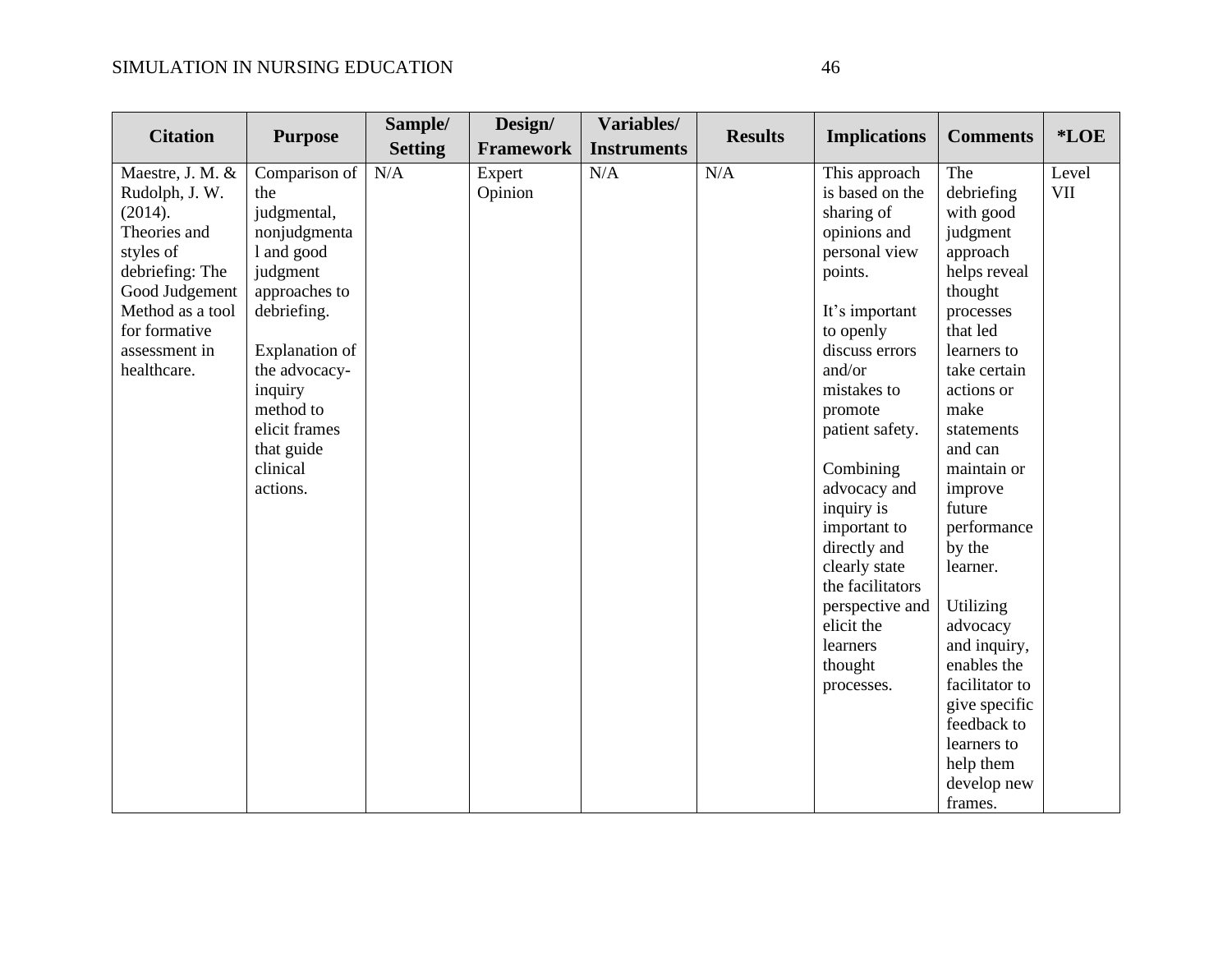|                                                                                                                                                                   |                                                                                                                                                                                                                                                                                                                                 | Sample/                                                                                                                                                                           | Design/                                                                          | Variables/                                                                                               |                                                                                                                                                                                                                                                                                                                                                                                                                                                    |                                                                                                                                                                                                                                                                                                                                                                                                          |                                                                                                                                                    |                    |
|-------------------------------------------------------------------------------------------------------------------------------------------------------------------|---------------------------------------------------------------------------------------------------------------------------------------------------------------------------------------------------------------------------------------------------------------------------------------------------------------------------------|-----------------------------------------------------------------------------------------------------------------------------------------------------------------------------------|----------------------------------------------------------------------------------|----------------------------------------------------------------------------------------------------------|----------------------------------------------------------------------------------------------------------------------------------------------------------------------------------------------------------------------------------------------------------------------------------------------------------------------------------------------------------------------------------------------------------------------------------------------------|----------------------------------------------------------------------------------------------------------------------------------------------------------------------------------------------------------------------------------------------------------------------------------------------------------------------------------------------------------------------------------------------------------|----------------------------------------------------------------------------------------------------------------------------------------------------|--------------------|
| <b>Citation</b>                                                                                                                                                   | <b>Purpose</b>                                                                                                                                                                                                                                                                                                                  | <b>Setting</b>                                                                                                                                                                    | <b>Framework</b>                                                                 | <b>Instruments</b>                                                                                       | <b>Results</b>                                                                                                                                                                                                                                                                                                                                                                                                                                     | <b>Implications</b>                                                                                                                                                                                                                                                                                                                                                                                      | <b>Comments</b>                                                                                                                                    | *LOE               |
| Mariani, B.,<br>Cantrell, M. A.,<br>& Meakim, C.<br>$(2014)$ . Nurse<br>educators'<br>perceptions<br>about structured<br>debriefing in<br>clinical<br>simulation. | Empirically<br>test and<br>compare<br>clinical<br>judgment of<br>learners<br>debriefed<br>using DML<br>compared to<br>unstructured<br>debriefing.<br>To determine<br>if there is a<br>perceived<br>difference in<br>the quality of<br>debriefing<br>when DML is<br>used in<br>comparison<br>with<br>unstructured<br>debriefing. | Convenienc<br>e sample of<br>86 junior-<br>level<br>nursing<br>students in a<br>med-surg<br>course.<br>A mid-sized<br>university<br>located in<br>the mid-<br>Atlantic<br>region. | Mixed<br>method:<br>Quasi-<br>experimental<br>and<br>qualitative<br>focus groups | Clinical<br>judgment was<br>measured<br>using the<br>Lasater<br>Clinical<br>Judgment<br>Rubric<br>(LCJR) | Comparison<br>of LCJR<br>scores in the<br>intervention<br>and control<br>groups were<br>compared $(p =$<br>$0.64$ ).<br>Qualitative<br>findings<br>indicated that<br>the DML<br>debriefing<br>was more<br>learner-<br>focused, had<br>less emphasis<br>on what was<br>right and<br>wrong, was<br>felt to be<br>potentially<br>useful in the<br>future, and<br>learners<br>appreciated<br>figuring out<br>the problem<br>and making<br>connections. | No statistical<br>significance<br>was noted<br>between the<br>control and<br>intervention<br>groups,<br>indicating that<br>debriefing,<br>without regard<br>to the method,<br>is most<br>important.<br>Structured<br>debriefing<br>fosters<br>reflection and<br>learning.<br>Additional<br>studies<br>investigating<br>the effect of<br>the debriefing<br>method on<br>learner<br>outcomes is<br>needed. | The small<br>sample size<br>may be<br>affecting the<br>results.<br>Structured<br>debriefing is<br>valuable for<br>student-<br>focused<br>learning. | Level<br><b>VI</b> |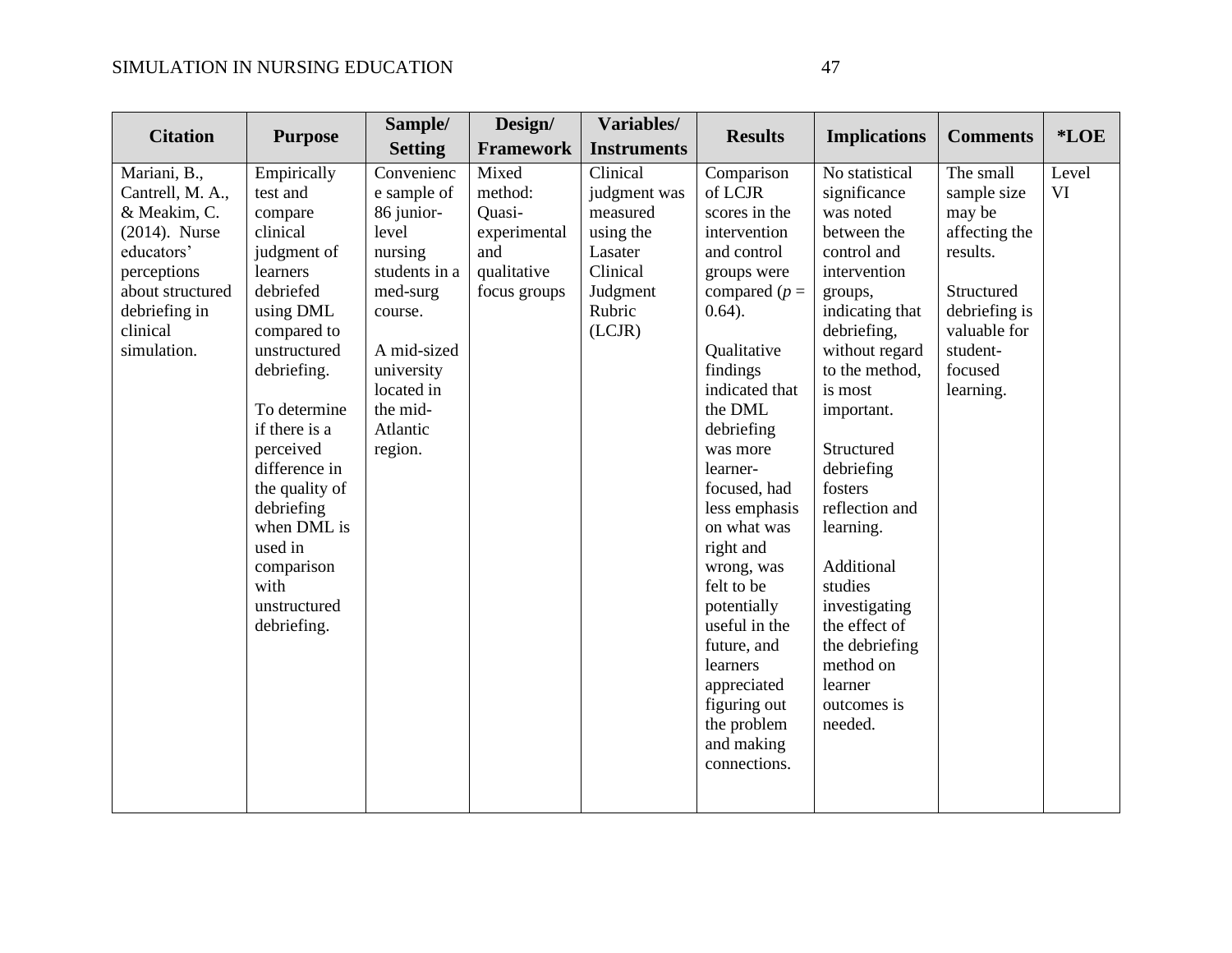| <b>Citation</b>                                                                                                        |                                                                                                                                                                 | Sample/        | Design/              | Variables/         | <b>Results</b> |                                                                                                                                                                                                                                                                                                                                                                                                                                             | <b>Comments</b>                                                                                                                                                                                                                                                                                                                                                                                            | *LOE                |
|------------------------------------------------------------------------------------------------------------------------|-----------------------------------------------------------------------------------------------------------------------------------------------------------------|----------------|----------------------|--------------------|----------------|---------------------------------------------------------------------------------------------------------------------------------------------------------------------------------------------------------------------------------------------------------------------------------------------------------------------------------------------------------------------------------------------------------------------------------------------|------------------------------------------------------------------------------------------------------------------------------------------------------------------------------------------------------------------------------------------------------------------------------------------------------------------------------------------------------------------------------------------------------------|---------------------|
|                                                                                                                        | <b>Purpose</b>                                                                                                                                                  | <b>Setting</b> | <b>Framework</b>     | <b>Instruments</b> |                | <b>Implications</b>                                                                                                                                                                                                                                                                                                                                                                                                                         |                                                                                                                                                                                                                                                                                                                                                                                                            |                     |
| Phrampus, P. E.<br>& O'Donnell, J.<br>M. (2013).<br>Debriefing using<br>a structured and<br>supported<br>approach. The | To describe<br>the structured<br>and supported<br>approach to<br>debriefing,<br>which uses the<br>GAS (gather-<br>analyze-<br>summarize)<br>tool as a<br>guide. | N/A            | Literature<br>Review | N/A                | N/A            | The debriefing<br>tool used with<br>this framework<br>is the GAS-<br>gather, analyze<br>and<br>summarize-<br>tool.<br>Gather Phase:<br>elicit reactions<br>to the<br>experience,<br>clarify facts,<br>and describe<br>what<br>happened.<br>Analyze Phase:<br>in-depth<br>discussion of<br>observed<br>performance<br>and gaps based<br>on learners<br>underlying<br>thoughts,<br>feelings,<br>beliefs,<br>assumptions,<br>and<br>knowledge. | The GAS<br>tool is a<br>framework<br>to help with<br>the flow of<br>debriefing<br>and assist<br>the<br>facilitator to<br>have an<br>organized<br>approach to<br>the<br>debriefing.<br>The scenario<br>learning<br>objectives<br>drive the<br>discussion<br>during<br>debriefing.<br>Recommend<br>ed to spend<br>25% of time<br>in gather<br>phase, 50%<br>in analyze,<br>and 25% in<br>summarize<br>phase. | Level<br><b>VII</b> |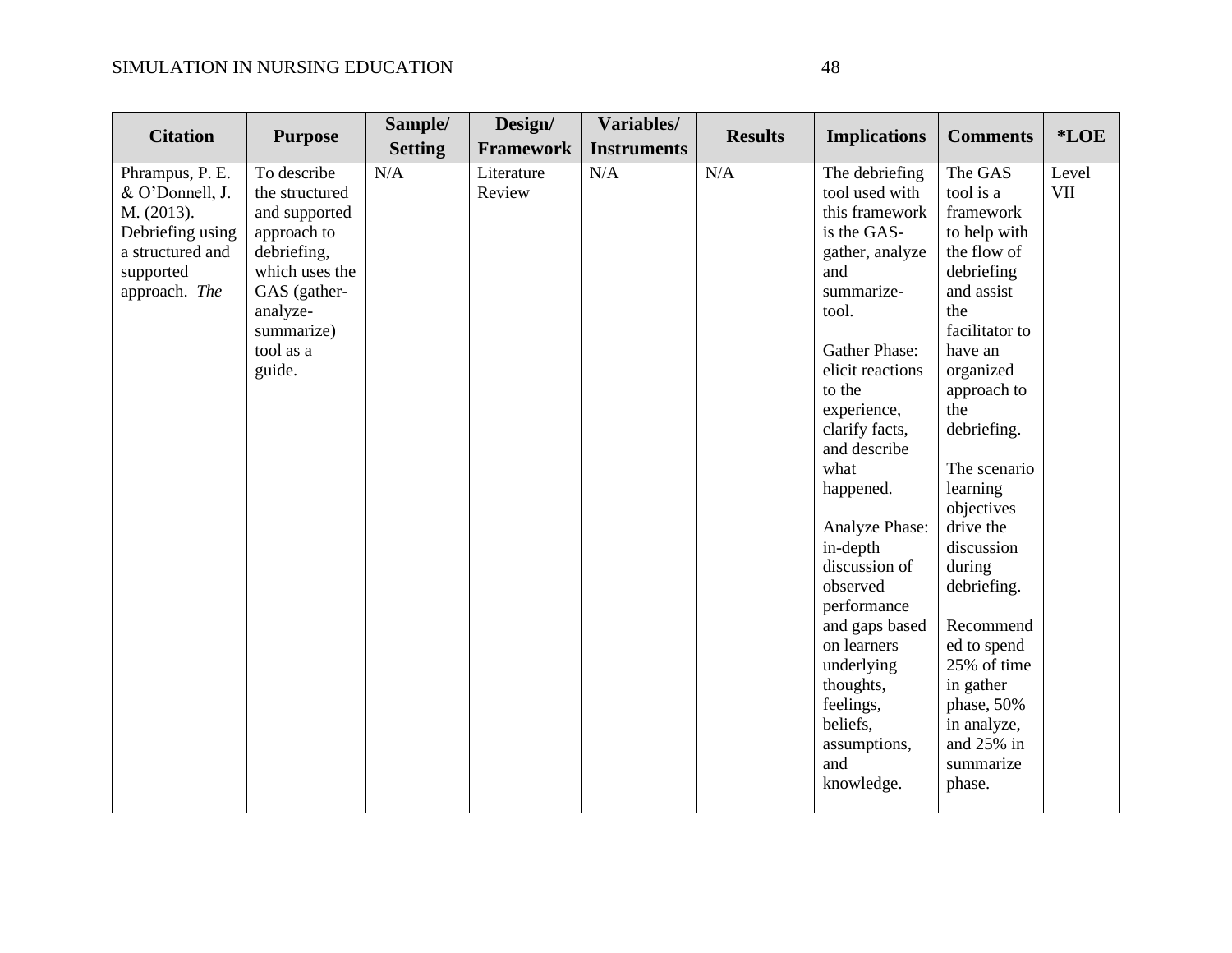| <b>Citation</b> | <b>Purpose</b> | Sample/        | Design/   | Variables/         | <b>Results</b><br><b>Implications</b> |                                                                                                                                                                        | <b>Comments</b> | $*$ <b>LOE</b> |
|-----------------|----------------|----------------|-----------|--------------------|---------------------------------------|------------------------------------------------------------------------------------------------------------------------------------------------------------------------|-----------------|----------------|
|                 |                | <b>Setting</b> | Framework | <b>Instruments</b> |                                       |                                                                                                                                                                        |                 |                |
|                 |                |                |           |                    |                                       | Summarize<br>Phase: learners<br>articulate key<br>learning points,<br>take-away<br>messages, and<br>areas they<br>identify that<br>need<br>performance<br>improvement. |                 |                |
|                 |                |                |           |                    |                                       |                                                                                                                                                                        |                 |                |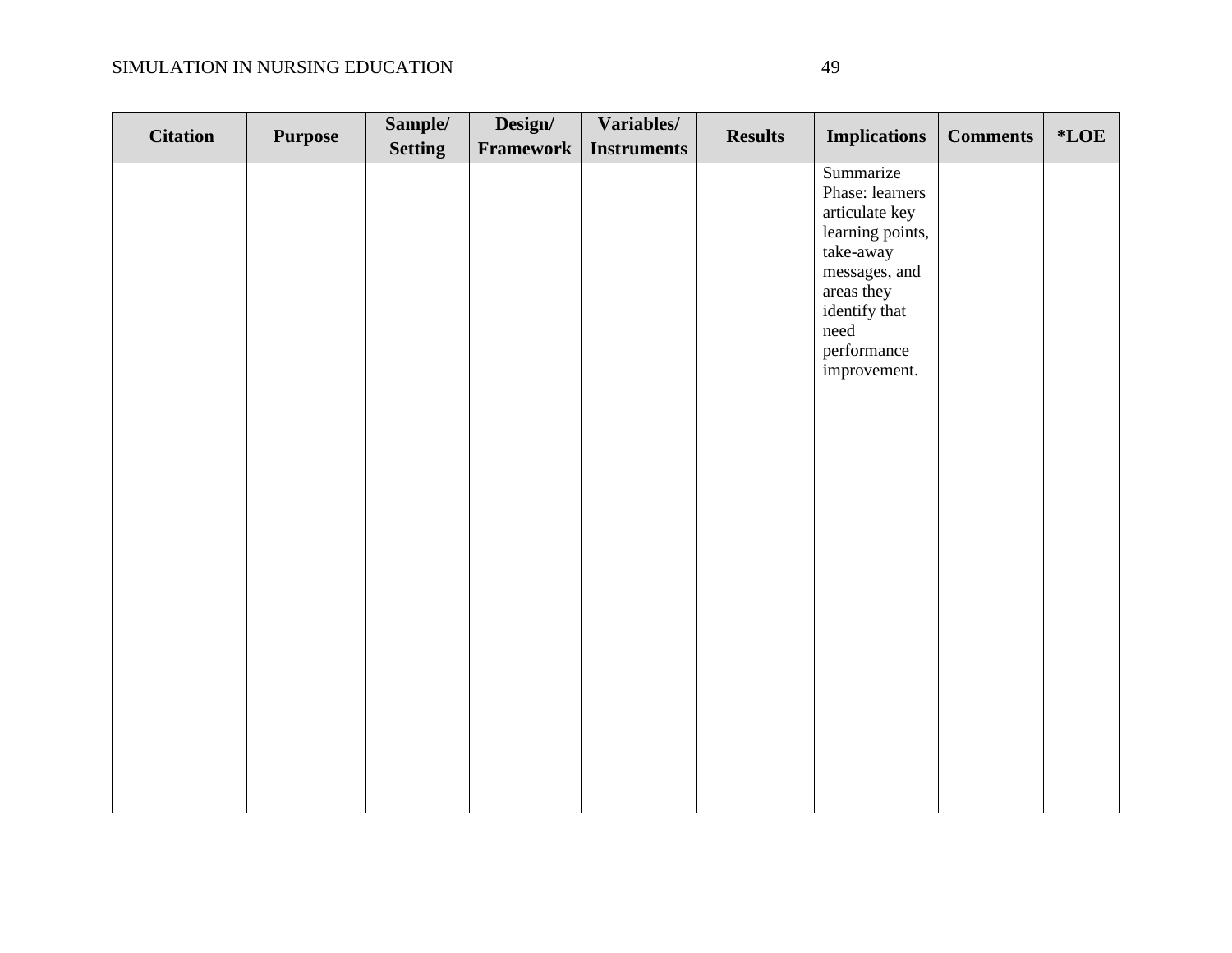|                    |                | Sample/        | Design/          | Variables/         |                |                     |                 |            |
|--------------------|----------------|----------------|------------------|--------------------|----------------|---------------------|-----------------|------------|
| <b>Citation</b>    | <b>Purpose</b> | <b>Setting</b> | <b>Framework</b> | <b>Instruments</b> | <b>Results</b> | <b>Implications</b> | <b>Comments</b> | *LOE       |
| Rudolph, J. W.,    | An             | N/A            | Expert           | N/A                | N/A            | Based on 35         | The goal of     | Level      |
| Simon, R.,         | explanation of |                | Opinion          |                    |                | years of            | debriefing      | <b>VII</b> |
| Dufresne, R. L.,   | the Debriefing |                |                  |                    |                | research in         | with good       |            |
| & Raemer, D. B.    | with Good      |                |                  |                    |                | behavioral          | judgment is     |            |
| $(2006)$ . There's | Judgment       |                |                  |                    |                | sciences on         | to learn        |            |
| no such thing as   | theory and     |                |                  |                    |                | how reflective      | what the        |            |
| "nonjudgmental     | method.        |                |                  |                    |                | practice            | learners'       |            |
| " debriefing: A    |                |                |                  |                    |                | improves            | frames are      |            |
| theory and         |                |                |                  |                    |                | professional        | so these can    |            |
| method for         |                |                |                  |                    |                | effectiveness       | be              |            |
| debriefing with    |                |                |                  |                    |                |                     | reinforced      |            |
| good judgment.     |                |                |                  |                    |                | Learner             | or changed,     |            |
|                    |                |                |                  |                    |                | "frames" are        | as              |            |
|                    |                |                |                  |                    |                | based on            | appropriate.    |            |
|                    |                |                |                  |                    |                | knowledge,          |                 |            |
|                    |                |                |                  |                    |                | assumptions         | This method     |            |
|                    |                |                |                  |                    |                | and feelings.       | is designed     |            |
|                    |                |                |                  |                    |                | These frames        | so the          |            |
|                    |                |                |                  |                    |                | guide learner       | learner will    |            |
|                    |                |                |                  |                    |                | actions, which      | clearly         |            |
|                    |                |                |                  |                    |                | produce             | understand      |            |
|                    |                |                |                  |                    |                | clinical results.   | the             |            |
|                    |                |                |                  |                    |                |                     | facilitator's   |            |
|                    |                |                |                  |                    |                | Advocacy, an        | critical        |            |
|                    |                |                |                  |                    |                | objective           | judgment.       |            |
|                    |                |                |                  |                    |                | observation,        |                 |            |
|                    |                |                |                  |                    |                | and inquiry, a      | This            |            |
|                    |                |                |                  |                    |                | genuine             | approach        |            |
|                    |                |                |                  |                    |                | question, helps     | has two         |            |
|                    |                |                |                  |                    |                | to elicit the       | known           |            |
|                    |                |                |                  |                    |                | learners frames     | limitations,    |            |
|                    |                |                |                  |                    |                | in relation to      | the model       |            |
|                    |                |                |                  |                    |                | actions             | presumes        |            |
|                    |                |                |                  |                    |                |                     | that the        |            |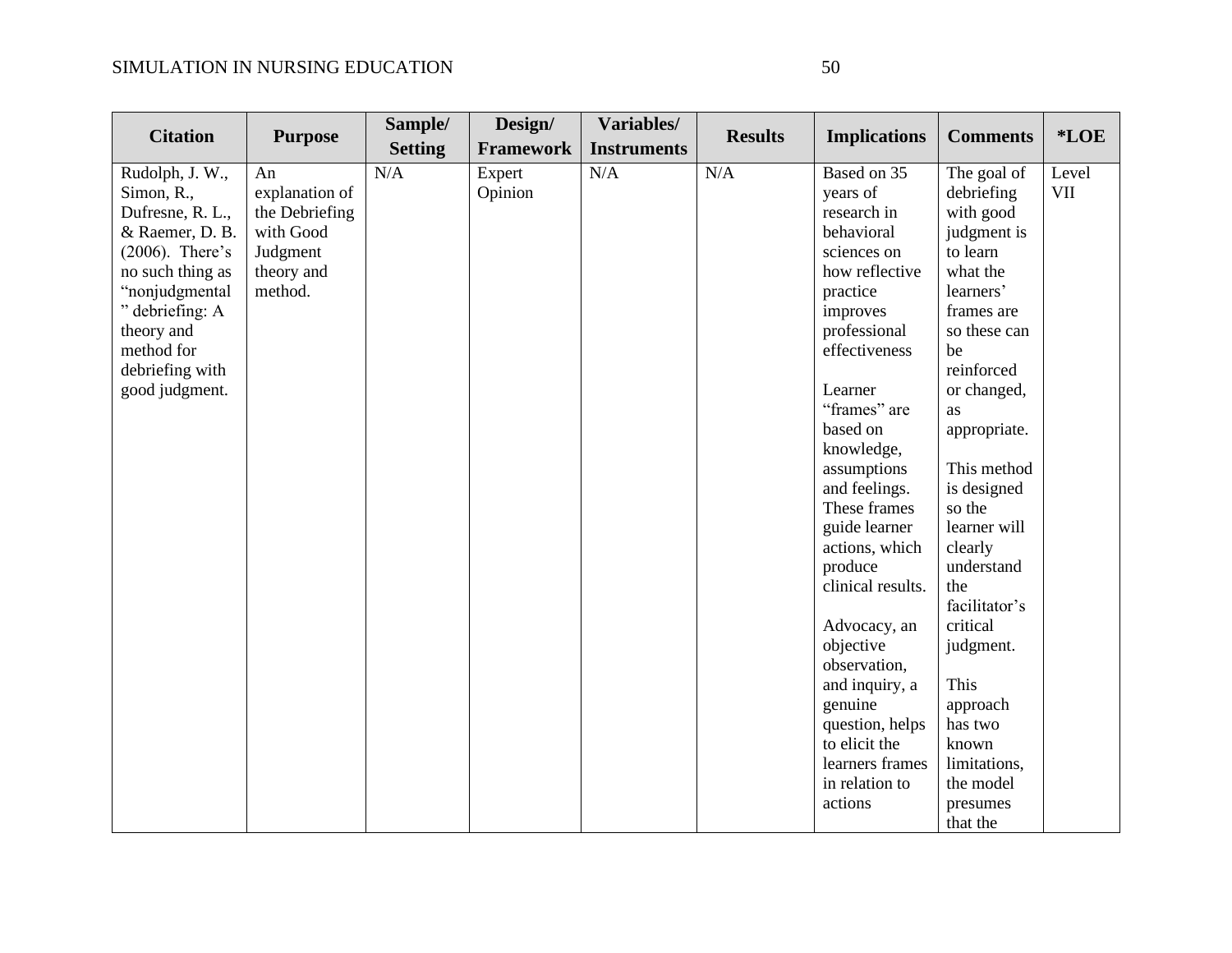| <b>Citation</b> | <b>Purpose</b> | Sample/        | Design/   | Variables/         | <b>Results</b> | <b>Implications</b>                                                                                                                                                               | <b>Comments</b>                                                                                                                                                                             | $*$ <b>LOE</b> |
|-----------------|----------------|----------------|-----------|--------------------|----------------|-----------------------------------------------------------------------------------------------------------------------------------------------------------------------------------|---------------------------------------------------------------------------------------------------------------------------------------------------------------------------------------------|----------------|
|                 |                | <b>Setting</b> | Framework | <b>Instruments</b> |                |                                                                                                                                                                                   |                                                                                                                                                                                             |                |
|                 |                |                |           |                    |                | observed by<br>the facilitator.<br>Socratic<br>questioning<br>can lead to<br>learner<br>confusion<br>about the<br>nature of the<br>questions and<br>the facilitator's<br>motives. | learner is<br>trying to do<br>the right<br>thing and<br>this<br>approach is<br>difficult if<br>the learner<br>comes from<br>a culture<br>where<br>deferring to<br>authority is<br>expected. |                |
|                 |                |                |           |                    |                |                                                                                                                                                                                   |                                                                                                                                                                                             |                |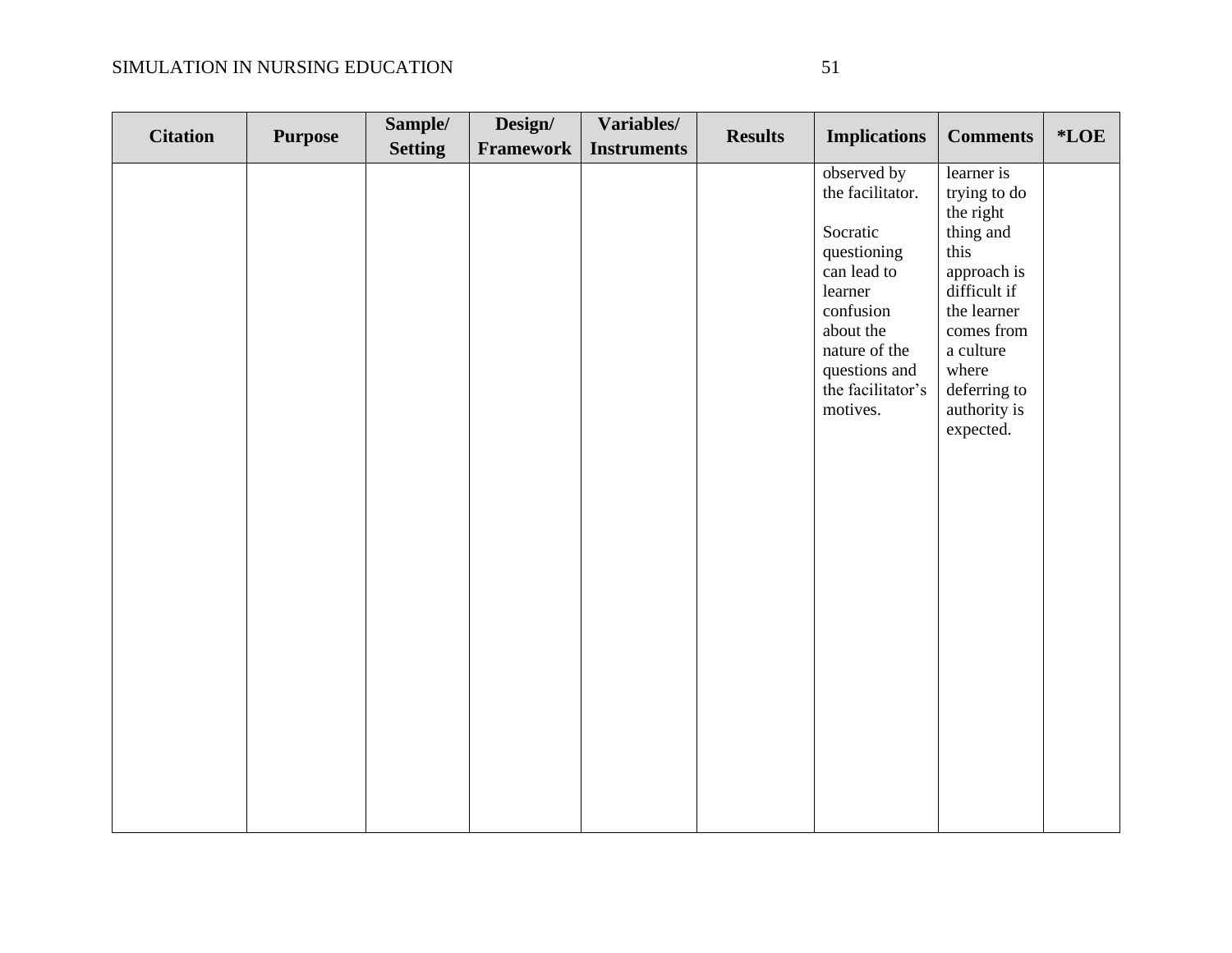| <b>Citation</b>            | <b>Purpose</b>                  | Sample/        | Design/          | Variables/         | <b>Results</b>                   | <b>Implications</b>        | <b>Comments</b>           | *LOE       |
|----------------------------|---------------------------------|----------------|------------------|--------------------|----------------------------------|----------------------------|---------------------------|------------|
|                            |                                 | <b>Setting</b> | <b>Framework</b> | <b>Instruments</b> |                                  |                            |                           |            |
| Rudolph, J. W.,            | An                              | <b>NA</b>      | Expert           | N/A                | The goal of                      | The debriefing             | This model                | Level      |
| Simon, R.,                 | explanation of                  |                | Opinion          |                    | debriefing                       | with good                  | assumes the               | <b>VII</b> |
| Rivard, P.,                | the                             |                |                  |                    | with good                        | judgment                   | learner is                |            |
| Dufresne, R. L.,           | development<br>and              |                |                  |                    | judgment is to<br>allow learners | method is                  | trying to do              |            |
| & Raemer, D. B.<br>(2007). |                                 |                |                  |                    | to explain,                      | especially<br>helpful when | the right<br>thing and is |            |
| Debriefing with            | components of<br>the debriefing |                |                  |                    | analyze and                      | the facilitator            | dealing with              |            |
| good judgment:             | with good                       |                |                  |                    | synthesize                       | needs to                   | a culture in              |            |
| Combining                  | judgment                        |                |                  |                    | information to                   | provide critical           | which the                 |            |
| rigorous                   | method.                         |                |                  |                    | improve their                    | feedback to the            | authority of              |            |
| feedback with              |                                 |                |                  |                    | performance                      | learners, but              | elders is not             |            |
| genuine inquiry.           | A comparison                    |                |                  |                    | in future                        | doesn't want to            | of                        |            |
|                            | with                            |                |                  |                    | situations.                      | elicit a                   | paramount                 |            |
|                            | judgmental                      |                |                  |                    |                                  | defensive or               | importance.               |            |
|                            | and                             |                |                  |                    | Combines                         | punitive                   |                           |            |
|                            | nonjudgmenta                    |                |                  |                    | advocacy and                     | response.                  | Facilitators              |            |
|                            | 1 debriefing                    |                |                  |                    | inquiry in a                     |                            | are often                 |            |
|                            | methods.                        |                |                  |                    | safe                             | It's helpful in            | hesitant to               |            |
|                            |                                 |                |                  |                    | environment                      | identifying                | share critical            |            |
|                            |                                 |                |                  |                    | to enable                        | underlying                 | thoughts and              |            |
|                            |                                 |                |                  |                    | learners to                      | thought                    | feelings to               |            |
|                            |                                 |                |                  |                    | review                           | processes so               | avoid                     |            |
|                            |                                 |                |                  |                    | understand                       | future decision            | confrontatio              |            |
|                            |                                 |                |                  |                    | how their                        | making can be              | n or                      |            |
|                            |                                 |                |                  |                    | thoughts                         | improved by                | defensivene               |            |
|                            |                                 |                |                  |                    | affected their                   | either                     | ss form the               |            |
|                            |                                 |                |                  |                    | actions and in                   | reinforcing or             | learner;                  |            |
|                            |                                 |                |                  |                    | turn the client                  | altering these             | sharing that              |            |
|                            |                                 |                |                  |                    | results.                         | thought                    | critical                  |            |
|                            |                                 |                |                  |                    |                                  | processes                  | feedback is               |            |
|                            |                                 |                |                  |                    |                                  |                            | essential for             |            |
|                            |                                 |                |                  |                    |                                  |                            | improved                  |            |
|                            |                                 |                |                  |                    |                                  |                            | clinical                  |            |
|                            |                                 |                |                  |                    |                                  |                            | outcomes.                 |            |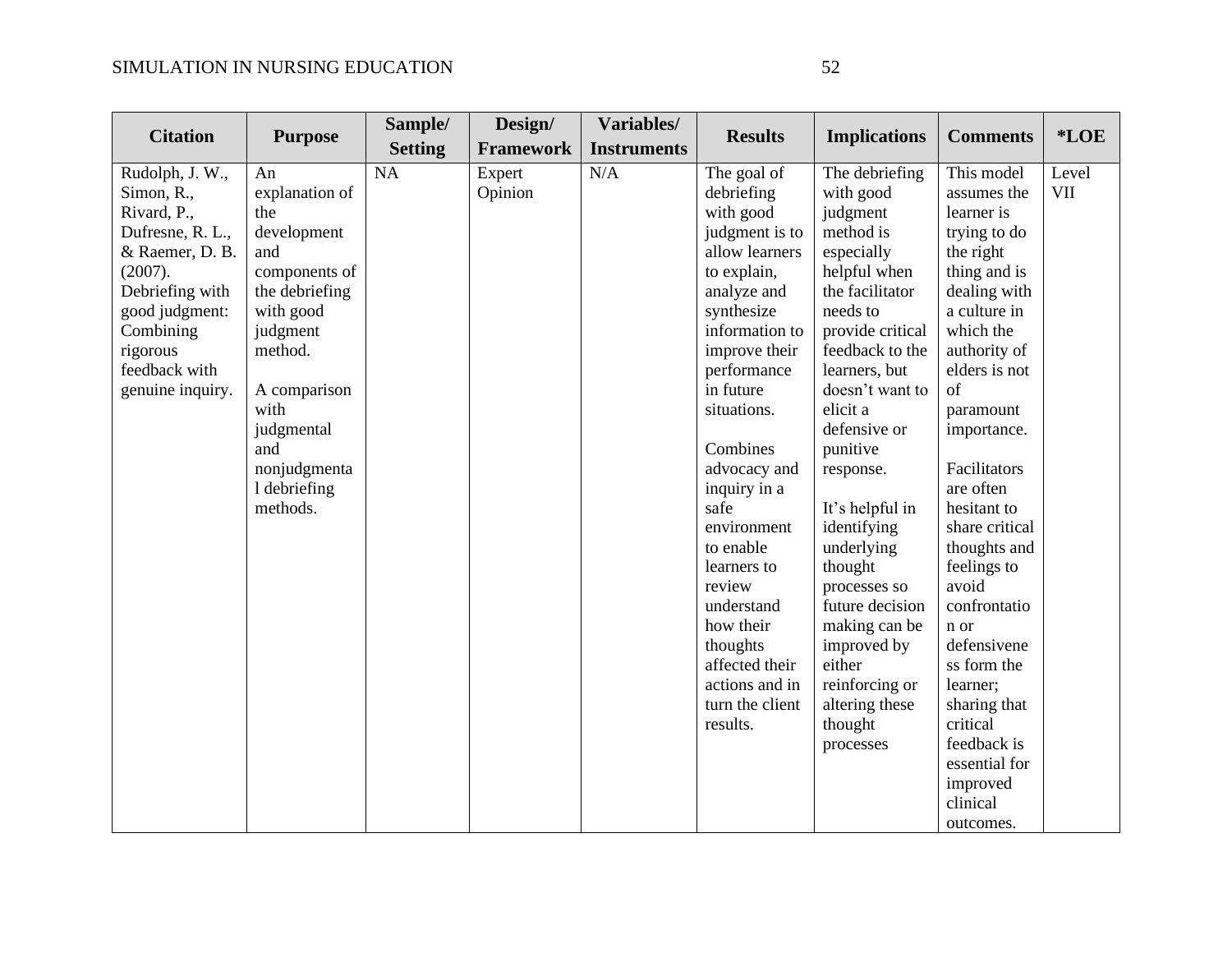| <b>Citation</b>                                                                                                     |                                                                                                                                                                                                             | Sample/        | Design/                             | Variables/         | <b>Results</b>                                                                                                                                                                                                                                                                                                                                                                                                                    |                                                                                                                                                                                                                                                                                                                                                                                                                                            |                                                                                                                                                                                                                                                                                                                                                                                          | *LOE        |
|---------------------------------------------------------------------------------------------------------------------|-------------------------------------------------------------------------------------------------------------------------------------------------------------------------------------------------------------|----------------|-------------------------------------|--------------------|-----------------------------------------------------------------------------------------------------------------------------------------------------------------------------------------------------------------------------------------------------------------------------------------------------------------------------------------------------------------------------------------------------------------------------------|--------------------------------------------------------------------------------------------------------------------------------------------------------------------------------------------------------------------------------------------------------------------------------------------------------------------------------------------------------------------------------------------------------------------------------------------|------------------------------------------------------------------------------------------------------------------------------------------------------------------------------------------------------------------------------------------------------------------------------------------------------------------------------------------------------------------------------------------|-------------|
|                                                                                                                     | <b>Purpose</b>                                                                                                                                                                                              | <b>Setting</b> | <b>Framework</b>                    | <b>Instruments</b> |                                                                                                                                                                                                                                                                                                                                                                                                                                   | <b>Implications</b>                                                                                                                                                                                                                                                                                                                                                                                                                        | <b>Comments</b>                                                                                                                                                                                                                                                                                                                                                                          |             |
| Waznonis, A. R.<br>(2014).<br>Methods and<br>evaluations for<br>simulation<br>debriefing in<br>nursing<br>education | Identify and<br>examine<br>methods used<br>for simulation<br>debriefing in<br>nursing<br>education.<br>Identify and<br>examine<br>instruments<br>and strategies<br>to evaluate<br>simulation<br>debriefing. | N/A            | Descriptive<br>Literature<br>Review | N/A                | 22 methods<br>and seven<br>means for<br>evaluating<br>simulation<br>were found.<br>Many<br>methods are<br>similar and<br>developed<br>based on the<br>same theories<br>and/or<br>frameworks.<br>Debriefing<br>with Good<br>Judgment is a<br>unique<br>approach to<br>promote<br>reflection and<br>clinical<br>judgment by<br>identifying<br>frames and<br>creating new<br>or reinforcing<br>the frames for<br>future<br>practice. | Facilitators<br>should strive<br>for consistency<br>with use of a<br>debriefing<br>method.<br>A common<br>language<br>should be<br>adapted within<br>nursing<br>education.<br>The DASH and<br>DES were<br>developed<br>based on<br>debriefing<br>expertise and<br>literature.<br>The DASH and<br>DES are broad<br>tools and can<br>be used to<br>evaluate any<br>debriefing<br>method. The<br>DMLSQ is<br>specific to the<br>evaluation of | Many<br>debriefing<br>methods<br>have similar<br>phases, use<br>similar<br>approaches,<br>and are<br>based on the<br>same<br>theories and<br>frameworks.<br>There is<br>considerable<br>variation in<br>the<br>suggested<br>use, design,<br>supplementa<br>l resources,<br>and<br>evaluation<br>of the<br>various<br>methods.<br>Additional<br>evaluation<br>and<br>comparison<br>of the | Level<br>VI |
|                                                                                                                     |                                                                                                                                                                                                             |                |                                     |                    |                                                                                                                                                                                                                                                                                                                                                                                                                                   | debriefing                                                                                                                                                                                                                                                                                                                                                                                                                                 | varying<br>debriefing                                                                                                                                                                                                                                                                                                                                                                    |             |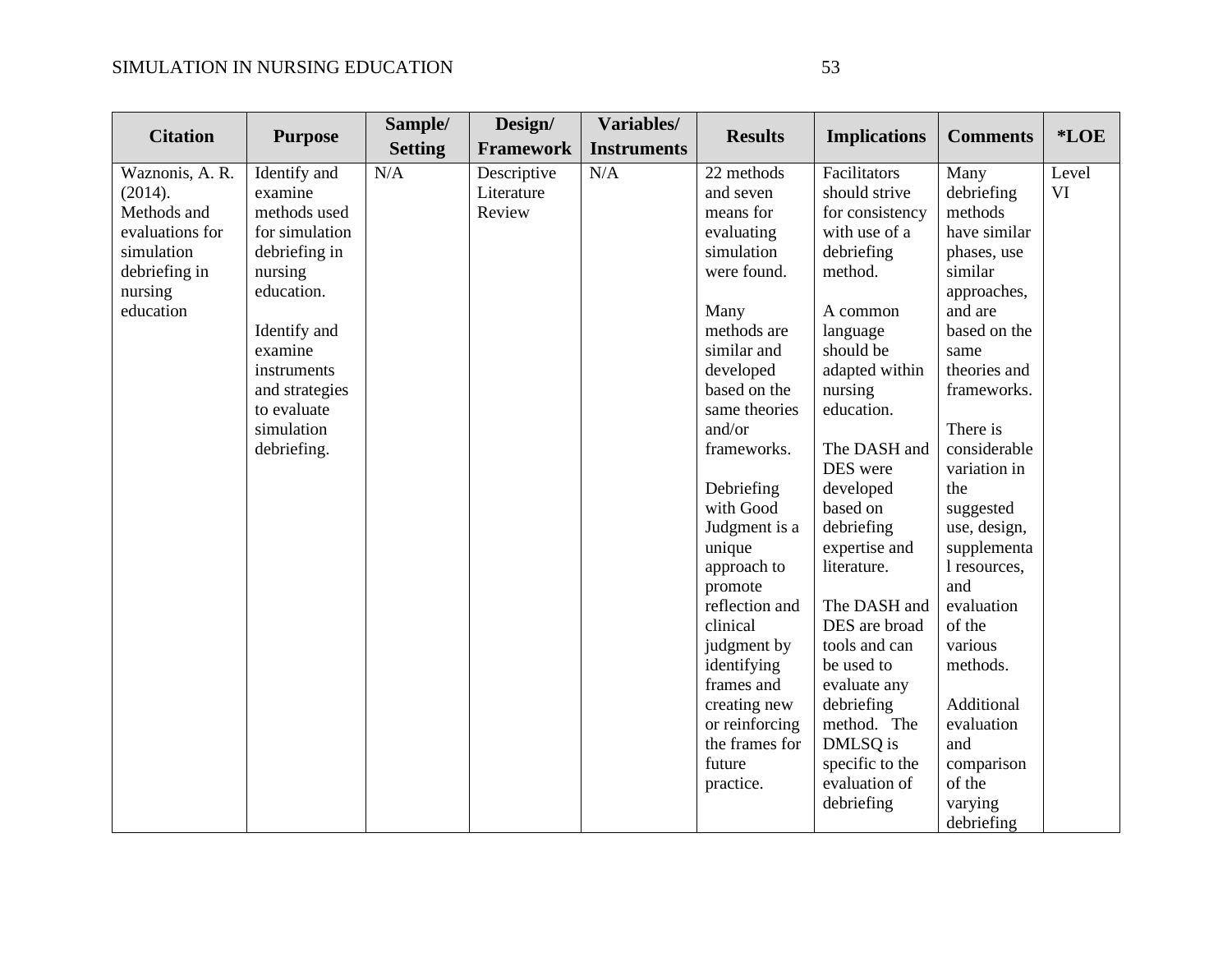| <b>Citation</b> | <b>Purpose</b> | Sample/        | Design/          | Variables/         | <b>Results</b> | <b>Implications</b> | <b>Comments</b> | *LOE |
|-----------------|----------------|----------------|------------------|--------------------|----------------|---------------------|-----------------|------|
|                 |                | <b>Setting</b> | <b>Framework</b> | <b>Instruments</b> |                |                     |                 |      |
|                 |                |                |                  |                    | <b>DML</b>     | done using          | methods is      |      |
|                 |                |                |                  |                    | promotes self- | DML.                | needed,         |      |
|                 |                |                |                  |                    | directed       |                     | especially      |      |
|                 |                |                |                  |                    | approaches to  |                     | with higher     |      |
|                 |                |                |                  |                    | debriefing and |                     | level           |      |
|                 |                |                |                  |                    | has an         |                     | studies.        |      |
|                 |                |                |                  |                    | associated     |                     |                 |      |
|                 |                |                |                  |                    | evaluation     |                     | Evaluation      |      |
|                 |                |                |                  |                    | tool, DML      |                     | of              |      |
|                 |                |                |                  |                    | Supplemental   |                     | debriefing is   |      |
|                 |                |                |                  |                    | Questions      |                     | recognized      |      |
|                 |                |                |                  |                    | (DMLSQ).       |                     | as important    |      |
|                 |                |                |                  |                    |                |                     | and should      |      |
|                 |                |                |                  |                    | The majority   |                     | occur with      |      |
|                 |                |                |                  |                    | of debriefing  |                     | all             |      |
|                 |                |                |                  |                    | methods do     |                     | debriefing      |      |
|                 |                |                |                  |                    | not have an    |                     | experiences.    |      |
|                 |                |                |                  |                    | associated     |                     |                 |      |
|                 |                |                |                  |                    | instrument for |                     |                 |      |
|                 |                |                |                  |                    | evaluation.    |                     |                 |      |
|                 |                |                |                  |                    | The            |                     |                 |      |
|                 |                |                |                  |                    | Debriefing     |                     |                 |      |
|                 |                |                |                  |                    | Experiences    |                     |                 |      |
|                 |                |                |                  |                    | Scale (DES)    |                     |                 |      |
|                 |                |                |                  |                    | and            |                     |                 |      |
|                 |                |                |                  |                    | Debriefing     |                     |                 |      |
|                 |                |                |                  |                    | Assessment     |                     |                 |      |
|                 |                |                |                  |                    | for Simulation |                     |                 |      |
|                 |                |                |                  |                    | in Healthcare  |                     |                 |      |
|                 |                |                |                  |                    | (DASHcan be    |                     |                 |      |
|                 |                |                |                  |                    | used to        |                     |                 |      |
|                 |                |                |                  |                    | evaluate any   |                     |                 |      |
|                 |                |                |                  |                    | simulation     |                     |                 |      |
|                 |                |                |                  |                    | debriefing.    |                     |                 |      |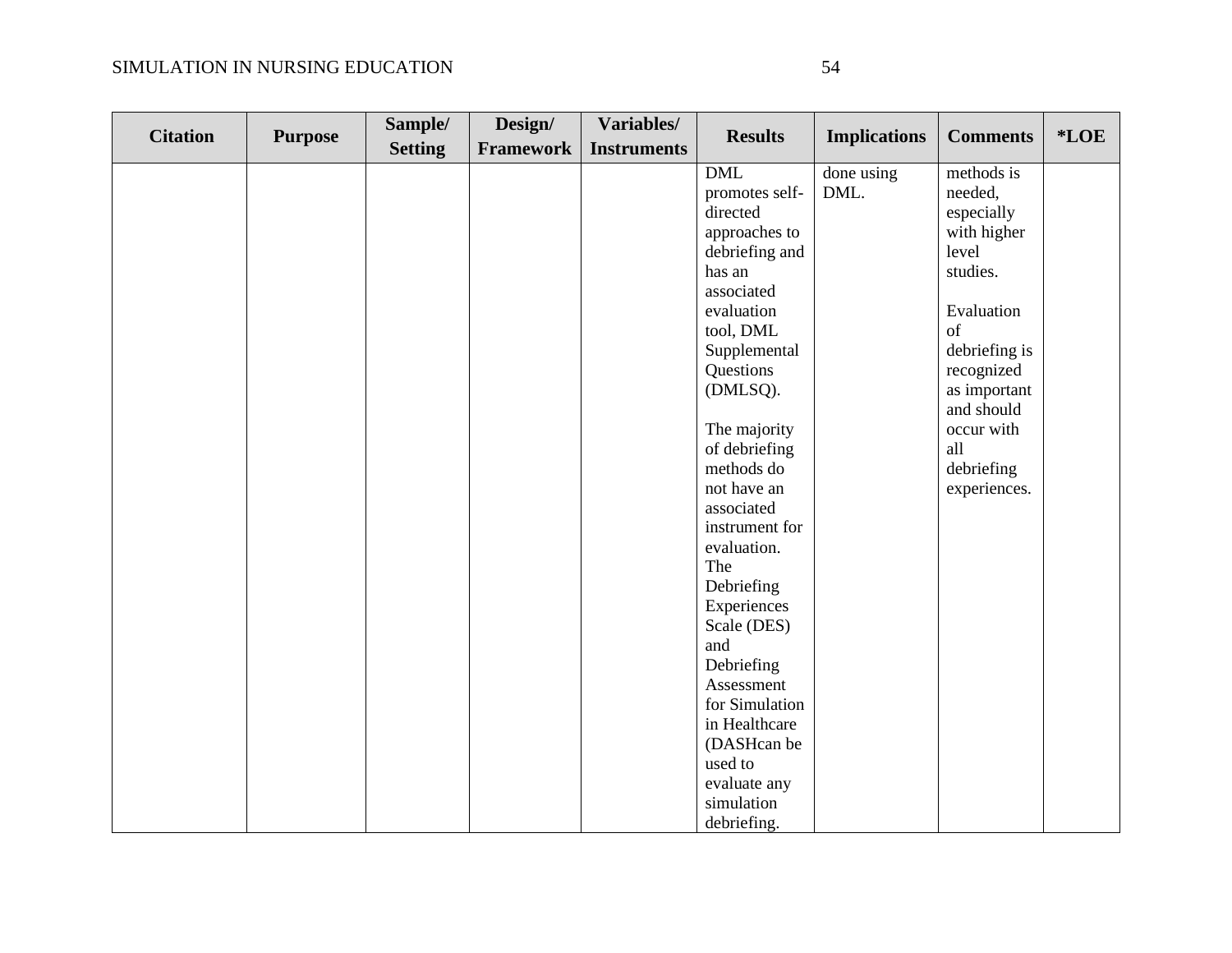| <b>Citation</b>                                                                                                                                          | <b>Purpose</b>                                                                                                                                                                                               | Sample/               | Design/                               | Variables/                | <b>Results</b> | <b>Implications</b>                                                                                                                                                                                                                                                                                                                                                                 | <b>Comments</b>                                                                                                                                                                                                                                                                                                                                               | *LOE         |
|----------------------------------------------------------------------------------------------------------------------------------------------------------|--------------------------------------------------------------------------------------------------------------------------------------------------------------------------------------------------------------|-----------------------|---------------------------------------|---------------------------|----------------|-------------------------------------------------------------------------------------------------------------------------------------------------------------------------------------------------------------------------------------------------------------------------------------------------------------------------------------------------------------------------------------|---------------------------------------------------------------------------------------------------------------------------------------------------------------------------------------------------------------------------------------------------------------------------------------------------------------------------------------------------------------|--------------|
| Zigmont, J. J.,<br>Kappus, L. J., $\&$<br>Sudikoff, S. N.<br>$(2011)$ . The 3D<br>model of<br>debriefing:<br>Defusing,<br>discovering, and<br>deepening. | An<br>explanation of<br>the 3D Model<br>of Debriefing:<br>Defusing,<br>Discovering,<br>and<br>Deepening,<br>which is based<br>on common<br>phases<br>identified in<br>the literature<br>about<br>debriefing. | <b>Setting</b><br>N/A | <b>Framework</b><br>Expert<br>Opinion | <b>Instruments</b><br>N/A | N/A            | The 3D Model<br>addresses the<br>learner,<br>learning<br>environment,<br>and key<br>experiences.<br>The 3D Model<br>has three<br>components,<br>defusing,<br>discovering<br>and deepening.<br>Defusing is<br>focused on<br>discussion<br>relating to the<br>emotional<br>impact of the<br>experience.,<br>allowing<br>learners to<br>participate in<br>meaningful<br>discussion and | The 3D<br>Model of<br>debriefing is<br>based on<br>learning<br>theory and<br>common<br>strategies. It<br>is a step-by-<br>step strategy<br>to debrief an<br>experience.<br>Defusing<br>allows<br>learners to<br>release<br>emotions<br>and review<br>the<br>experience.<br>Discovering<br>allows the<br>learner to<br>identify and<br>analyze their<br>mental | Level<br>VII |
|                                                                                                                                                          |                                                                                                                                                                                                              |                       |                                       |                           |                | the facilitator<br>to conduct an<br>assessment of<br>what key<br>points of<br>discussion are.                                                                                                                                                                                                                                                                                       | models.<br>Deepening<br>allows the<br>learner to<br>apply the<br>newly                                                                                                                                                                                                                                                                                        |              |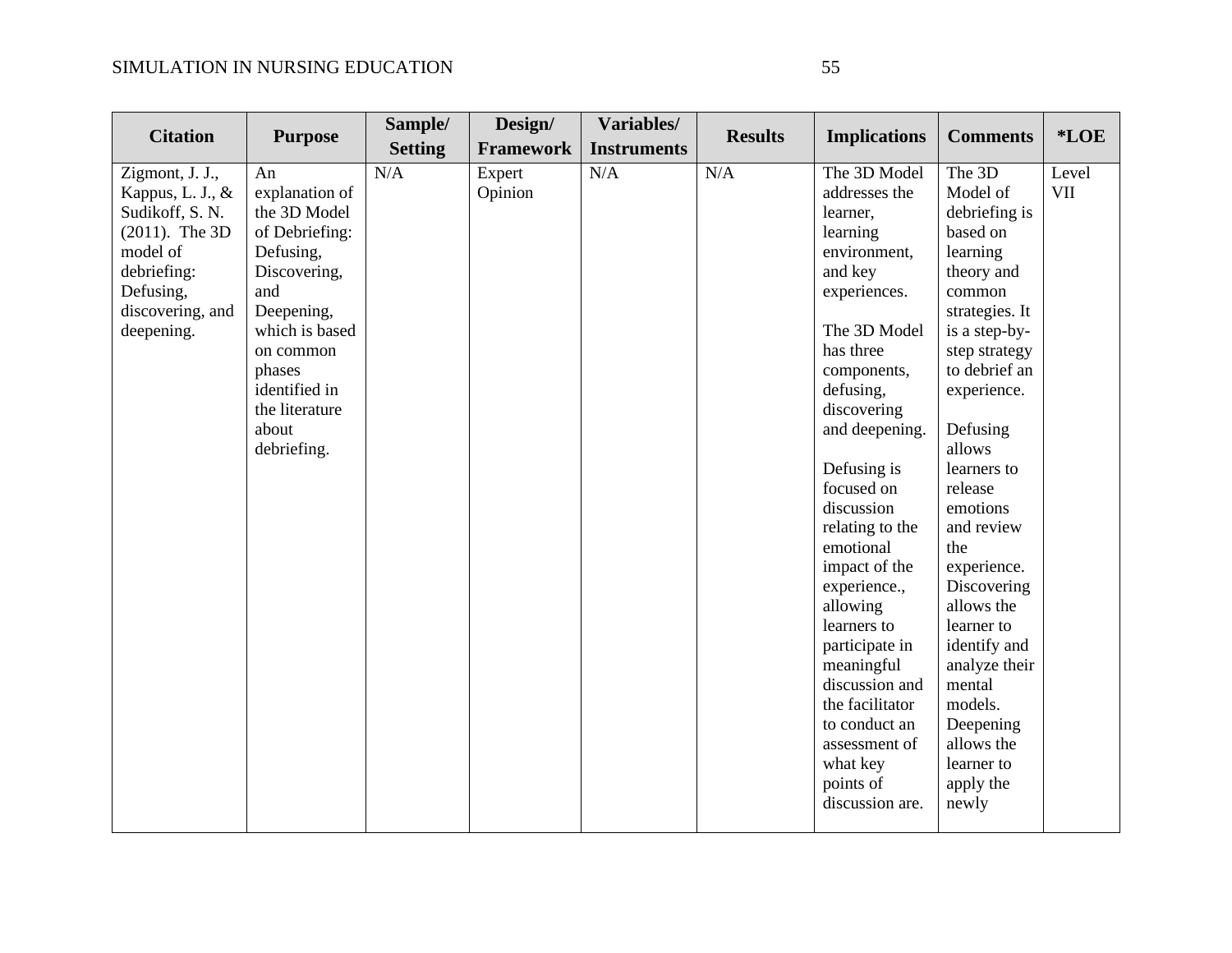| <b>Citation</b> | <b>Purpose</b> | Sample/        | Design/          | Variables/         | <b>Results</b> | <b>Implications</b>                                                                                                                                                                                                                                                                                                                                                                                     | <b>Comments</b>         | *LOE |
|-----------------|----------------|----------------|------------------|--------------------|----------------|---------------------------------------------------------------------------------------------------------------------------------------------------------------------------------------------------------------------------------------------------------------------------------------------------------------------------------------------------------------------------------------------------------|-------------------------|------|
|                 |                |                |                  |                    |                |                                                                                                                                                                                                                                                                                                                                                                                                         |                         |      |
|                 |                | <b>Setting</b> | <b>Framework</b> | <b>Instruments</b> |                | Discovering is<br>intended to<br>facilitate<br>learner<br>reflection on<br>his/her own<br>performance<br>and mental<br>models.<br>Deepening is<br>when the<br>learner makes<br>a connection<br>between the<br>learning that<br>occurred and<br>practice. This<br>is best<br>achieved with<br>a repeat<br>simulation or<br>discussion<br>focused on<br>connecting<br>what was<br>learned to<br>practice. | learned<br>information. |      |
|                 |                |                |                  |                    |                |                                                                                                                                                                                                                                                                                                                                                                                                         |                         |      |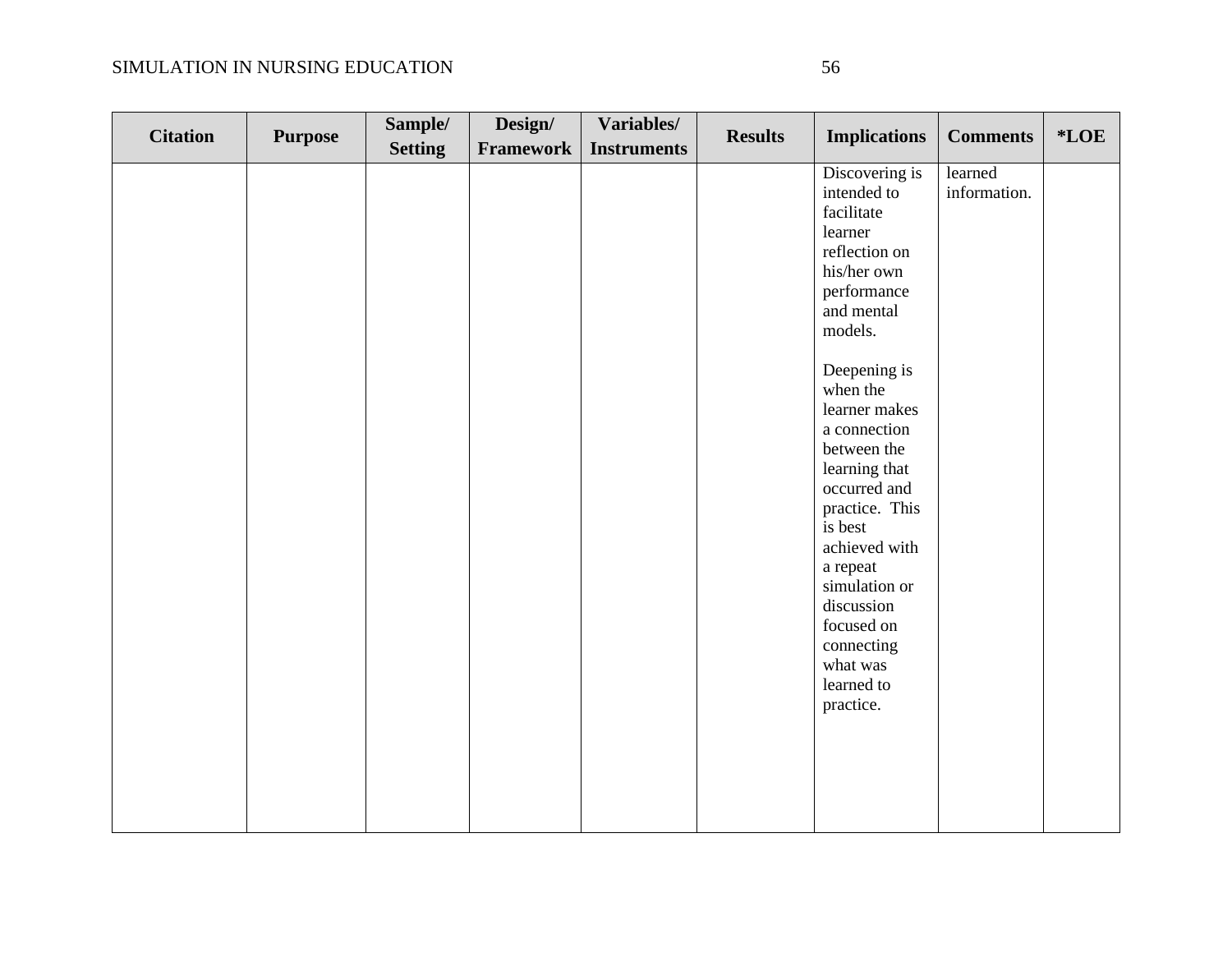\*This level of evidence rating scheme is based on Ackley, B. J., Swan, B. A., Ladwig, G., & Tucker, S. (2008). *Evidence-based nursing care guidelines: Medical-surgical interventions.* (p. 7). St Louis: MO: Mosby Elsevier.

Level I: Evidence from a systematic review or meta-analysis of all relevant RCTs (randomized controlled trial) or evidence-based clinical practice guidelines based on systematic reviews of RCTs or three or more RCTs of good quality that have similar results. Level II: Evidence obtained from at least one well-designed RCT (e.g. large multi-site RCT).

Level III: Evidence obtained from well-designed controlled trials without randomization (i.e. quasi-experimental).

**Level IV:** Evidence from well-designed case-control or cohort studies.

Level V: Evidence from systematic reviews of descriptive and qualitative studies (meta-synthesis).

Level VI: Evidence form a single descriptive or qualitative study.

Level VII: Evidence from the opinion of authorities and/or reports of expert committees.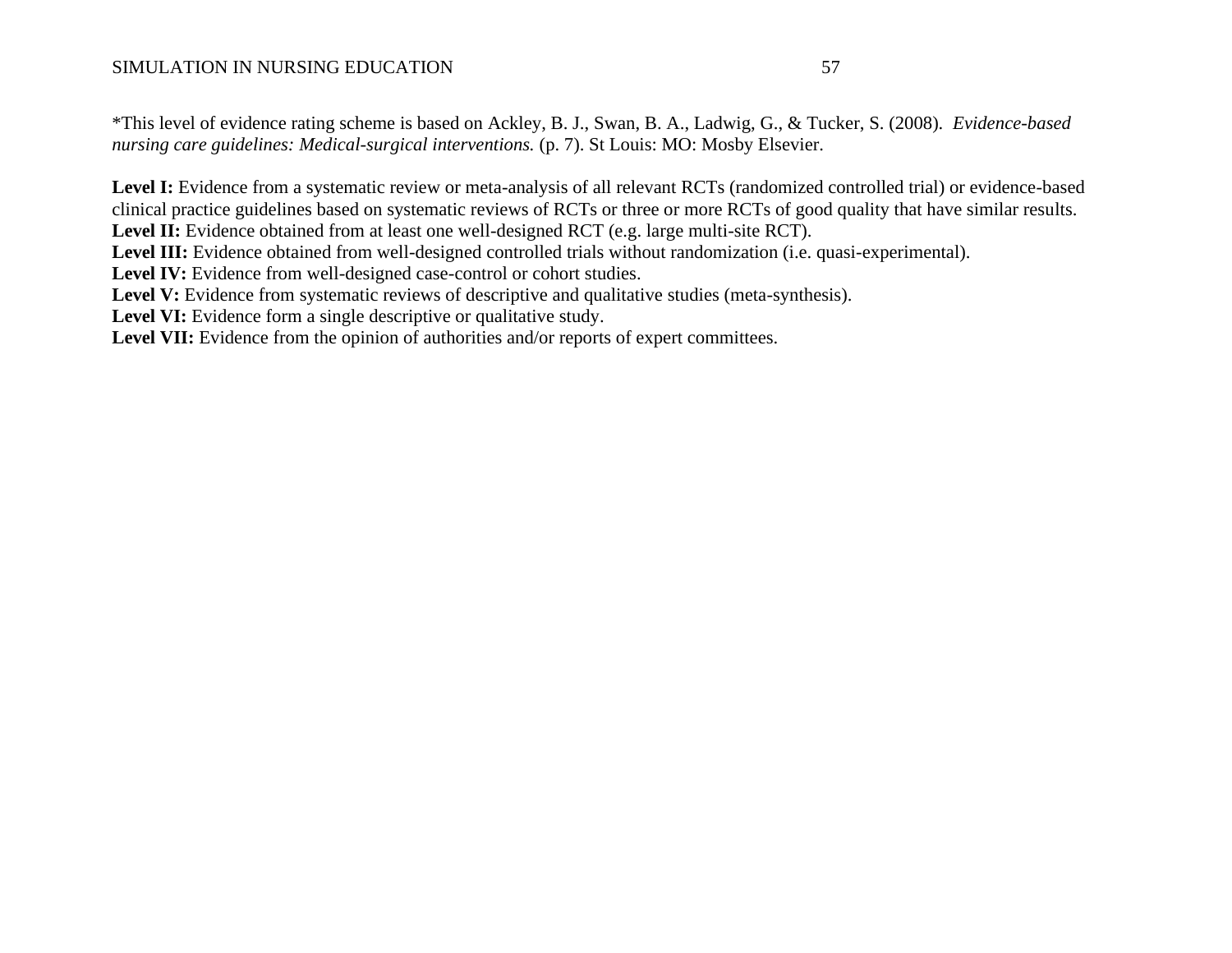### Table 3

|                   |                                          | <b>Debriefing</b> |               |            | <b>Structured</b> |          |
|-------------------|------------------------------------------|-------------------|---------------|------------|-------------------|----------|
|                   |                                          | with Good         |               |            | and               |          |
| Criteria          | <b>Required Element</b>                  | <b>Judgment</b>   | <b>PEARLS</b> | <b>DML</b> | <b>Supported</b>  | 3D Model |
| $1 - The$         | Structured format and                    | Met               | Met           | Met        | Met               | Met      |
| debrief is        | reflective discussion                    |                   |               |            |                   |          |
| facilitated by    | Acquire initial education                | Unknown           | Unknown       | Met        | Met               | Unknown  |
| a person(s)       | Seek peer and learner                    | Unknown           | Unknown       | Met        | Met               | Unknown  |
| competent in      | feedback                                 |                   |               |            |                   |          |
| the process.      | Actively engage in                       | Met               | Met           | Met        | Met               | Met      |
|                   | simulation-based experiences             |                   |               |            |                   |          |
|                   | Use of an established                    | Met               | Met           | Met        | Met               | Met      |
|                   | instrument                               |                   |               |            |                   |          |
|                   | Participate in ongoing                   | Unknown           | Unknown       | Unknown    | Unknown           | Unknown  |
|                   | education                                |                   |               |            |                   |          |
| $2 - The$         | Orient learners to debriefing            | Met               | Met           | Met        | Met               | Met      |
| debrief is        | Establish confidentiality                | Met               | Met           | Met        | Met               | Met      |
| conducted in      | Develop rules for debriefing             | Met               | Met           | Met        | Met               | Met      |
| an<br>environment | Acknowledge and validate                 | Met               | Met           | Met        | Met               | Met      |
| conducive to      | emotional responses of                   |                   |               |            |                   |          |
| learning and      | learners                                 |                   |               |            |                   |          |
| supports          | Treat learners positively                | Met               | Met           | Met        | Met               | Met      |
| confidentialit    | Assist learners to identify              | Met               | Met           | Met        | Met               | Met      |
| y, trust, open    | how decision making was                  |                   |               |            |                   |          |
| communicatio      | influenced                               |                   |               |            |                   |          |
| n, self-          | <b>Engage</b> learners                   | Met               | Met           | Met        | Met               | Met      |
| analysis,         | Manage unexpected                        | Met               | Met           | Met        | Met               | Met      |
| feedback, and     | responses<br>Balance group participation | Met               | Met           | Met        | Met               | Met      |
| reflection.       | Use a special room to debrief            | Met               | Met           | Met        | Met               | Met      |
|                   | Debrief immediately after the            | Met               | Met           | Met        | Met               | Met      |
|                   | simulation                               |                   |               |            |                   |          |
| $3 - The$         | The facilitator is not                   | Unknown           | Unknown       | Met        | Unknown           | Unknown  |
| debrief is        | distracted by performing                 |                   |               |            |                   |          |
| facilitated by    | multiple functions or roles              |                   |               |            |                   |          |
| a person(s)       | Establish professional respect           | Met               | Met           | Met        | Met               | Met      |
| who can           | Support to operate                       | Unknown           | Unknown       | Met        | Unknown           | Unknown  |
| devote            | technology                               |                   |               |            |                   |          |
| enough            | Learners self-reflect                    | Met               | Met           | Met        | Met               | Met      |
| concentrated      | Learners drive discussion                | Met               | Met           | Met        | Met               | Met      |
| attention         | Concrete performance                     | Met               | Met           | Met        | Met               | Met      |
| during the        | examples are shared                      |                   |               |            |                   |          |
| simulation to     | Formative feedback is shared             | Met               | Met           | Met        | Met               | Met      |
| effectively       | Conceptualize learning for               | Met               | Met           | Met        | Met               | Met      |
| debrief the       | future situations                        |                   |               |            |                   |          |
| simulation-       | Reflect on team performance              | Met               | Met           | Met        | Met               | Met      |
| based             | Facilitate critical thinking             | Not Met           | Not Met       | Met        | Not Met           | Not Met  |
| experience.       | and clinical judgment                    |                   |               |            |                   |          |
|                   | Adapt to learner needs                   | Met               | Met           | Met        | Met               | Met      |
|                   | Summarize learning at the                | Met               | Met           | Met        | Met               | Met      |
|                   | end                                      |                   |               |            |                   |          |

# *INACSL Standards of Best Practice Debriefing Model Critique*